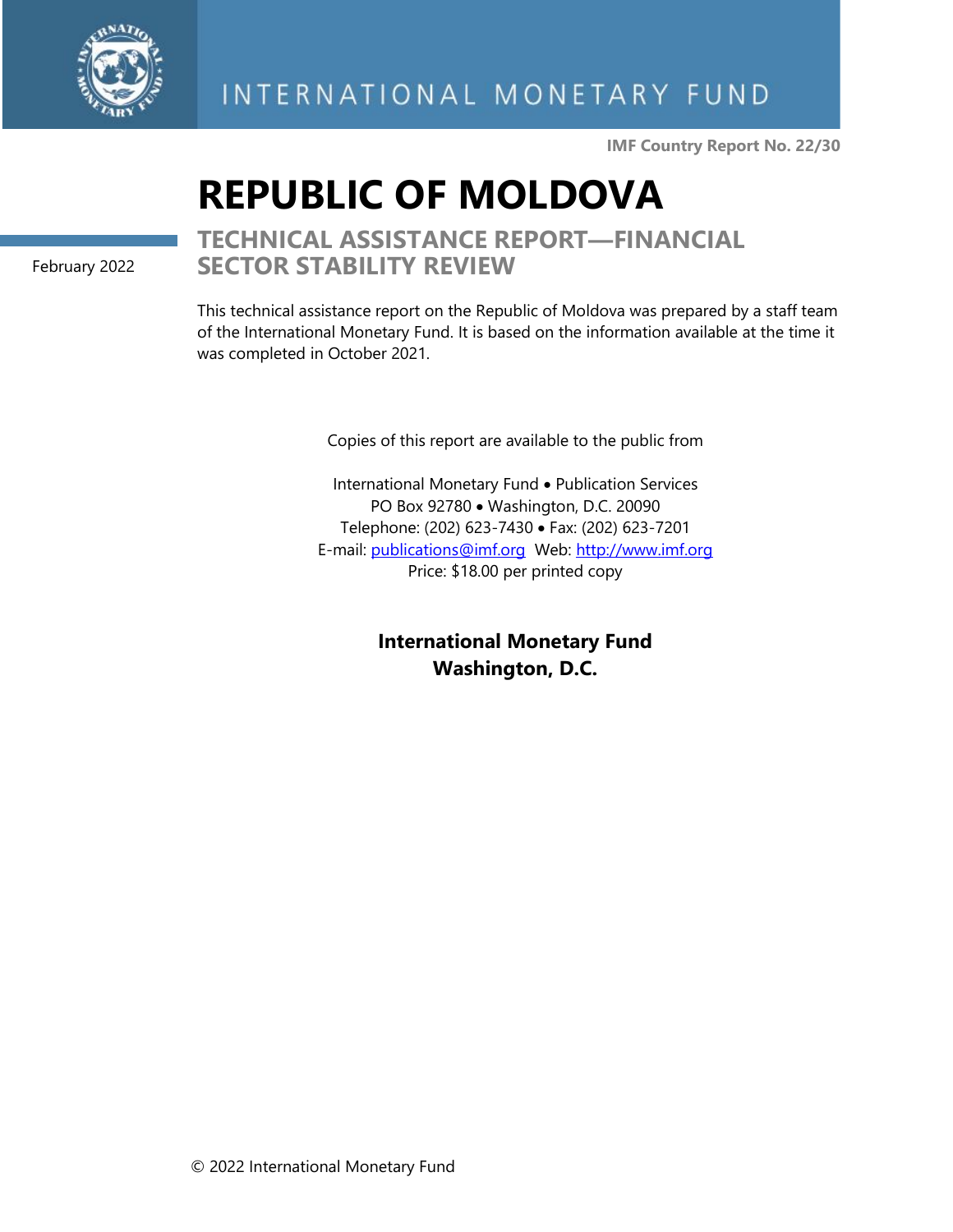

# TECHNICAL ASSISTANCE REPORT

# REPUBLIC OF MOLDOVA Financial Sector Stability Review

# October 2021

#### Prepared By

*Torsten Wezel (Mission Chief, MCM) Joseph Crowley (STA Staff) Adam Gersl, João Marques, Cristina Pailhé, Greg Tanzer and Ian Tower (External Experts)* 

Authoring Departments:

Monetary and Capital Markets **Statistics** 

**Financial Sector Stability Review | 1**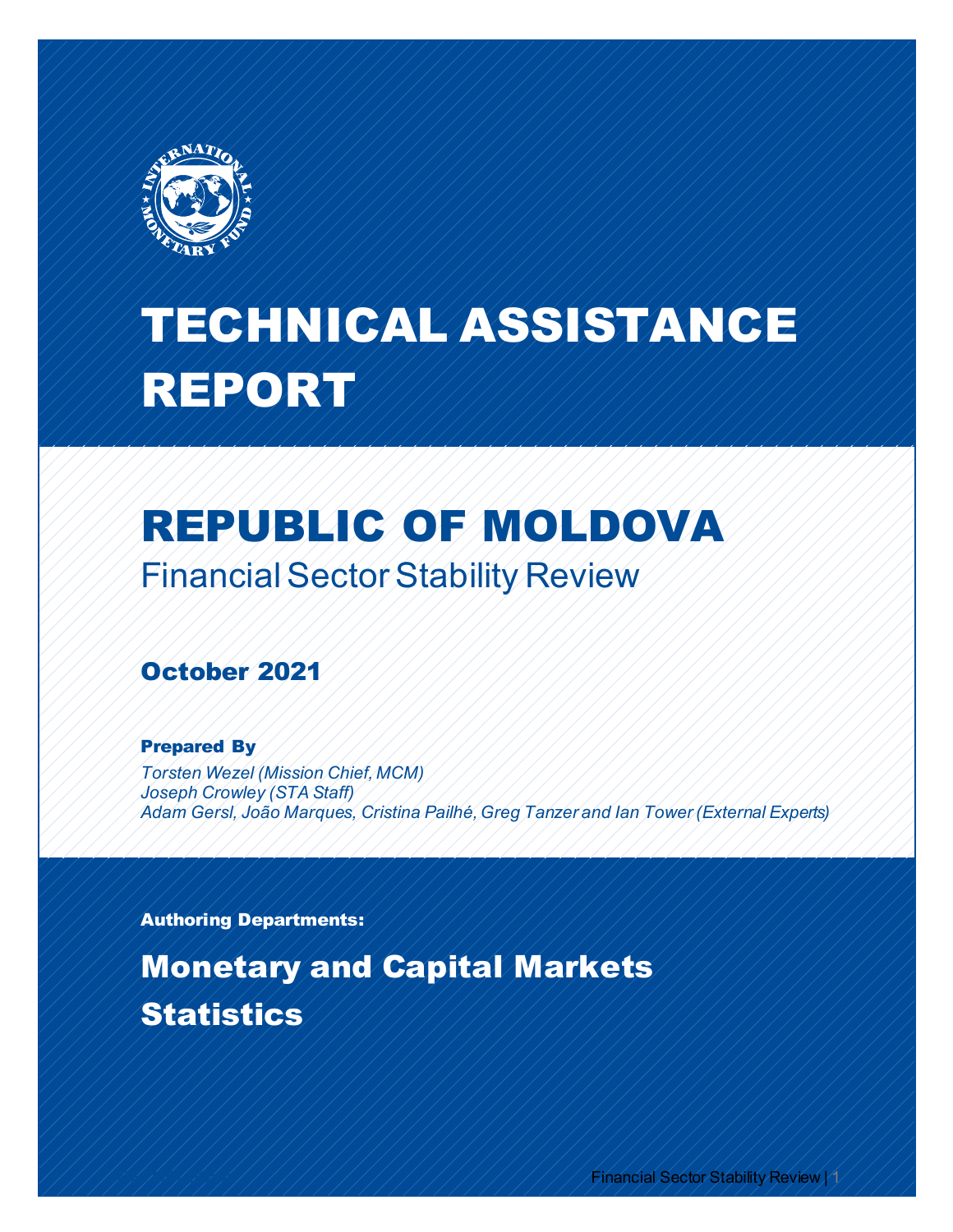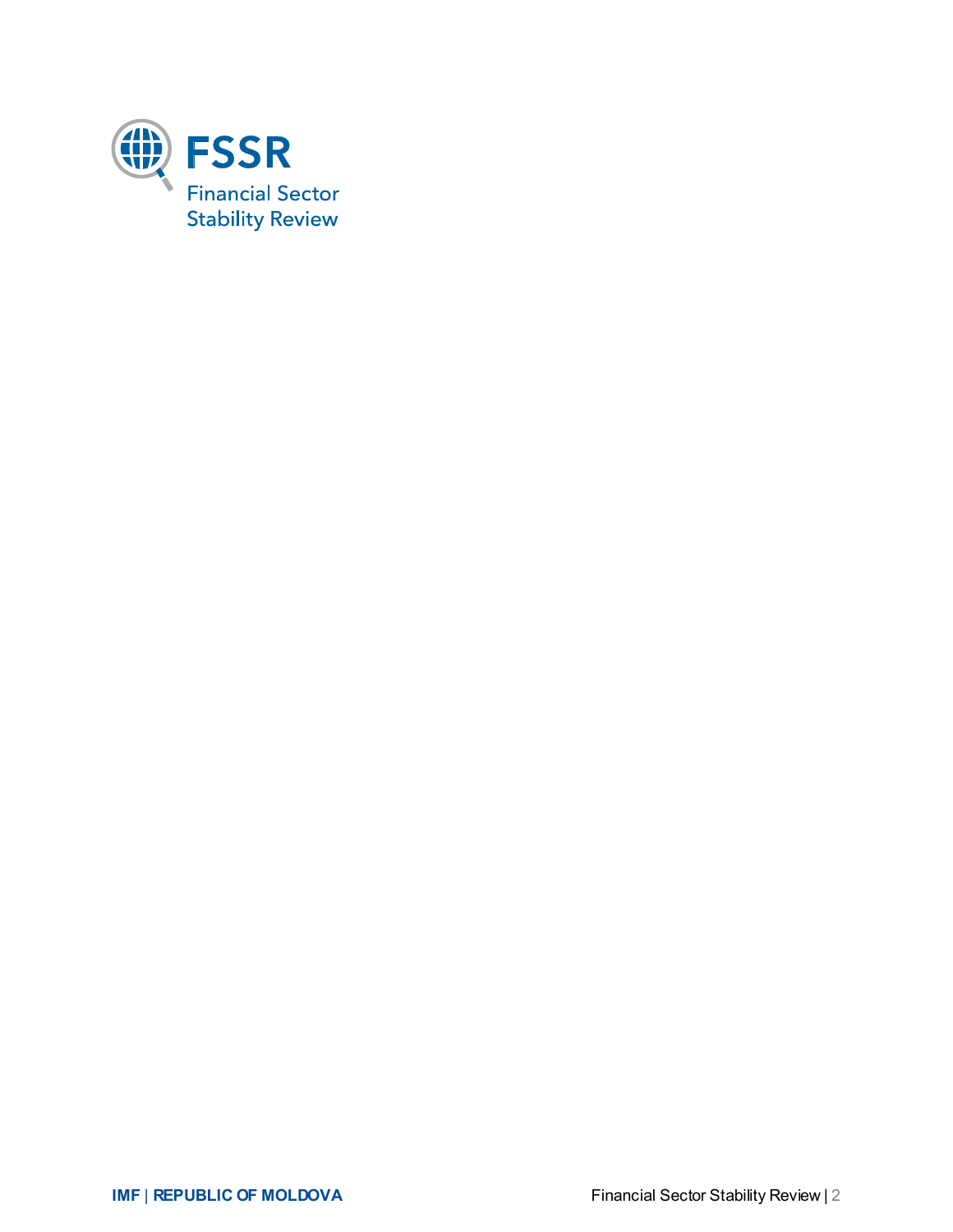| Contents                                                                                                | Page |
|---------------------------------------------------------------------------------------------------------|------|
|                                                                                                         |      |
|                                                                                                         |      |
|                                                                                                         |      |
|                                                                                                         |      |
| B. Macroprudential Framework, Systemic Risk Assessment and Stress Testing24                             |      |
|                                                                                                         |      |
| <b>Boxes</b><br>1. Transfer of Certain NCFM Responsibilities to the NBM: Challenges and Opportunities22 |      |
| Figures                                                                                                 |      |
| Tables                                                                                                  |      |
| Annexes                                                                                                 |      |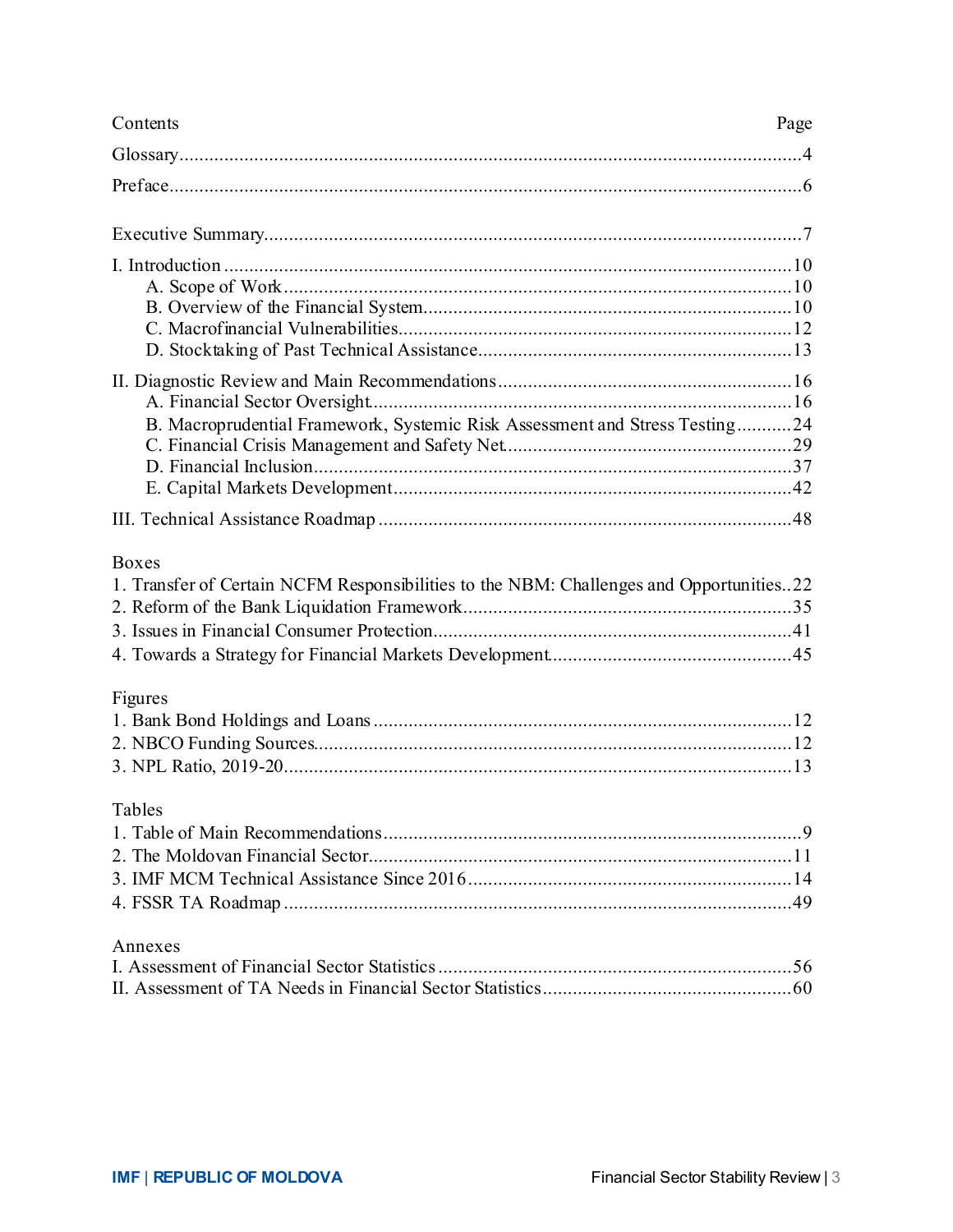#### **GLOSSARY**

| <b>ADR</b><br><b>AML/CFT</b> | Alternative Dispute Resolution<br>Anti-Money Laundering/Combating the Financing of Terrorism |
|------------------------------|----------------------------------------------------------------------------------------------|
| <b>BCP</b>                   | <b>Basel Core Principles</b>                                                                 |
| <b>BPM</b>                   | Balance of Payments and International Investment Position Manual                             |
| <b>BRD</b>                   | Banking Resolution Department                                                                |
| BRRL                         | Bank Recovery and Resolution Law                                                             |
| <b>BSA</b>                   | Balance Sheet Approach                                                                       |
| <b>BSD</b>                   | <b>Banking Supervision Department</b>                                                        |
| CCyB                         | Countercyclical Capital Buffer                                                               |
| <b>CIS</b>                   | Collective Investment Scheme                                                                 |
| CPA                          | Consumer Protection and Market Supervision Agency                                            |
| <b>CPSS</b>                  | Committee on Payments and Settlement Systems                                                 |
| <b>CRD</b>                   | Capital Requirements Directive                                                               |
| <b>CRR</b>                   | Capital Requirements Regulation                                                              |
| <b>CSD</b>                   | Central Securities Depository                                                                |
| <b>DGF</b>                   | Deposit Guarantee Fund                                                                       |
| <b>DGL</b>                   | Deposit Guarantee Law                                                                        |
| <b>DGS</b>                   | Deposit Guarantee Scheme                                                                     |
| <b>DSTI</b>                  | Debt-Service-to-Income                                                                       |
| DT                           | Deposit Takers                                                                               |
| ECL                          | <b>Expected Credit Loss</b>                                                                  |
| <b>ELA</b>                   | <b>Emergency Liquidity Assistance</b>                                                        |
| <b>ESRB</b>                  | European Systemic Risk Board                                                                 |
| EWS                          | Early Warning System                                                                         |
| EU                           | European Union                                                                               |
| FATF                         | Financial Action Task Force                                                                  |
| FCP                          | Financial Consumer Protection                                                                |
| FI                           | Financial Inclusion                                                                          |
| <b>FMD</b>                   | <b>Financial Markets Department</b>                                                          |
| <b>FSB</b>                   | Financial Stability Board                                                                    |
| <b>FSD</b>                   | <b>Financial Stability Department</b>                                                        |
| FSI                          | Financial Soundness Indicator                                                                |
| <b>FSR</b>                   | <b>Financial Stability Report</b>                                                            |
| <b>FSSR</b>                  | Financial Sector Stability Review                                                            |
| <b>FTE</b>                   | Full-time Equivalent                                                                         |
| <b>IADI</b>                  | International Association of Deposit Insurers                                                |
| <b>GFS</b>                   | Government Finance Statistics                                                                |
| <b>IAIS</b>                  | International Association of Insurance Supervisors                                           |
| <b>ICAAP</b>                 | Internal Capital Adequacy Assessment Process                                                 |
| <b>ICP</b>                   | Insurance Core Principles                                                                    |
| <b>IFAD</b>                  | International Fund for Agricultural Development                                              |
| <b>IFRS</b>                  | International Financial Reporting Standards                                                  |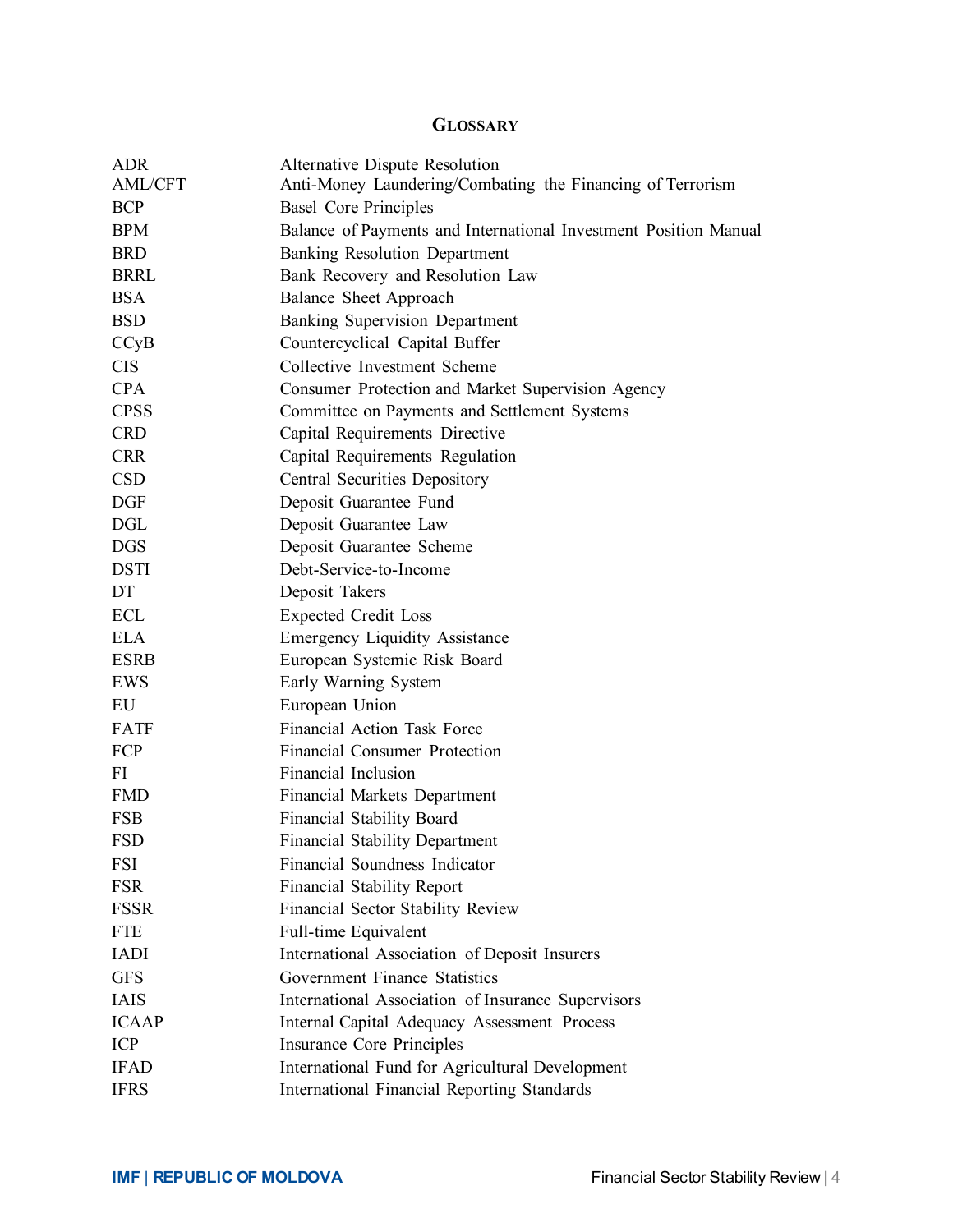| $\mathbf{H}$     | International Investment Position                          |
|------------------|------------------------------------------------------------|
| <b>INFE</b>      | International Gateway for Financial Education              |
| <b>IOSCO</b>     | International Organization of Securities Commissions       |
| <b>IRB</b>       | <b>Internal Ratings Based</b>                              |
| KA.              | FSB's Key Attributes of Effective Resolution Regimes       |
| <b>LCR</b>       | Liquidity Coverage Ratio                                   |
| <b>LGD</b>       | Loss given default                                         |
| <b>LTV</b>       | Loan-to-Value                                              |
| <b>MCM</b>       | Monetary and Capital Markets Department (of the IMF)       |
| <b>MDL</b>       | Moldovan Lei                                               |
| MFI              | Microfinance Institution                                   |
| <b>MFS</b>       | Monetary and Financial Statistics                          |
| MMoU             | IOSCO Multilateral Memorandum of Understanding             |
| MoF              | Ministry of Finance                                        |
| MoU              | Memorandum of Understanding                                |
| <b>MPD</b>       | Monetary Policy Department                                 |
| <b>MREL</b>      | Minimum Requirement for Own Funds and Eligible Liabilities |
| <b>MSE</b>       | Moldova Stock Exchange                                     |
| <b>MTPL</b>      | Motor Third Party Liability                                |
| <b>NBCO</b>      | Non-Bank Credit Organization                               |
| <b>NBFI</b>      | Non-Bank Financial Institution                             |
| <b>NBM</b>       | National Bank of Moldova                                   |
| <b>NCFM</b>      | National Commission for Financial Markets                  |
| <b>NCFS</b>      | National Committee for Financial Stability                 |
| NFC              | Nonfinancial Corporation                                   |
| <b>NFIS</b>      | National Financial Inclusion Strategy                      |
| <b>NPL</b>       | Non-performing Loan                                        |
| ODC              | Other Depository Corporation                               |
| <b>OFC</b>       | Other Financial Corporation                                |
| <b>ORSA</b>      | Own Risk and Solvency Assessment                           |
| PD.              | Probabilities of Default                                   |
| PFMI             | CPSS/IOSCO Principles for Financial Market Infrastructures |
| <b>POS</b>       | Point of Sale                                              |
| PSD <sub>2</sub> | Payment Services Directive Two                             |
| RF               | Resolution Fund                                            |
| <b>SCA</b>       | Savings and Credit Association                             |
| <b>SCV</b>       | Single Customer View                                       |
| <b>SME</b>       | Small and Medium Enterprise                                |
| <b>SREP</b>      | Supervisory Review and Evaluation Process                  |
| <b>SRF</b>       | Standardized Reporting Form                                |
| <b>STA</b>       | Statistics Department (of the IMF)                         |
| TA               | <b>Technical Assistance</b>                                |
| <b>TARM</b>      | Technical Assistance Road Map                              |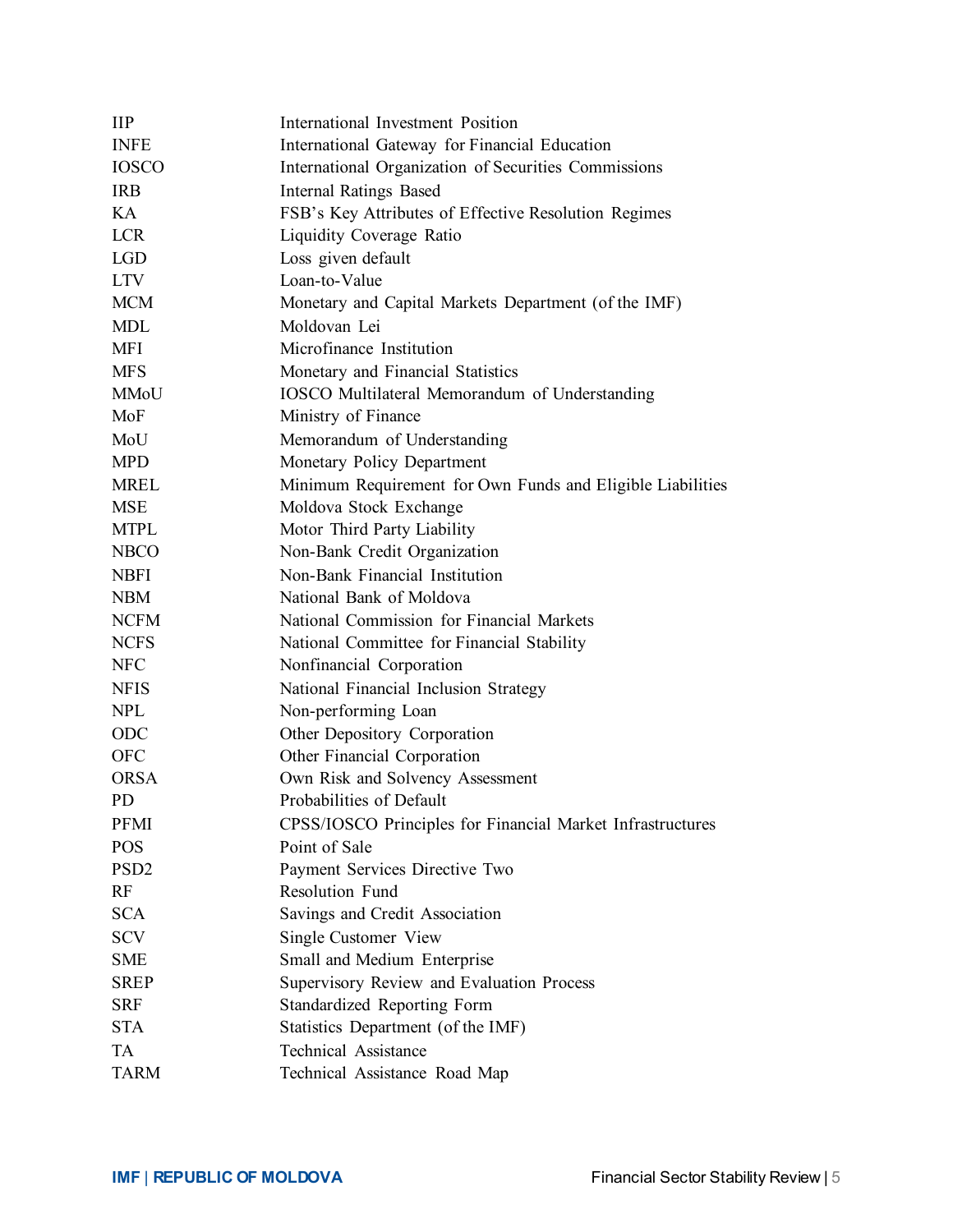#### **PREFACE**

At the request of the National Bank of Moldova (NBM), an IMF Financial Sector Stability Review (FSSR) mission held meetings with the Moldovan authorities during June 1-22, 2021. Due to travel restrictions induced by the COVID-19 pandemic, meetings were conducted remotely, via videoconferencing. The mission was led by Mr. Torsten Wezel of the Monetary and Capital Markets Department (MCM) and included Mr. Joseph Crowley (Statistics Department, STA); as well as Ms. Cristina Pailhé and Messrs. Adam Gersl, Joao Marques, Ian Tower and Greg Tanzer (all MCM short-term experts).

Mr. Dong He, Deputy Director (MCM), and Mr. Vassili Prokopenko (MCM TA Country Manager) joined the mission for the closing meeting.

The scope of the mission, which was agreed with the NBM during the discussions that were held remotely in January 2021, comprised financial sector oversight, financial stability issues (macroprudential framework, systemic risk assessment, and stress testing), financial crisis management, financial inclusion, capital markets development, and financial sector statistics.

The mission met with Mr. Octavian Armaşu (Governor of the NBM), Mr. Valeriu Chitan (Chairman of the National Commission on Financial Markets (NCFM)) and Ms. Tatiana Ivanicichina (State Secretary, Ministry of Finance (MoF)). It also met with NBM and NCFM technical staff and other government officials from the Ministries of Finance, of Economy and Infrastructure, and of Education; the Deposit Guarantee Fund (DGF); the Consumer Protection and Market Supervision Agency (CPA); the Moldova Stock Exchange (MSE); and the Central Securities Depository (CSD); as well as with senior executives from public and private sector financial institutions; and it liaised with the World Bank.

The mission wishes to thank the staff of the NBM and NCFM for their excellent collaboration, productive discussions, and their flexibility to be available for the virtual meetings despite large time zone differences.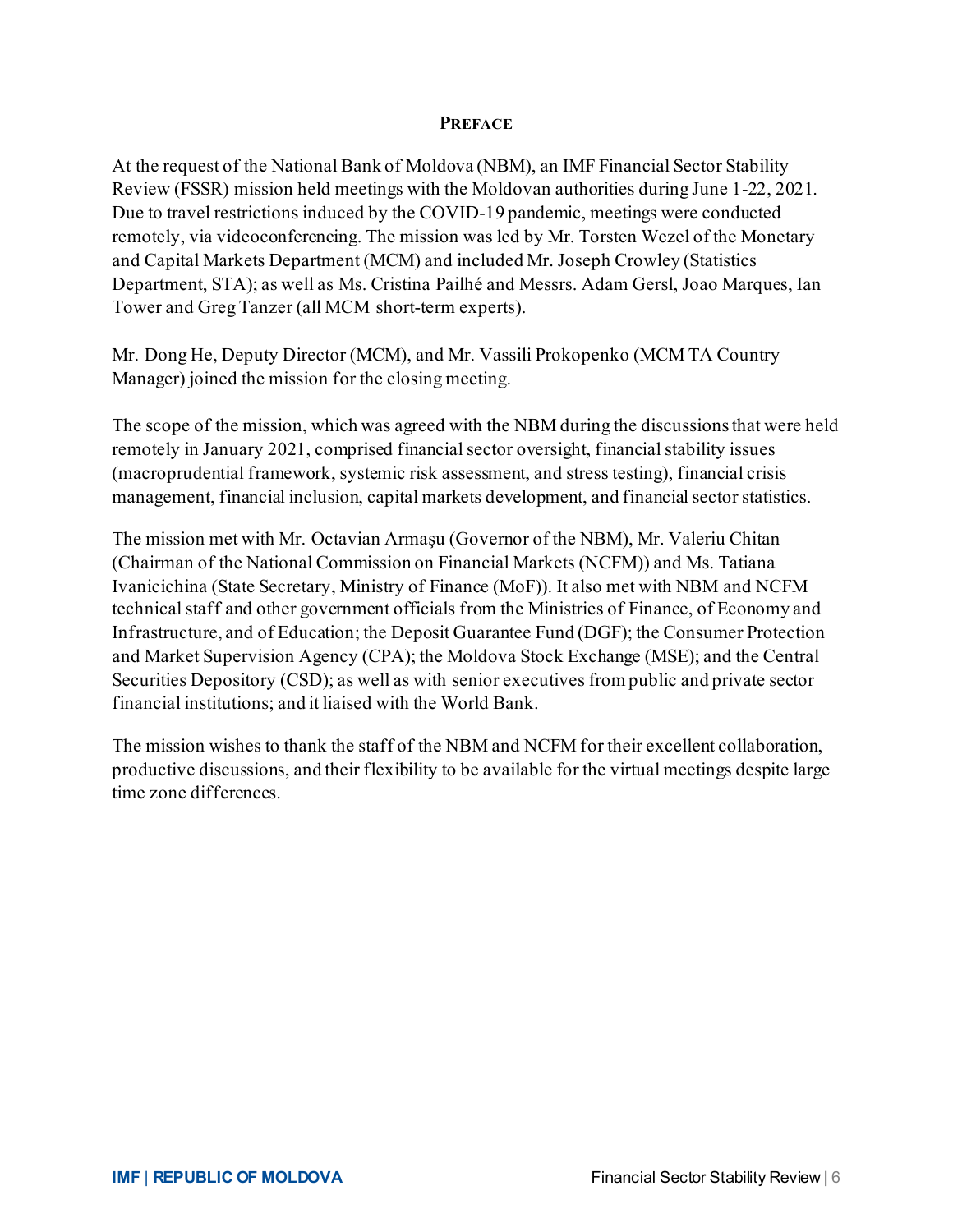#### **EXECUTIVE SUMMARY**

**The mission conducted a diagnostic review of the financial system and proposes a Technical Assistance Roadmap (TARM) to support the authorities' efforts to strengthen their detection of risks and vulnerabilities and to enhance capacity in financial sector oversight and development**. Two modules were undertaken during this FSSR mission. The financial stability module focused on areas agreed with the NBM and NCFM during the scoping stage: financial sector oversight, financial stability (macroprudential framework, systemic risk assessment, and stress testing), financial crisis management, financial inclusion and capital markets development. The financial sector statistics module focused on key data gaps hampering financial stability analysis as well as statistical reporting to the IMF's Statistics Department.

**Financial oversight has been strengthened by recent reforms, although more remains to be done, especially in insurance, and a planned reorganization of agency responsibilities poses challenges.** The NBM is close to completing the banking sector prudential regulatory and supervisory framework based on EU standards, which also addresses local vulnerabilities. There is scope to develop supervision further, for which additional resources are being made available. Much has been achieved by the NCFM to stabilize and develop the regulation of the insurance sector, but further progress on insurance regulation depends on enactment of outstanding legislation, effective implementation and enforcement and an increase in resources. In both banking and insurance, cross-border supervision should be strengthened. The regulation of the Savings and Credit Associations (SCAs) and particularly Non-Bank Credit Organizations (NBCOs) has also been developed, although again more resources are required and increased emphasis on business conduct. Preparations for the transfer of regulatory responsibilities to the NBM in mid-2023 need to be accelerated based on tight cooperation between NBM and NCFM.

#### **The institutional arrangements for financial stability and regular monitoring of systemic risk are broadly appropriate, but solvency and liquidity stress tests need to be revised**. There are a few remaining gaps in the macroprudential framework to be closed, such as amending the Law on NBM to provide for an explicit legal mandate for financial stability and macroprudential policy, increasing resources for and visibility of financial stability surveillance, and implementing properly calibrated borrower-based macroprudential tools, especially the debtservice-to-income (DSTI) cap covering both bank and non-bank credit for households. Systemic risk monitoring tools should be further developed, and the availability of micro-level data strengthened, especially at non-bank credit providers for them to properly assess household indebtedness. The stress testing framework needs improvements to be in line with best practices.

**The crisis management and financial safety net frameworks have also been strengthened, although gaps remain in bank resolution and some other areas.** The general framework has been substantially improved over the last five years, and the authorities have made efforts to increase their capacity to deal with future threats. The remaining gaps relate to bank resolution and other parts of the safety net, such as increasing authorities' crisis preparedness and interagency cooperation, both on depositor protection and resolution/liquidation of banks. Parts of the legal framework pertaining to crisis management should be reviewed, especially the institutional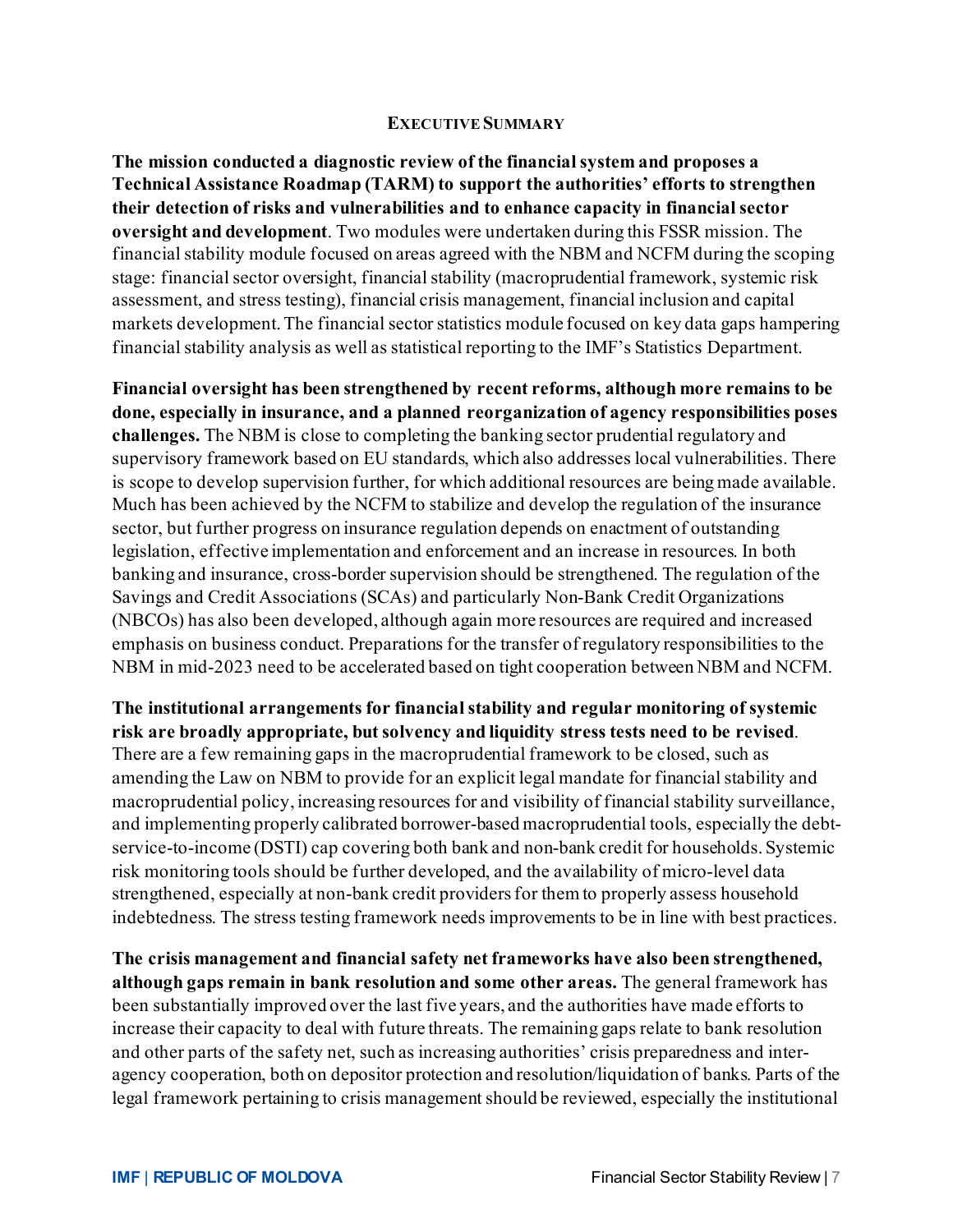arrangements for bank liquidation and its legal framework. Amendments to the law on resolution and/or secondary legislation are also needed to adapt it to the particularities of the Moldovan banking system, such as the minimum requirement for own funds and eligible liabilities (MREL) requirement, and conditions for access to the Resolution Fund.

**The authorities have worked on initiatives to promote different dimensions of financial inclusion (FI), such as financial literacy and payments, but more remains to be done.** FI has not been addressed by an overarching national strategy, nor is there an inter-agency coordination mechanism. Digital and electronic finance could be further developed, as many transactions are still settled in cash. With Moldova being most remittance-reliant country in Europe, there is still potential to leverage remittances for provision of other financial products. FI in Moldova would benefit from the development of inclusive financial products, such as standard "basic deposit accounts" and microinsurance. The legal and regulatory framework for financial consumer protection is fragmented, and it needs material reforms to guarantee effective protection. Efficient, internal complaint-handling procedures should be in place within financial institutions, and the framework will benefit from the implementation of an independent, out-of-the-court alternative dispute resolution scheme. In addition, the competent authorities should collaborate in the development and implementation of an overarching national financial inclusion strategy (NFIS), which should include financial education as one of the key elements.

**The capital market in Moldova is underdeveloped and not making a sufficient contribution to the financing, risk management and investment needs of the economy.** Complementing an NFIS, a capital markets development strategy supported across government and implemented by the NCFM is needed to bolster the capital markets. Efforts should be concentrated initially on: strengthening the institutional framework by developing the detailed legal framework for the operation of facultative pension funds and the NCFM's information gathering and sharing powers in line with international standards; improving regulatory capacity at the NCFM with respect to off-site supervision and on-site inspections of market intermediaries and facultative pension fund administrators; and encouraging trading of more financial instruments both directly (such as enabling trading of government securities and municipal bonds on the MSE) and by encouraging collective investment schemes (CIS) to enter the domestic market.

**Financial sector statistics in Moldova are timely and comprehensive.** Coverage of monetary and financial statistics (MFS) data includes all depository corporations. Data are comprehensive, compiled in line with the latest IMF methodology, and allowing for the production of a mostly complete matrix for the Balance Sheet Approach (BSA), with published BSA matrices for 2015- 20 due out in 2022. The International Investment Position (IIP) statistics are based on the IMF's corresponding manual (BPM6). Remaining data gaps include FSIs for non-financial corporations, households, and market liquidity, but efforts to address them are underway. Many of the missing statistics are available, but their collection from various institutions needs to be coordinated and their quality/methodology checked while navigating resource constraints.

**The mission's diagnostic review supports a TA plan.** The key recommendations are summarized in Table 1, and the comprehensive TARM is provided in Section III.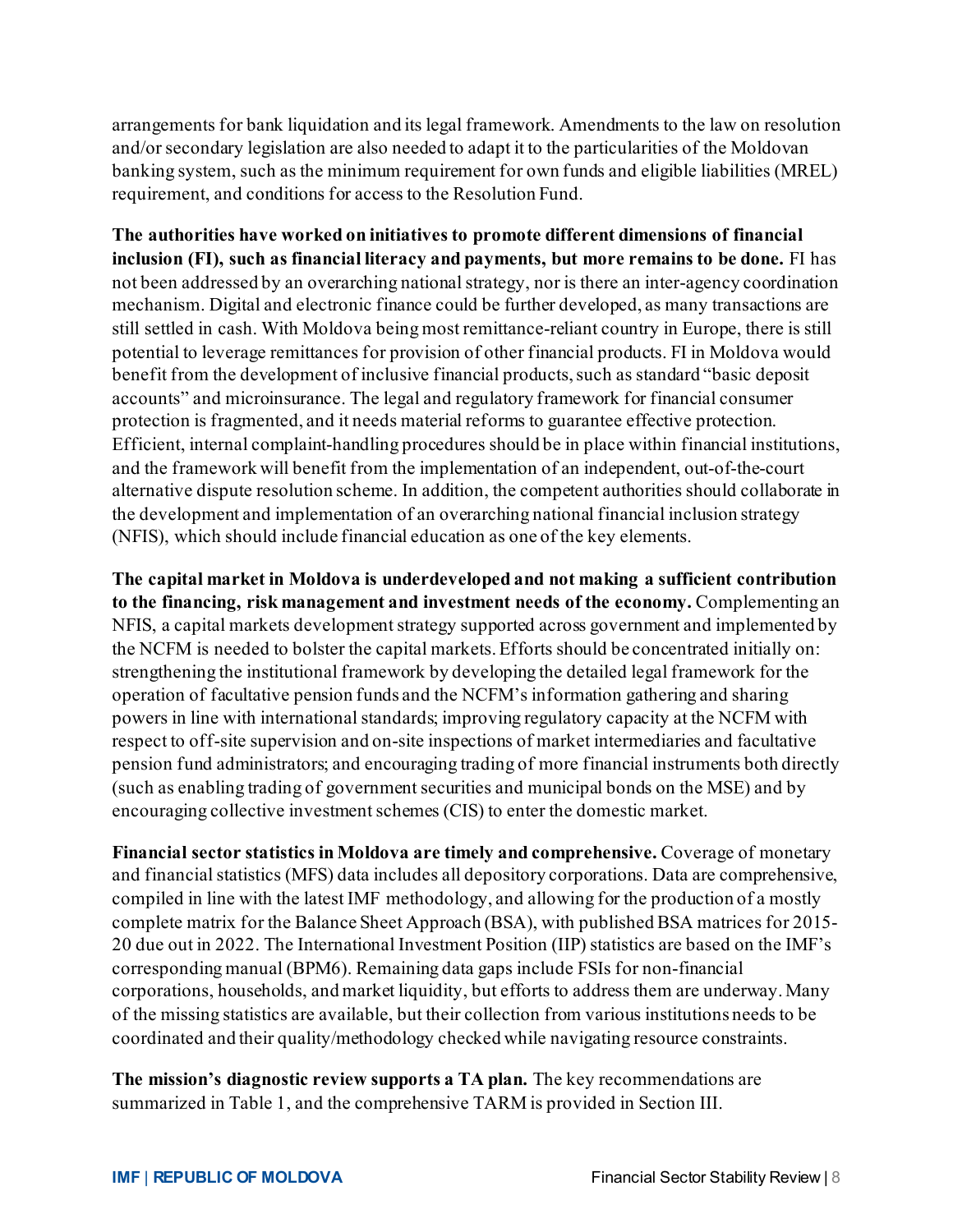| Recommendation                                                                                                                                                               | <b>Time</b><br>Frame* |
|------------------------------------------------------------------------------------------------------------------------------------------------------------------------------|-----------------------|
| <b>Financial Sector Oversight</b>                                                                                                                                            |                       |
| Intensify insurance regulatory reform, focusing on enactment of the new legislation, and                                                                                     | LT                    |
| effective implementation and enforcement, supported by TA and increased resourcing                                                                                           |                       |
| Enhance preparations for the transfer of regulatory responsibilities to the NBM, based on                                                                                    | MT                    |
| increased cooperation with the NCFM and capacity building at the NBM                                                                                                         |                       |
| Complete the outstanding banking sector regulatory reforms and enhance supervision                                                                                           | MT                    |
| further, including of systemically important banks, making use of increased resources                                                                                        |                       |
| Develop cross-border supervision in both banking and insurance supervision to reflect the                                                                                    | МT                    |
| importance (and possible risks from) foreign ownership                                                                                                                       |                       |
| Strengthen the supervision the NBCO sector in respect to business conduct supervision                                                                                        | MT                    |
| Macroprudential Framework, Systemic Risk Assessment, and Stress Testing<br>Upgrade resources for monitoring financial stability risks by increasing staff in the NBM         |                       |
| <b>Financial Stability Department</b>                                                                                                                                        | ST                    |
| Implement borrower-based macroprudential tools, especially the DSTI cap for bank and                                                                                         |                       |
| NBCO/SCA loans, with calibration based on collected borrower-level data on total household                                                                                   | MT                    |
| indebtedness                                                                                                                                                                 |                       |
| Revise and improve the existing bank solvency and liquidity stress tests                                                                                                     | <b>MT</b>             |
| <b>Financial Crisis Management and Safety Net</b>                                                                                                                            |                       |
| Strengthen the resolution preparedness of the NBM for the implementation of the Sale of                                                                                      |                       |
| Business, Bridge Bank and Bail-in tools, including the preparation or improvement of                                                                                         | MT                    |
| operational plans                                                                                                                                                            |                       |
| Assess the adequacy of the current legal framework and to adopt a draft revised Bank                                                                                         |                       |
| Liquidation law with a forced liquidation procedure that achieves its public policy goals                                                                                    | MT                    |
| without hindering the discharge of other functions of the NBM                                                                                                                |                       |
| Adopt a targeted review of the BRRL and/or secondary legislation to adapt current legal                                                                                      | MT                    |
| solution to the particularities of the Moldovan banking system                                                                                                               |                       |
| Develop tools for advance monitoring and estimation of liquidity needs of banks for ELA and<br>other supervisory purposes                                                    | MT                    |
| <b>Financial Inclusion</b>                                                                                                                                                   |                       |
| Develop and implement an overarching National Financial Inclusion Strategy (NFIS),                                                                                           |                       |
| including a workstream on financial education, and set up an inter-agency coordination                                                                                       | LT                    |
| mechanism for FI                                                                                                                                                             |                       |
| Implement targeted strategies to develop inclusive financial products, such as basic deposit                                                                                 |                       |
| accounts, micro-insurance, digital payments, and electronic remittances                                                                                                      | МT                    |
| Conduct a comprehensive reform to the legal and regulatory framework for financial                                                                                           |                       |
| consumer protection                                                                                                                                                          | LT                    |
| <b>Capital Markets Development</b>                                                                                                                                           |                       |
| Settle a capital markets development strategy and strengthen the institutional framework by                                                                                  |                       |
| establishing the normative framework for facultative pension funds and enabling the NCFM                                                                                     | MT                    |
| to become a signatory to the IOSCO MMoU on information sharing                                                                                                               |                       |
| Build regulatory capacity by updating the off-site supervision and on-site inspection                                                                                        |                       |
| framework and practices for investment companies and CIS to be more risk-targeted,                                                                                           | MT                    |
| developing risk assessment framework for facultative pension fund administrators and                                                                                         |                       |
| custodians, and developing a supervisory manual for off-site and on-site supervision<br>Enable more trading of more tradable instruments by introducing secondary trading of |                       |
| government and municipal bonds and implementing a strategy for encouraging CIS                                                                                               | LT                    |
| This table summarizes recommendations from the Technical Assistance Roadmap (Section III) which were assigned a high priority,                                               |                       |
| among others. Within each area, recommendations are further ordered by priority of implementation.                                                                           |                       |
| Time frame: ST, short-term, less than six months; MT, medium-term, with results around 18 months; LT, long-term, with results                                                |                       |

#### **Table 1. Moldova: Table of Main Recommendations1**

around 30 months.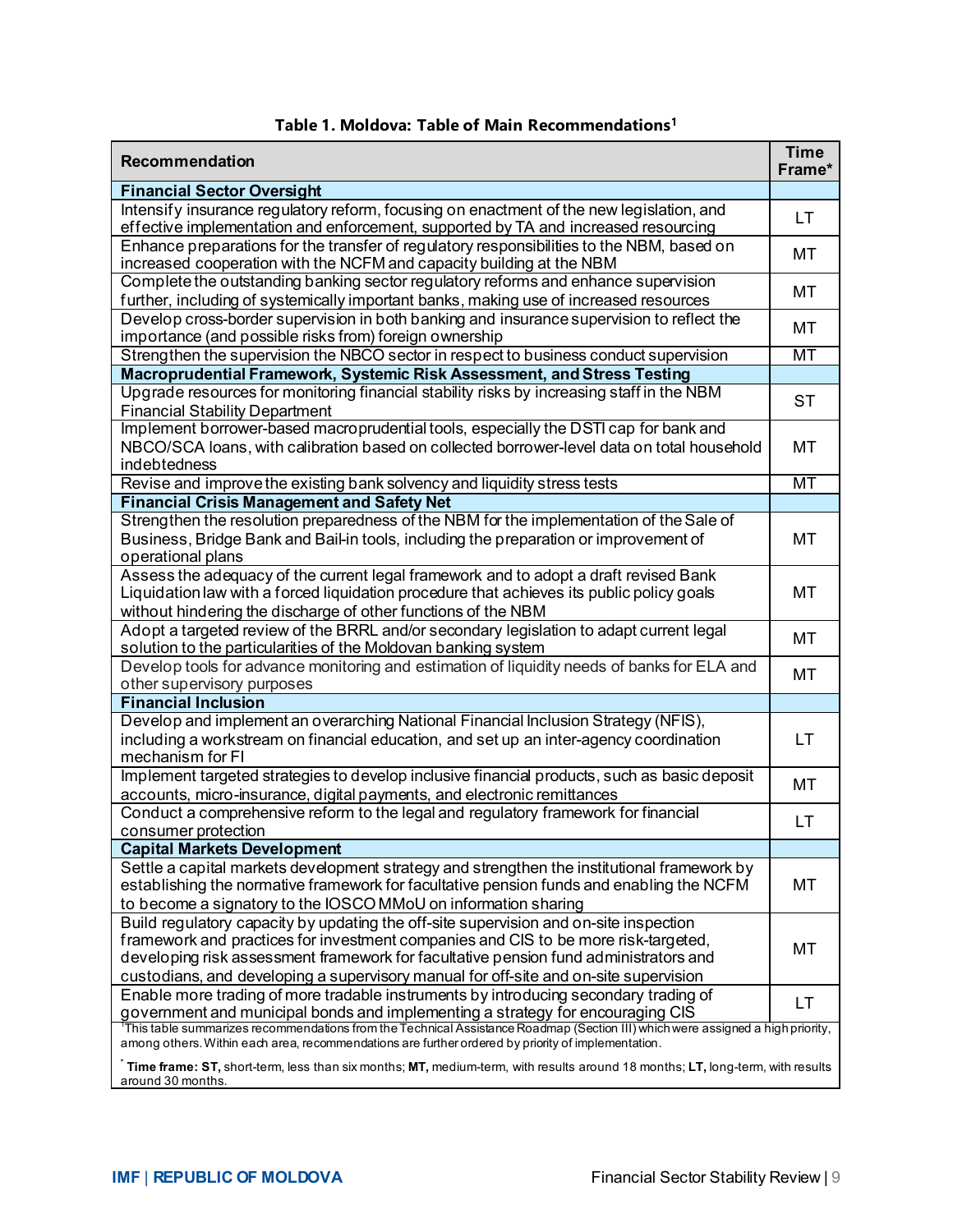#### **I. INTRODUCTION**

#### **A. Scope of Work**

**1. This report was prepared as part of the FSSR mission which held virtual meetings with the Moldovan authorities during June 1-22, 2021.** Due to travel restrictions induced by the COVID-19 pandemic, meetings were conducted remotely, via videoconferencing. The mission held scoping discussions with the NBM and NCFM remotely in January 2021. Based on this agreed scope of work, the FSSR mission conducted a broad diagnostic of some key segments of the financial system and proposed a TARM to support the efforts of the authorities to address key gaps and vulnerabilities in the Moldovan financial system. The topics covered in the diagnostic review are financial sector oversight, financial stability issues (macroprudential policy, systemic risk assessment, and stress testing), financial crisis management, financial inclusion, capital markets development, and financial sector statistics (see Annex I).

**2. The diagnostic review is based on existing standards and methodologies and was targeted to specific circumstances in Moldova.** The evaluation of bank supervision was guided by the Basel Core Principles (BCP) for banks and by the Insurance Core Principles (ICPs) developed by the International Association of Insurance Supervisors (IAIS) for insurance companies. The authorities' stress testing capacity was evaluated against best international practices and Basel Stress Testing Principles, while the Key Attributes of Effective Resolution Regimes and the Revised Core Principles for Effective Deposit Insurance formed the basis for the evaluation of the financial crisis management frameworks. The NCFM's information sharing powers and capacity were considered against the International Organization of Securities Commissions (IOSCO) Multilateral Memorandum of Understanding concerning consultation and cooperation and the exchange of information (MMoU). The review of financial inclusion was guided by the Basel Committee Guidance on the Application of the BCP to the Regulation and Supervision of Institutions Relevant to Financial Inclusion, the G20 Principles for Innovative Financial Inclusion, the OECD-G20 High-Level Principles on Financial Consumer Protection, and the OECD High-Level Principles on National Strategies for Financial Education.

#### **B. Overview of the Financial System**

**3. Commercial banks remain the dominant financial institution in Moldova.** At end-2020, they represented 90 percent of total financial system assets (excluding the central bank). Deposit-taking institutions also comprise savings and credit associations (SCAs) of Category B, with total assets equal to less than one percent of total bank assets. In the non-depository financial sector, non-bank credit organizations (NBCOs) and non-deposit taking SCAs of Category A have assets equal to about 10 percent of total bank assets. The relatively underdeveloped insurance sector is equivalent, by total assets, to about 2 percent of total financial system assets. There is also a small number of licensed non-bank investment companies.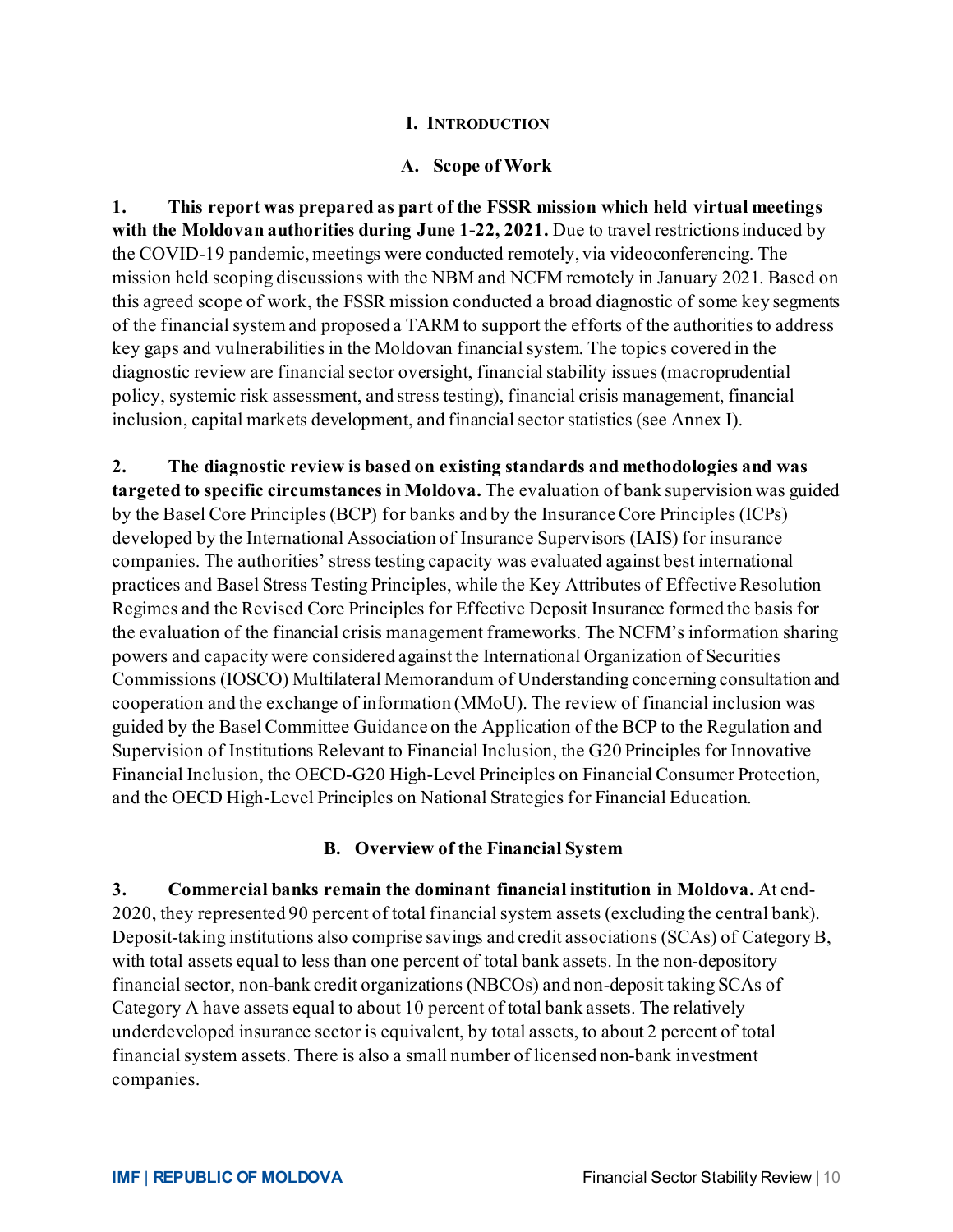**4. The banking sector is dominated by large institutions.**While the Herfindahl-Hirschman Index indicates moderate concentration (HHI of 0.183), the largest two of the 11 banks hold over half of assets and of deposits, while the bottom four hold less than one tenth in either category.

**5. Foreign banks represent a growing share of the Moldovan banking system.** The foreign shareholders, both banks and non-banks, come from a diverse group of European countries, many from the Central and Southeastern region (e.g., Bulgaria, Romania and Hungary). Owing mainly to issues with unsuitable and/or untransparent ownership at domestic banks and the resulting transfer of ownership, they have represented a growing share of total bank assets, from just over one quarter in 2009 to almost 90 percent at end-2020.

**6. Savings and credit associations represent a small, though rapidly expanding share of credit institutions.** The assets of deposit-taking Category B SCAs were equal to about one percent of total credit institutions' assets (including the NBM) at end-December 2020, up from about 0.4 percent a decade earlier. Category A SCAs, which are not permitted to take deposits, have also grown rapidly, doubling their share over the past decade to 5 percent.

#### **7. The sector of other financial corporations (OFCs) is relatively small in Moldova.**

Apart from the Category A SCAs, the largest element is the NBCOs, including microfinance and leasing companies, whose previously strong growth until 2019 has recently been halted, partly because of stronger regulation. They have a diverse range of business models, and many are foreign-owned. The largest 15 institutions account for some 80 percent of total NBCO assets, and the largest has assets exceeding those of the two smallest banks. Most insurance companies are domestic, although two, including the largest (which is also the only life insurance provider), are parts of Austrian groups. Product range and penetration rates are low by European standards. The companies licensed for investment business have relatively limited business, reflecting the underdevelopment of capital markets and investment services.

|                                         | As of end-December 2020 |                   |          |                     |
|-----------------------------------------|-------------------------|-------------------|----------|---------------------|
| <b>Financial Corporation</b>            |                         |                   |          | Percent of          |
| Sector                                  |                         |                   |          | Total               |
|                                         | Number of               | Asset Size        | Percent  | Excluding           |
|                                         | Institutions            | (millions of lei) | of Total | <b>Central Bank</b> |
| <b>TOTAL FINANCIAL SECTOR</b>           | 419                     | 198,893           | 100      |                     |
| <b>National Bank of Moldova</b>         | 1                       | 80,585            | 41       |                     |
| Other deposit taking institutions       | 75                      | 104,781           | 53       | 89                  |
| <b>Commercial Banks</b>                 | 11                      | 103,795           | 52       | 88                  |
| Domestic banks                          | 3                       | 37,046            | 19       | 31                  |
| Foreign-owned banks                     | 8                       | 66,749            | 34       | 56                  |
| Category B SCAs                         | 64                      | 986               | 0.5      | 0.8                 |
| <b>Non-deposit taking institutions</b>  | 344                     | 13,527            | 7        | 11                  |
| Insurance 1/                            | 11                      | 3,219             | 2        |                     |
| Investment companies (end-June 2021) 1/ | 15                      | n/a               | n/a      |                     |
| Category A SCAs                         | 164                     | 129               | < 0.1    | < 0.1               |
| <b>NBCOs</b>                            | 154                     | 10,179            | 5        | 9                   |
| 1/ Assets are as of end-March 2021.     |                         |                   |          |                     |

#### **Table 2. The Moldovan Financial Sector**

Source: National authorities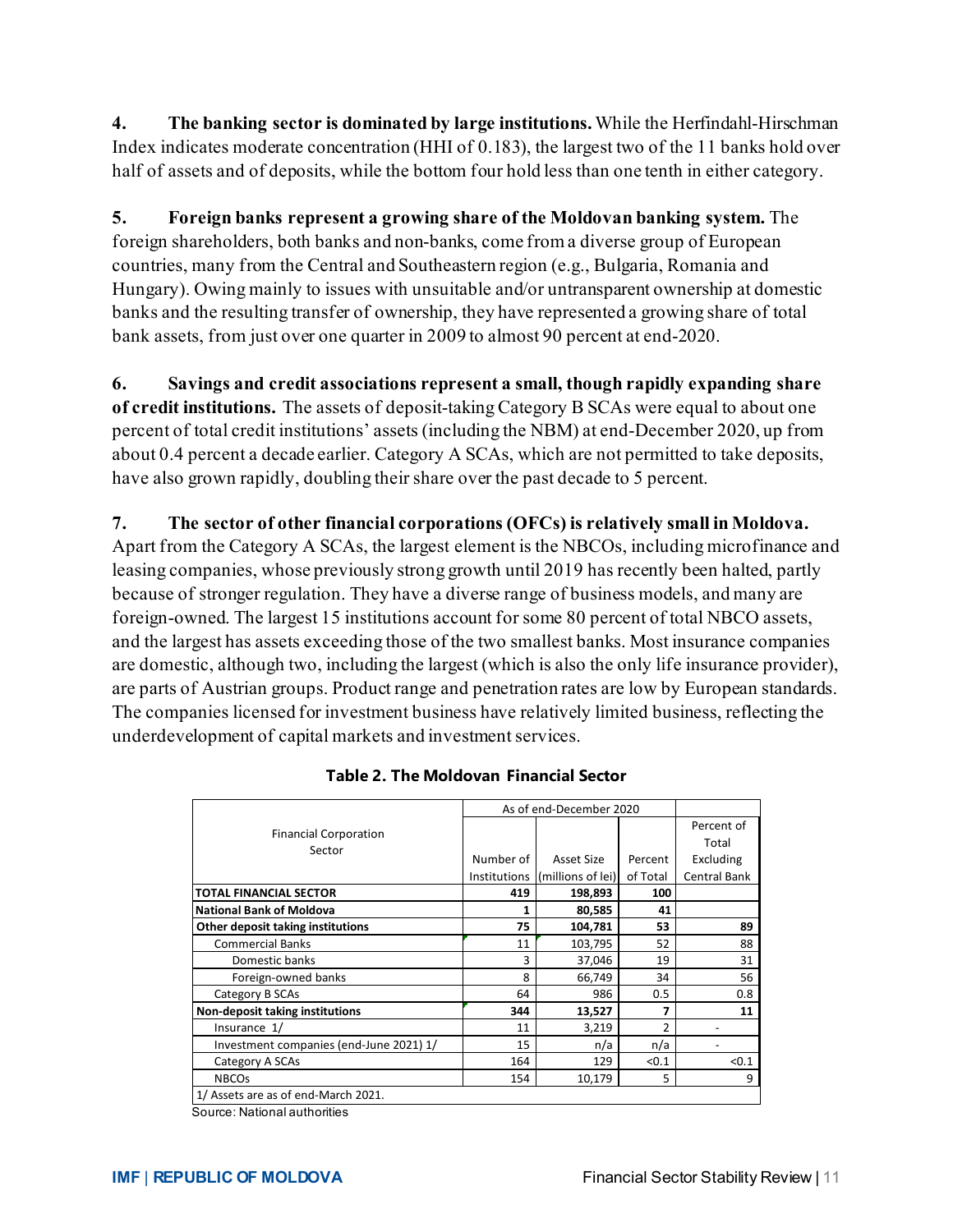#### **C. Macrofinancial Vulnerabilities**

**8. The Moldovan financial sector is exposed to a number of macrofinancial vulnerabilities.** These consist in real-financial, fiscal-financial, external-financial and intrafinancial sector linkages and expose the financial sector to credit and, hence, solvency risk notwithstanding the credit institutions' generally strong capitalization.

**9. The real-financial linkages in various parts of the financial sector.** There is a high loan concentration in commercial banks' lending to only a few relatively large borrowers (albeit within the prudential limit), exposing banks to significant name concentration risk. The NBCO/SCA sector saw a strong pick-up in credit growth before the pandemic, raising questions about loan origination standards and, consequently, rising credit risk from overleveraged borrowers (especially in relation to depressed income during the pandemic).

**10. In addition, there are fiscal-financial linkages.** Commercial banks hold significant amounts of government bonds, creating a strong sovereign-bank nexus. During end-2019 and May 2021, bond holdings to total assets grew by 5½ percentage points, while the loan-to-assets ratio fell by 1¼ percentage point, reflecting limited lending opportunities. Although the government has recently taken a number of steps to bolster debt sustainability, a high take-up of government paper may create undue reliance on such investment at the expense of commercial lending (maybe implying crowding out), and the safe but comparatively low return may squeeze bank profits. Source: NBM

**11. External risks add to the set of vulnerabilities.** As mentioned, the largest Moldovan banks were recently acquired by international bank and non-bank investors, largely from the region. While high foreign ownership may bring certain benefits, it also exposes the banking sector to potential adverse developments in the countries of origin. Moldova is also strongly dependent on remittances, implying both credit risk from borrowers heavily reliant on such flows and lower fee income, should remittances falter.





#### **Figure 2. NBCO Funding Sources** (MDL million)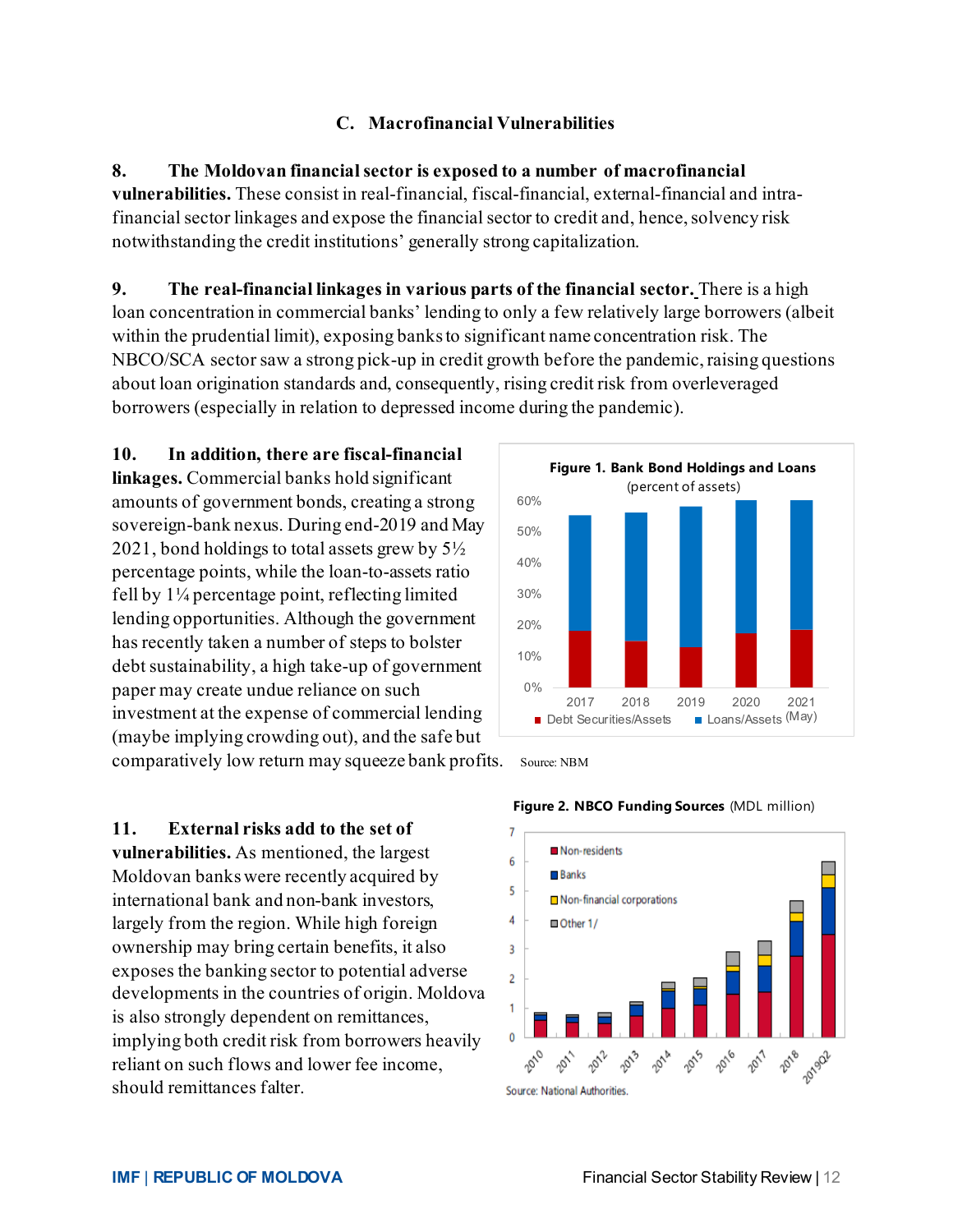**12. NBCO funding in foreign currency is a potential risk.** Debt with non-residents accounts for two-thirds of the NBCO's funding, whereas loans to clients with cash flow in Lei dominate. The NBCOs hedge part of the FX risk, but they also grant loans denominated in Moldovan Lei indexed to foreign currency, implying that the currency mismatch is transferred to their borrowers who may not fully understand the risk. In practice, foreign exchange risk is not eliminated.

**13. Finally, there are potentially adverse linkages within the Moldovan financial sector.** After a large-scale fraud-related banking crisis in 2014-15, non-bank lenders snatched lending opportunities from struggling banks, more than doubling their credit volume since. The NBCOs are financed not only by non-residents but also by commercial banks, creating both a reliance of NBCOs on such wholesale funding and an exposure of banks to credit risk from NBCOs, including loan concentration risk (loans to NBCOs of one bank reportedly account for 15 percent of its equity capital).<sup>[1](#page-13-0)</sup>

**14. The financialsector has so far proven resilient against pressures emanating from the COVID-19 pandemic.** The authorities took early action in response to pandemic risks. For example, the NBM discouraged dividend payments and share buybacks and allowed banks temporarily to make use of capital previously held to meet the capital conservation buffer requirement. The NCFM recommended voluntary reductions in interest rates and payment deferrals on loans by NBCOs, while extending reporting deadlines (amongst other measures) for insurance companies and capital markets issuers. Some requirements had been lifted at the time

of the main FSSR mission, including the NBM's dividend restriction (although a limit of 25 percent of annual profits is still recommended). The impact of the pandemic on the financial sector has been mitigated by effective risk management and high levels of capital, for banks and NBCOs in particular. Having risen slightly early into the pandemic, the banking system's NPL ratio has resumed its declining trend (against growing loans), while insurers benefited in 2020 from reduced vehicle usage (motor insurance is the predominant business



line). Financial institutions and customers appear to have adapted to increased reliance on the online business environment.

# **D. Stocktaking of Past Technical Assistance**

**15. The Moldovan authorities have received considerable technical assistance from the IMF (notably MCM).** Following the 2014-15 banking crisis, the focus of TA missions was on

<span id="page-13-0"></span> $<sup>1</sup>$  As with credit concentration risk generally, the NBM is equipped to address high exposures of this nature through</sup> its supervisory review methodology.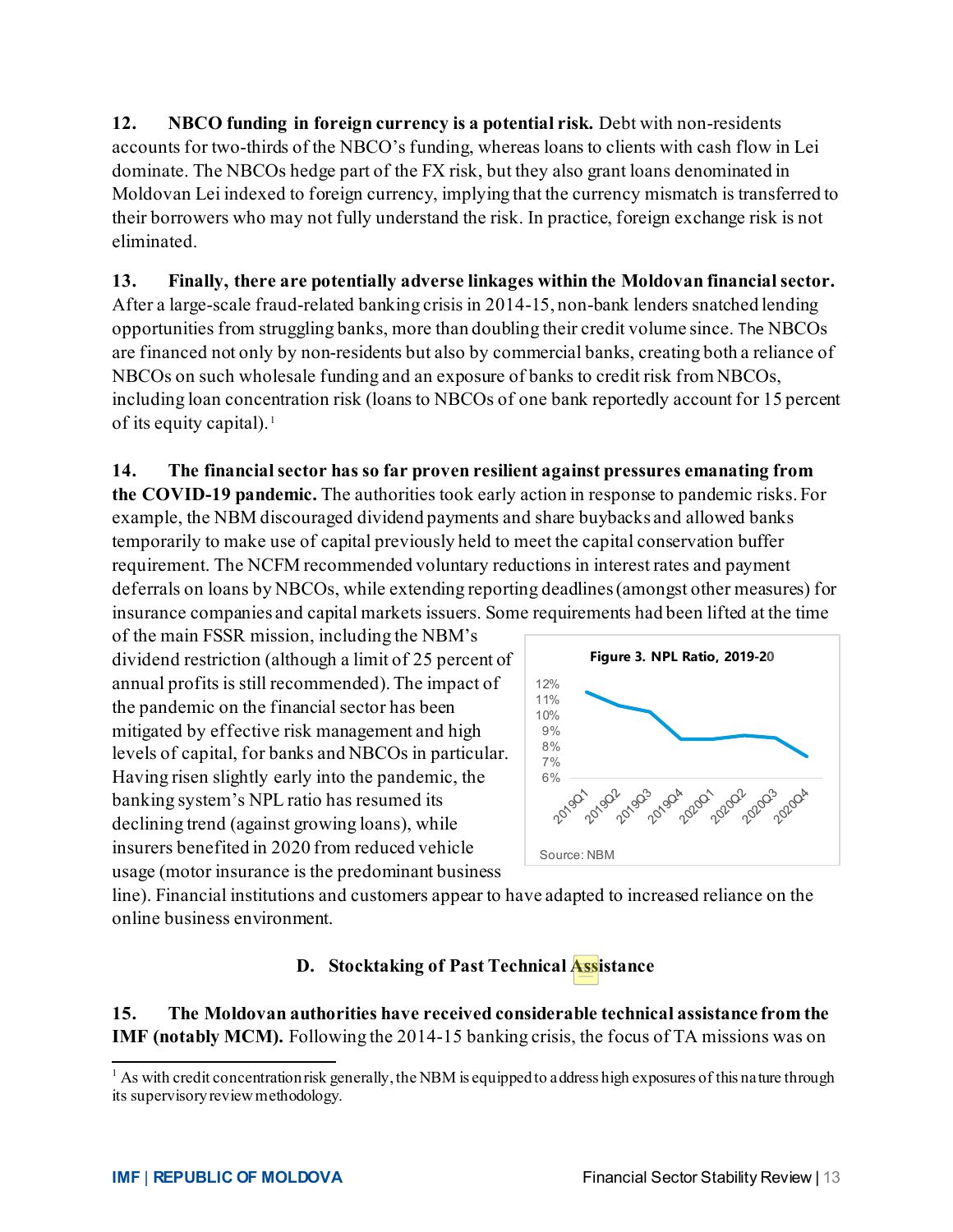strengthening the bank resolution framework, bank governance (including ownership structure), deposit insurance, and emergency liquidity assistance (ELA). Recommendations covered the concrete actions needed to address the immediate crisis and to prevent (or to help the authorities to manage) future problems. In recent years, the focus has shifted somewhat towards monetary policy (with TA missions on the inflation targeting framework and monetary policy operations) as well as on foreign exchange matters and central bank capital adequacy (table 3 summarizes the TA missions during the last five years).

**16. From the stocktaking exercise (self-assessment) of past TA conducted as part of the FSSR it emerges that the authorities consider that they have fully implemented most of the TA recommendations.** Among the implemented recommendations, the area of bank regulation and resolution stands out: since 2015, the authorities have successfully adopted measures (laws, regulations, decisions) to suspend the rights of illicit shareholders, identify and unwind unlawful related-party exposures, resolve several non-compliant banks aided by an upgraded resolution framework, and improve organizational arrangements in favor of crisis management and financial stability more generally. The main exceptions to this good implementation record are the 2018-19 TA on inflation targeting with several workstreams still in progress and the most recent (second) mission on ELA that was carried out only in late 2020.

**17. This said, there are also other providers of TA that are already active in several areas of legal and regulatory reform.** First and foremost, the World Bank has been providing TA, *inter alia*, on legal changes to the deposit insurance framework, bank resolution/resolution planning, strengthening oversight of the insurance sector, aspects of banking supervision, the transfer of non-bank supervisory responsibilities from the NCFM to the NBM, and on options for the national payment systems infrastructure. Apart from the World Bank, other TA providers include national central banks under EU twinning projects, foreign development organizations (such as USAID) as well as private sector consultancy firms.

**18. The FSSR takes account of the authorities' experience with implementing past TA, while also reflecting the broad assessment of future needs undertaken by the mission.**  Recommendations cover outstanding issues from previous IMF TA on financial sector stability issues such as ELA and the experience of bank resolution and related measures, shifting the focus to the challenges of effective implementation of measures taken in response to TA. In these and other areas, including financial regulation, financial inclusion and capital markets development, the recommendations reflect a stock-take of progress on a wide range of issues in recent years and identify priority areas for further development.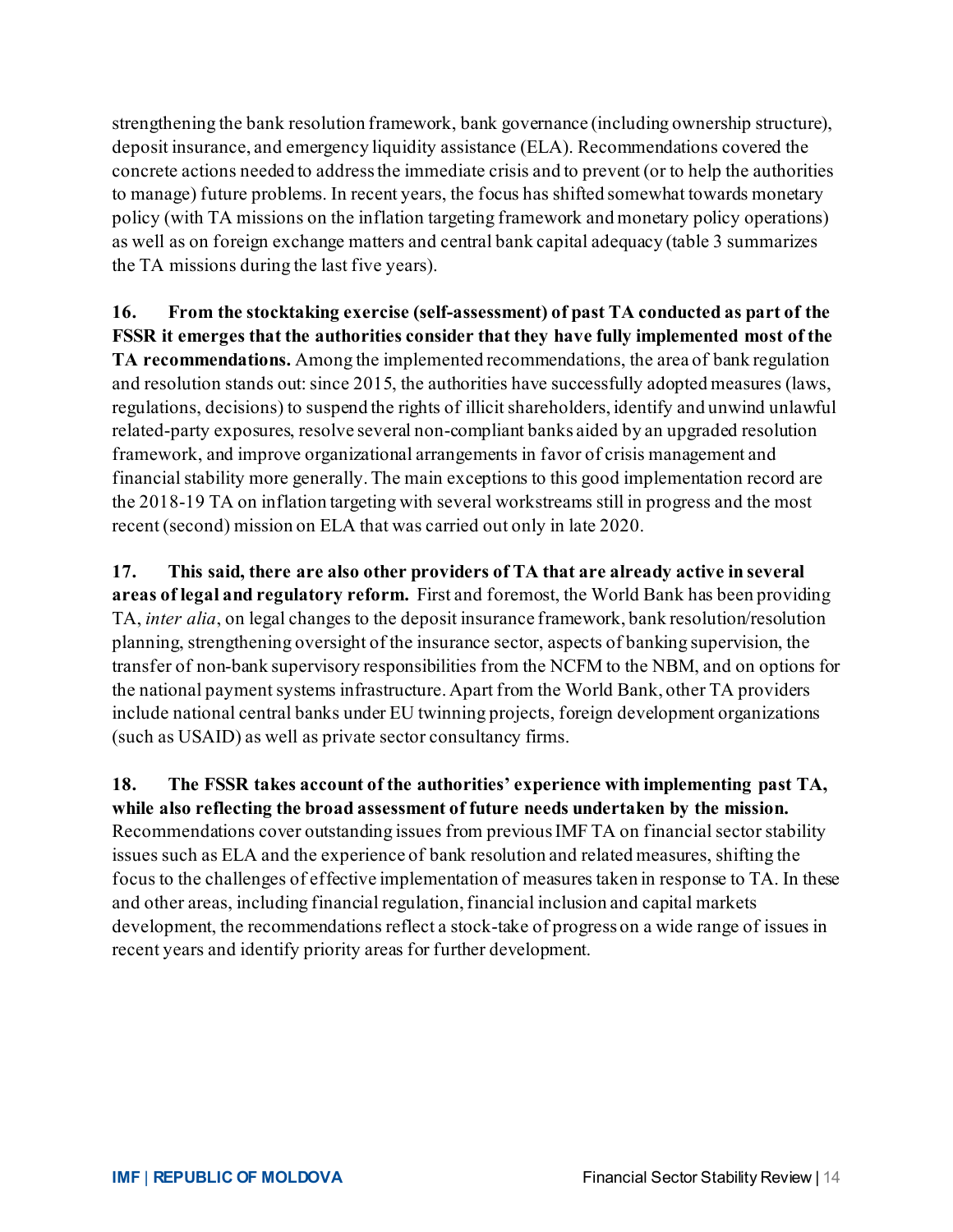| <b>Lead MCM</b> |                   |                 |                                                            |
|-----------------|-------------------|-----------------|------------------------------------------------------------|
| <b>Division</b> | <b>Start Date</b> | <b>End Date</b> | <b>Title</b>                                               |
|                 |                   |                 |                                                            |
| <b>MCMCO</b>    | 11/23/2020        | 12/04/2020      | <b>Emergency Liquidity Assistance</b>                      |
| <b>MCMCO</b>    | 2/1/2020          | 2/12/2020       | Monetary Policy Implementation & Operations                |
| <b>MCMCO</b>    | 4/24/2019         | 5/7/2019        | Central Bank Capital Adequacy                              |
| <b>MCMTA</b>    | 7/9/2018          | 2/7/2019        | Enhancing the Inflation Targeting Framework (2 missions)   |
| <b>MCMCO</b>    | 8/6/2018          | 8/17/2018       | Foreign Exchange                                           |
| <b>MCMCO</b>    | 9/5/2017          | 9/19/2017       | <b>Emergency Liquidity Assistance</b>                      |
| <b>MCMFC</b>    | 6/28/2017         | 11/20/2017      | Related Party Diagnostic and Review (3 missions)           |
| <b>MCMTA</b>    | 6/19/2017         | 6/30/2017       | Strengthening the Forecast and Policy Analysis System      |
| <b>MCMFC</b>    | 4/3/2017          | 4/14/2017       | Deposit Insurance                                          |
| <b>MCMFC</b>    | 2/13/2017         | 2/24/2017       | Ultimate Beneficial Owner and Related Party Identification |
| <b>MCMFC</b>    | 10/3/2016         | 2/16/2017       | Bank Resolution (3 missions)                               |
| <b>MCMFC</b>    | 8/8/2016          | 8/19/2016       | <b>Resolution Framework</b>                                |

**Table 3. IMF MCM Technical Assistance Since 2016**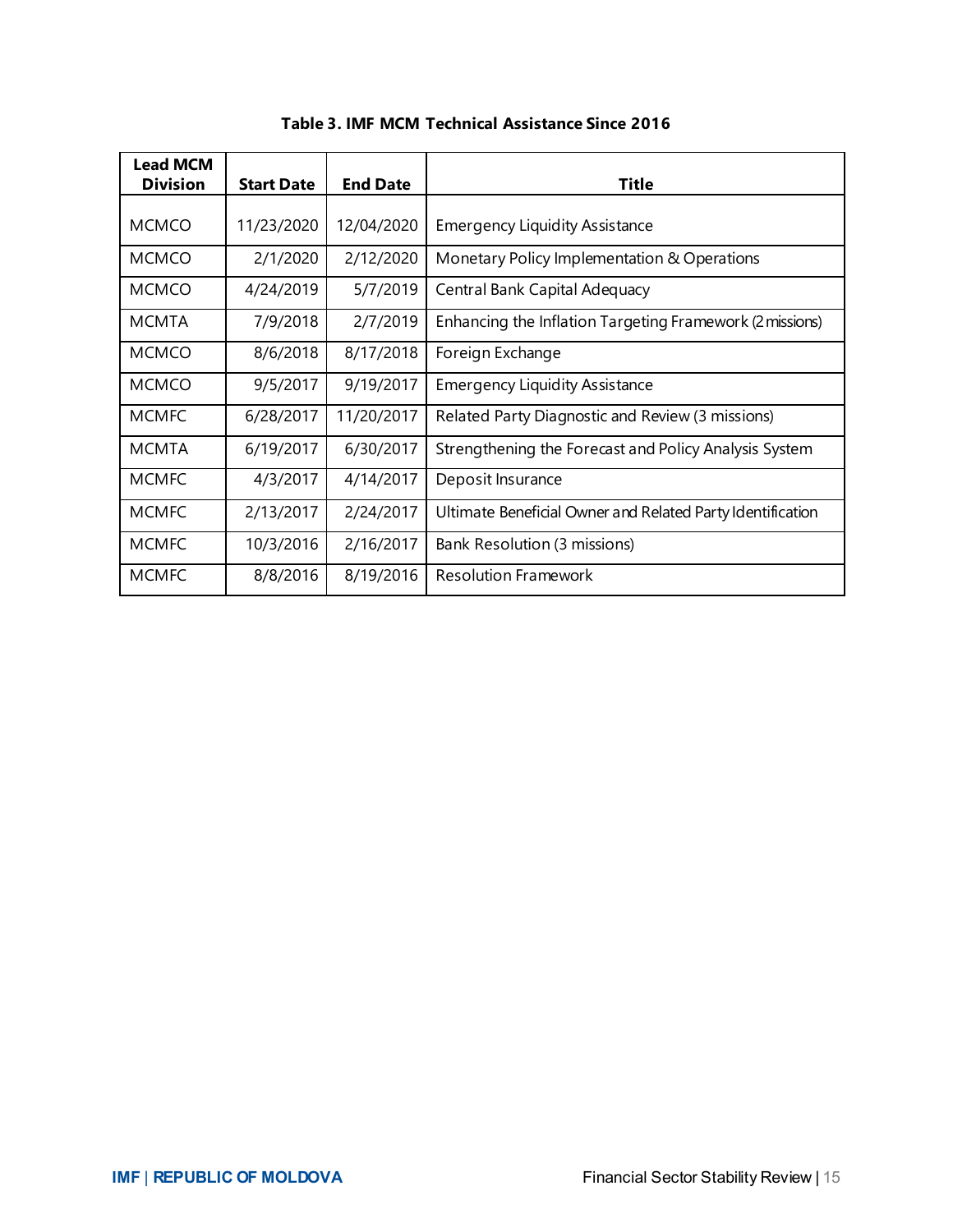#### **II. DIAGNOSTIC REVIEW AND MAIN RECOMMENDATIONS**

#### **A. Financial Sector Oversight**

#### **Banking Sector**

#### *Baseline Diagnostics*

**19. Extensive regulatory reforms and transition to foreign ownership for many banks have underpinned banking sector soundness.** The NBM is close to completing a prudential regulatory and supervisory framework based on EU standards, which also addresses local vulnerabilities. NBM's interventions have addressed most bank shareholder suitability and transparency issues, while foreign owners, including five EU banks, now account for nearly 90 percent of share capital, also contributing to stronger governance, including significant numbers of independent board members, and risk management. Capital ratios exceed the minimum, including the substantial (average 4 percent) buffers imposed after supervisory review. Nonperforming loans (NPLs) have continued a downward trend and banks are highly liquid on all measures, including the newly effective Liquidity Coverage Ratio (LCR)<sup>[2](#page-16-0)</sup>.

**20. There remain vulnerabilities and challenges for the NBM in implementing its framework.** Interventions on shareholder transparency are outstanding at two banks, one of which (a non-systemic bank) has been under temporary administration for over two years. Five of the 11 are subject to (non-statutory) intensive supervision, reflecting risks including litigation. All remain vulnerable to uncertainties due to the political and judicial system. While further changes to legislation in line with past TA have been proposed, they have not been enacted and the NBM's decisions continue to be challenged in the courts. Foreign ownership brings risks as well as rewards through exposure to financial, operational and reputational risks in case of problems at the foreign bank (or in some cases, non-bank) parent.

**21. Further strengthening measures are required and most are already planned.** From the EU framework, remaining measures will enhance existing regulation and supervision of capital and liquidity adequacy, also aligning with Basel requirements, if not the latest Basel III standards starting to take effective in 2023. They will also add an internal ratings-based (IRB) approach to credit risk that will complete their transposition of EU legislation, but which will not be implemented in practice because of lack of demand from banks and perceived capacity constraints at both the banks and the NBM<sup>[3](#page-16-1)</sup>. The NBM has yet to decide on whether to move from conservative regulatory provisioning requirements to reliance on (generally lower) International Financial Reporting Standard (IFRS) 9 impairment numbers.

<span id="page-16-0"></span><sup>&</sup>lt;sup>2</sup> Banks have to meet only 70 percent of the requirement in 2021, rising to 100 percent from the start of 2023.

<span id="page-16-1"></span><sup>&</sup>lt;sup>3</sup> The NBM requirements will not reflect the December 2017 final Basel III requirements which materially amended key aspects of the IRB approach, although the revised Basel requirements have yet to be implemented in the EU.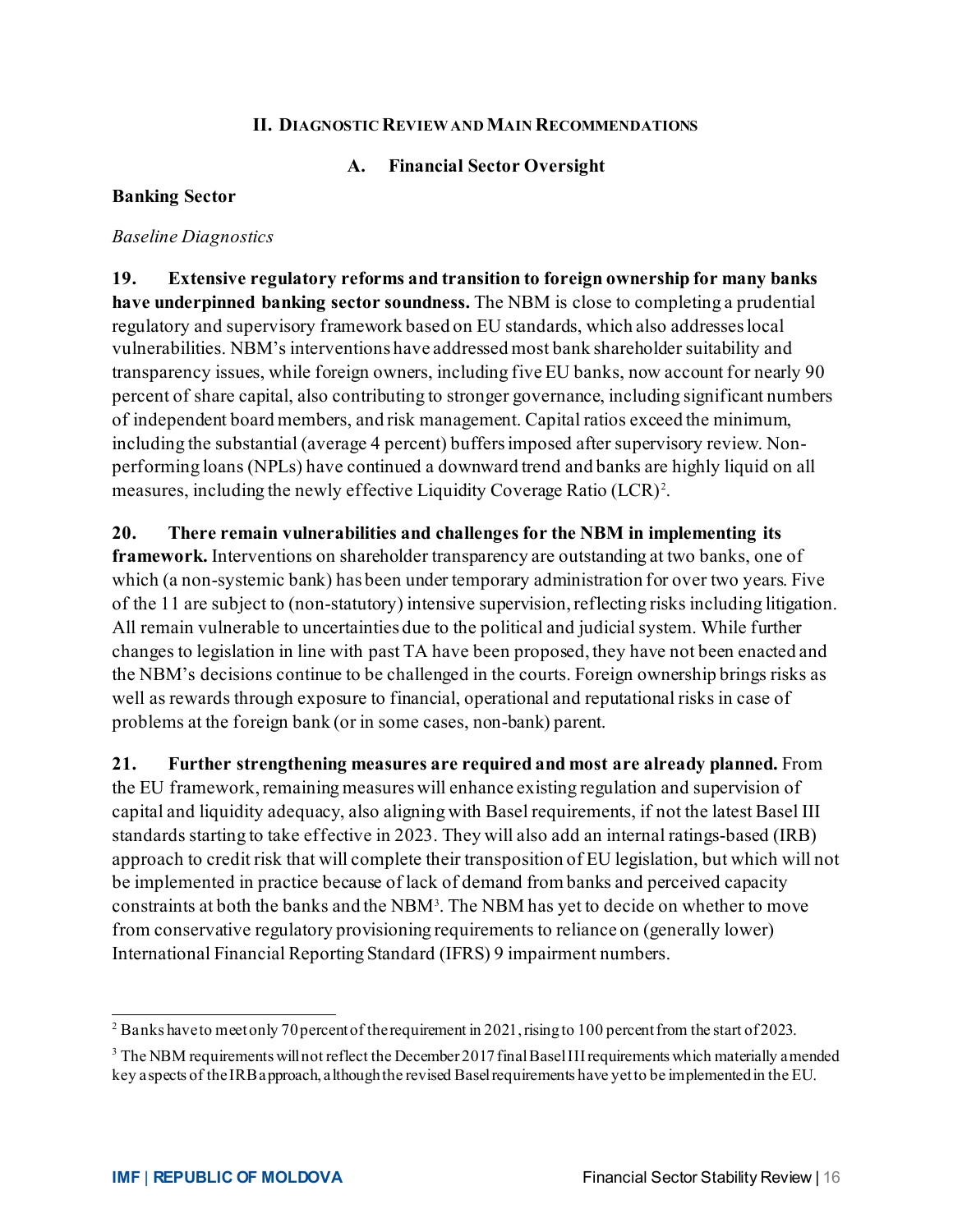**22. Supervision processes and resourcing are also being enhanced, although there is scope to do more.** Off-site supervision centers on analysis of extensive reporting by banks to an NBM central risk register, which is being extended with shareholder and Anti Money Laundering/Combating the Financial of Terrorism (AML/CFT) information. Shareholder suitability as well as fitness of board member is a continuing focus. Supervisory review follows the EU Supervisory Review and Evaluation Process (SREP) but is not yet fully risk-based (including allocation of additional resources for the four systemically important banks). On-site inspection appears focused on key areas of risk and to be carried out thoroughly. Supervisory judgment is applied, and intervention actions are taken in line with the SREP framework. A planned reorganization of the supervision unit will increase resources there by close to 20 percent and enable enhanced SREP and other processes.

#### *Main Recommendations(p. 49)*

#### **23. In addition to completing planned measures, it is recommended that the NBM focus on:**

- **Enhancement of supervisory practices:** Given the progress on the regulatory framework, the NBM should continue to focus on supervision, covering risk assessment, supervisory planning/supervisory stance and allocation of resources, including to systemically important banks, evaluation of governance (including the "independence of mind" test where TA is required) and risk management frameworks. Specialist supervisory resources, including on governance issues, should be increased to support the further development of risk-based supervision.
- **Development of cross-border supervision and readiness for consolidated supervision:** While supervisors cooperate with home authorities on shareholder suitability etc., the network of cooperation agreements is incomplete, the NBM participates in only one supervisory college and an approach to assessment and mitigation of risk in foreign (including non-bank) owners should be developed and reflected in recovery planning, assessment of governance, among others; the NBM has requirements on consolidated supervision, but needs to apply them, including supervisory review, to the one banking group and, more importantly, to ensure readiness for its application to other groups in the future.
- **Alignment of regulatory provisioning with accounting treatment (IFRS 9):** The NBM should continue to consider alignment, taking into account the need for increased capacity to assess banks' methods for determining expected credit losses (supervisors have had training but lack experience of assessing banks' approaches). The Banking Supervision Department (BSD) could undertake more intensive dialogue with banks and auditors on their differing approaches and with the Financial Stability Department (FSD) as it develops its risk monitoring. The objective should be to ensure that the reported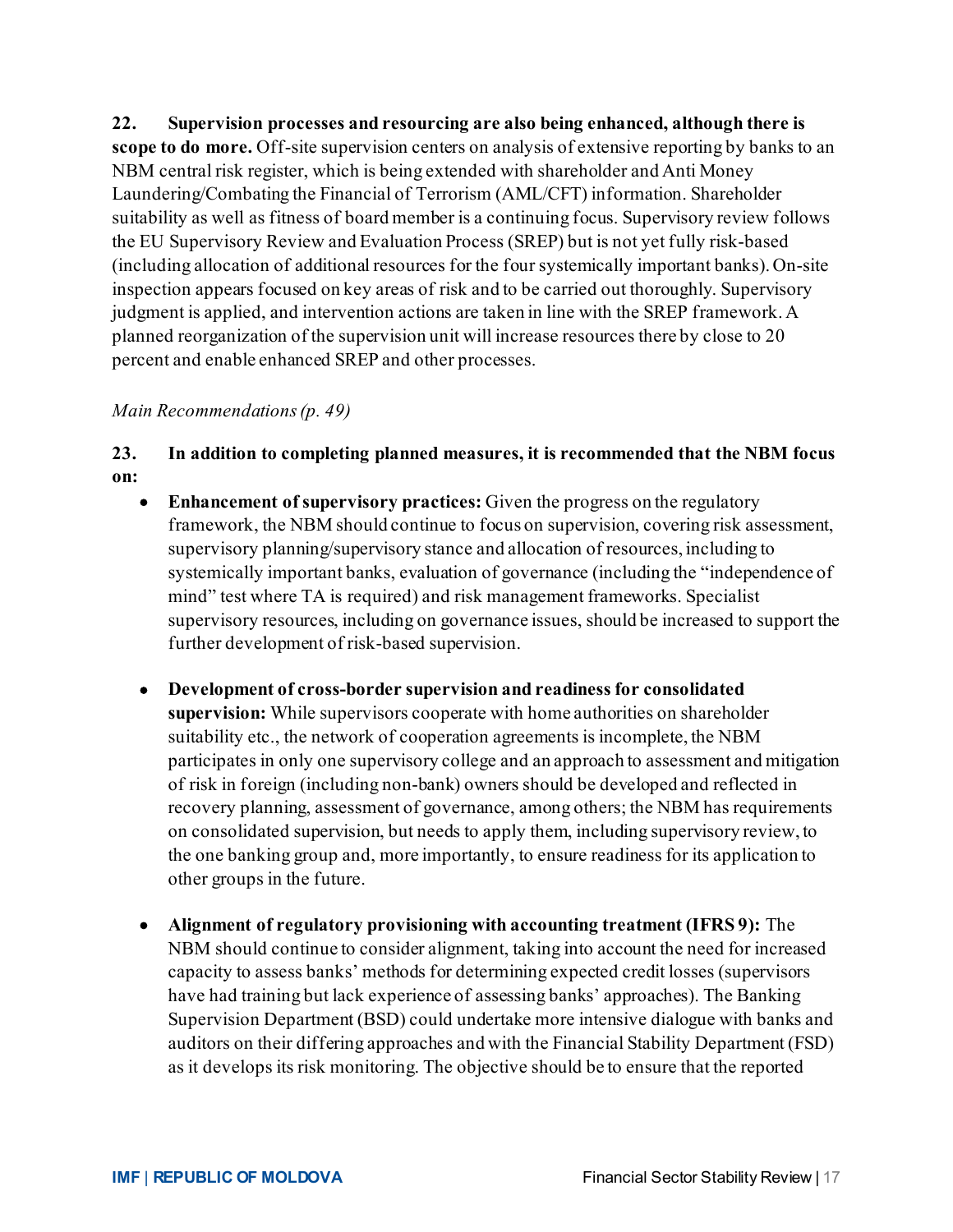accounting provisions are reasonable and appropriately capture the risk profile of loans and that banks' processes and internal controls are adequate.

#### **Non-Bank Credit Organizations and Savings and Credit Associations**

#### *Baseline Diagnostics*

**24. The NCFM has made progress in implementing an essentially new regulatory regime for NBCOs.** The 2018 legislation, with 2020 amendments that were still taking effect at the time of the FSSR mission, has led to the exit or consolidation of many NBCOs as minimum (MDL 1 million) capital requirements and a bar on deposit-taking took effect alongside the supervisory response to unsuitable/untransparent shareholders. NBCOs are now required to make provisions for loan losses, participate in a credit bureau and make extensive reports to the NCFM; compliance of all or most NBCOs is expected soon, although enforcement of minimum capital to asset requirements may still be necessary in the case of some smaller NBCOs. A system of off-site supervision appropriate to the large number of NBCOs has been developed, with enhancements planned. The development of on-site supervision has been delayed by the pandemic. Tighter regulation has apparently contributed to ending the formerly rapid growth of the sector.

**25. The NCFM has also been working on consolidation in the SCA sector.** Numbers of SCAs, where regulation is long-established, have fallen, and assets are now concentrated in the 64 deposit-taking associations. Reforms of the sector have also resulted in there being one, strengthened central organization (the Central National Association of SCAs) which all SCAs must now join and which usefully provides liquidity facilities. Proportionate regulation and supervision in line with World Council of Credit Union standards is undertaken, and SCAs appear financially stable.

**26. There remain challenges, particularly in relation to NBCOs, mainly on business conduct.** The 2018 legislation included a cap on the total cost of credit for lower value, shorter maturity loans [4](#page-18-0) , a significant share of the total, and related measuresto prevent NBCOs from adding to the cost of credit. The NCFM has begun enforcement, requiring redress and using new sanctioning powers in the 2018 legislation. There is evidence of wider conduct issues, including in foreign currency-linked lending (driven by many NBCOs' funding profiles) and in the rising number and share of complaints to the NCFM from NBCOs as well as the many cases on abusive contract terms dealt with by the Consumer Protection and Market Supervision Agency (see the Financial Inclusion section). Responsibility for SCA and NBCO regulation will transfer to the NBM in July 2023 (see Box 1).

<span id="page-18-0"></span><sup>4</sup> For credit contracts (those entered from April 20, 2020 with a maturity less than two years and/or with the principal less than MDL 50,000), the law prohibits the application of any types of fees, penalties, interest rates and any other costs that would exceed the value of the principal.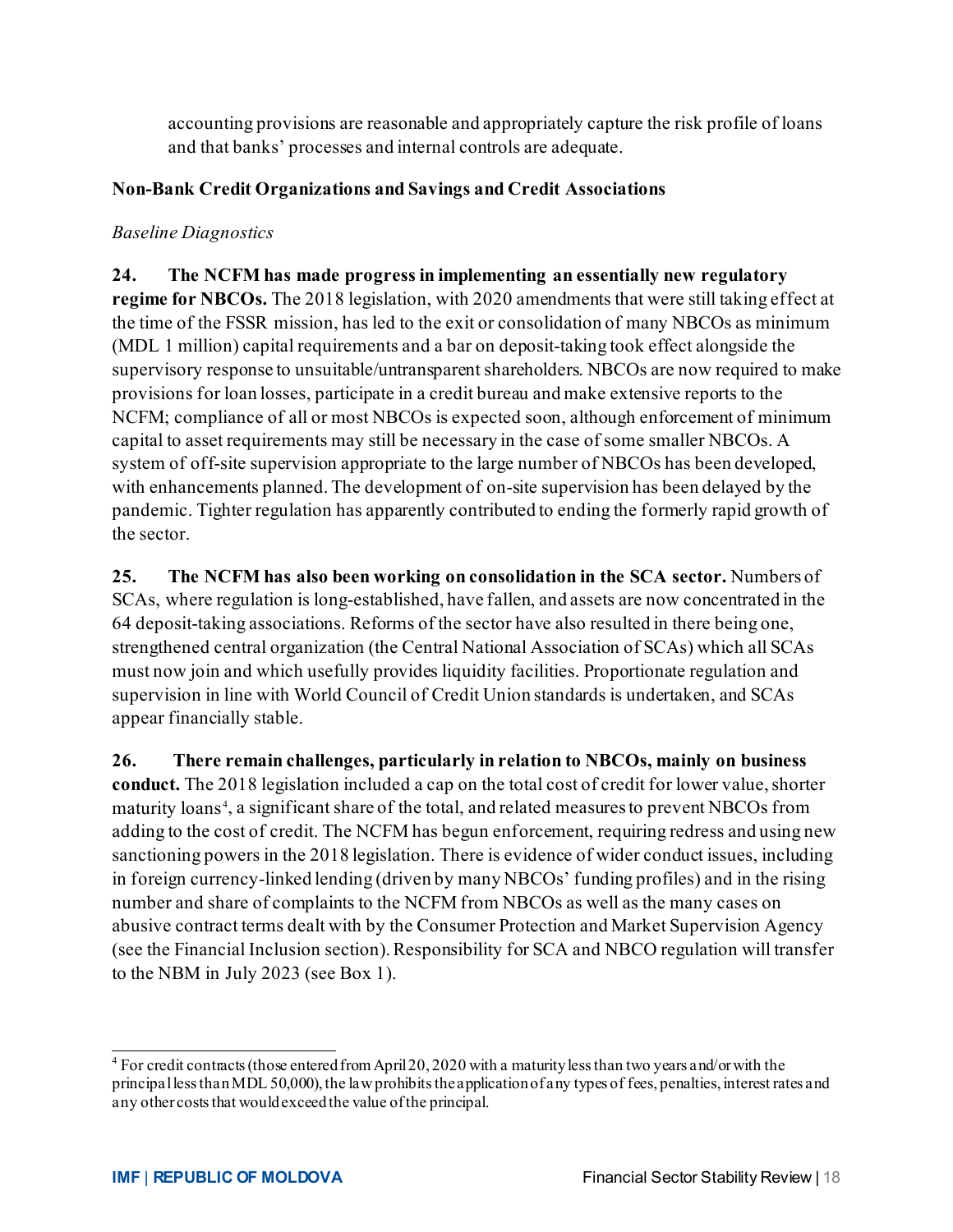#### *Main Recommendations(p. 49)*

**27. As well as continuing to build on progress with consolidation in the SCA sector and addressing over-indebtedness concerns, it is recommended that the NCFM give priority to strengthening further their approach to business conduct supervision.** This would include enhanced risk assessment, drawing on appropriate data (numbers and types of customers, and similar information), further enforcement, focusing on-site supervisory attention on conductrelated controls and governance, among others, especially at larger NBCOs, and using complaints to identify wider failings at NBCOs or across the sector. This may require rethinking the balance of effort between prudential regulation, where broadly proportionate regimes have been implemented, and business conduct. Some prudential requirements such as lower capital requirements for NBCOs which do not take bank loans could be reconsidered in due course. Supervision of larger NBCOs could include closer supervisory monitoring of their funding sources and liquidity positions as well as addressing the aforementioned foreign exchange risk exposure. The need for additional resources or different skills sets should also be considered.

#### **Insurance**

#### *Baseline Diagnostics*

**28. The NCFM has made significant progress in addressing weak insurance companies, while developing extensive regulatory reforms.** Many insurers have either withdrawn or had their licenses removed by the NCFM as it addresses not only concerns, as in other sectors, over unsuitable/untransparent shareholders but also financial weakness. It has initiated an industryfunded evaluation of the financial condition of all insurers issuing "Green Cards"[5](#page-19-0) at end-2020 from an international audit firm. The NCFM has been raising standards in line with IAIS principles<sup>[6](#page-19-1)</sup>, strengthening its oversight of reserves adequacy, for example, although there are gaps in the areas of governance and risk management. It is preparing to implement transformative new legislation (assuming post-election parliamentary approval) to implement important parts of the EU Solvency II framework, including risk management requirements<sup>[7](#page-19-2)</sup>, and to reform motor third party liability (MTPL) insurance.

**29. There remain major challenges.** Seven insurers have exited the market or are about to, all being closed for new business run-off. Of the remaining 10, three will struggle to meet planned higher solvency requirements, requiring intensive supervision by an NCFM function much smaller than that covering the similar number of (clearly much larger) banks. Unlike in

<span id="page-19-0"></span><sup>&</sup>lt;sup>5</sup> The international certificate of insurance proving motorists have minimum compulsory insurance cover required by the law of the country visited – the system is adopted by all EU and certain other countries.

<span id="page-19-1"></span><sup>&</sup>lt;sup>6</sup> The NCFM is no longer a member of the IAIS, however.

<span id="page-19-2"></span><sup>7</sup> Insurers will be required to establish the four control functions mandated under the solvency II Directive: risk management, actuarial, compliance and internal audit.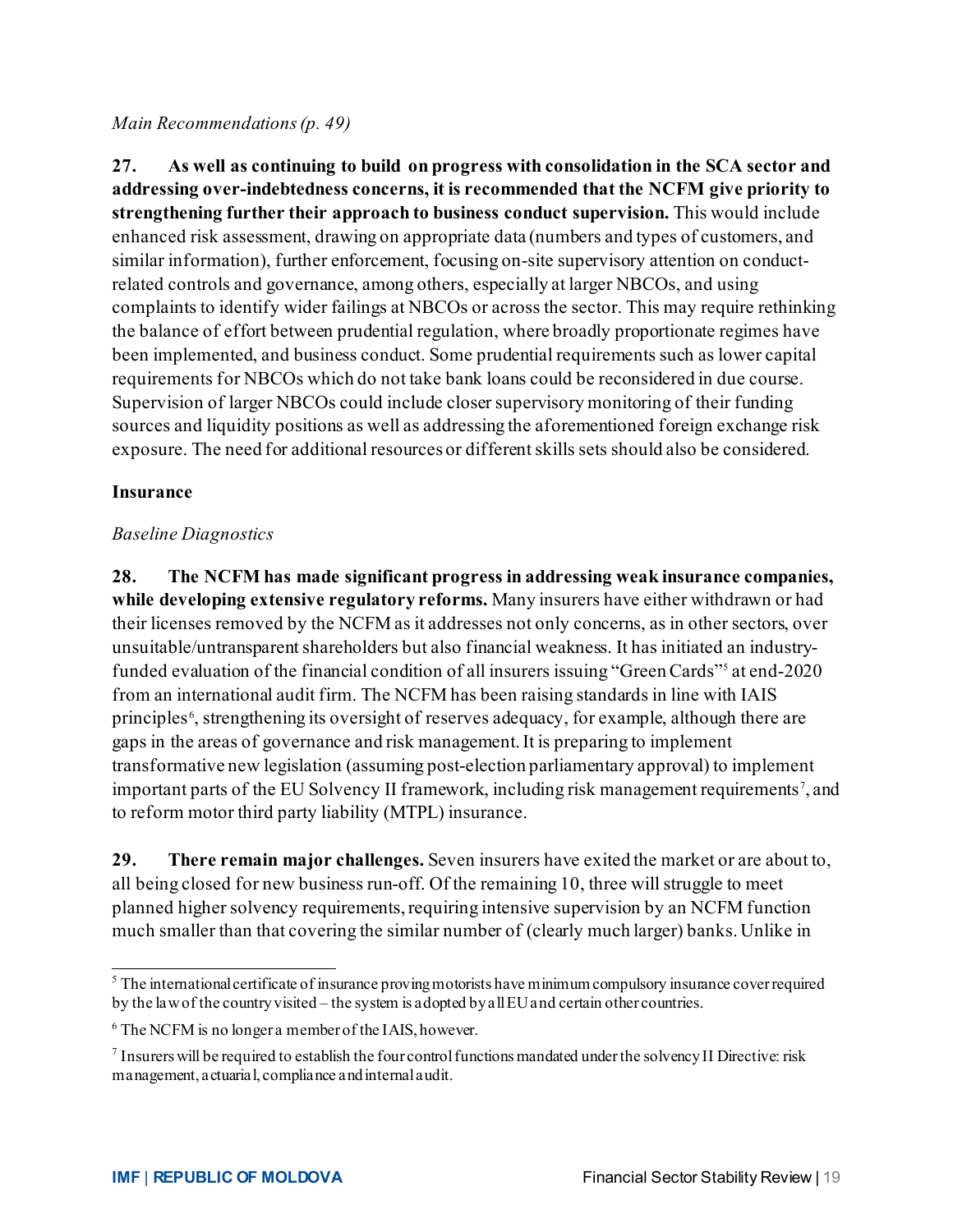banking, foreign capital is not currently entering the market, although two companies, including the largest, are part of Austrian groups. This could be a source of strength if also creating an exposure, as in banking, to problems at the parent. The product range is limited, with compulsory motor insurance dominating the market. There is only one company providing life insurance, which accounted for only 7 percent of the market in 2020. As in other developing markets, the numerous brokers extract high commissions from insurers, seeking to protect their share of limited total premiums. The prospect of future liberalization of MTPL tariff, while necessary, creates uncertainty.

**30. Completing the reform program for insurance is likely to take several more years, falling to the NBM from 2023.** Although they may be higher at the foreign companies where group policies and practices are applied, there is further to go to strengthen standards of governance, risk management and compliance across the sector, notwithstanding the NCFM's supervisory work to date. Like the NBM, the NCFM is exposed to and experiencing challenge to its decisions in the courts. Implementing the new legislation, although aspects are being anticipated by insurers (such as the preparation of Own Risk and Solvency Assessments (ORSAs) will take years. Responsibility for insurance regulation will also transfer to the NBM in July 2023.

#### *Main Recommendations(p. 49)*

**31. The priority is building on recent progress and new legislation, once enacted, to further strengthen the sector, attracting increased foreign interest.** The process entails further risk and will require extensive TA, some of which is already committed. It needs to be linked to wider initiatives on financial sector development (see Financial Inclusion section) addressing product range, availability of investments to reduce dependency on real estate etc. It is recommended that:

- **The NCFM establish workstreams for implementing the new legislation:** these could comprise: (a) implementation of requirements on governance, risk management etc., including associated on-site work; (b) overhaul of financial supervision to reflect new regulatory and accounting standards (IFRS 17, ORSA etc.) and impact of tariff liberalization; (c) stronger enforcement of the requirements and the revised approach to weak companies, resolution/liquidation/guarantee fund; and (d) intermediary supervision and outstanding aspects of business conduct supervision covered by IAIS principles. In all cases, revised supervisory processes need to be developed and documented in manuals.
- **Resources in insurance supervision are increased to support the program:** this process should take into account the planned transfer of responsibilities to the NBM.
- **The NCFM develop cooperation with the Austrian authorities.** As in banking, the NCFM should assess and mitigate group-related risks at the relevant insurers.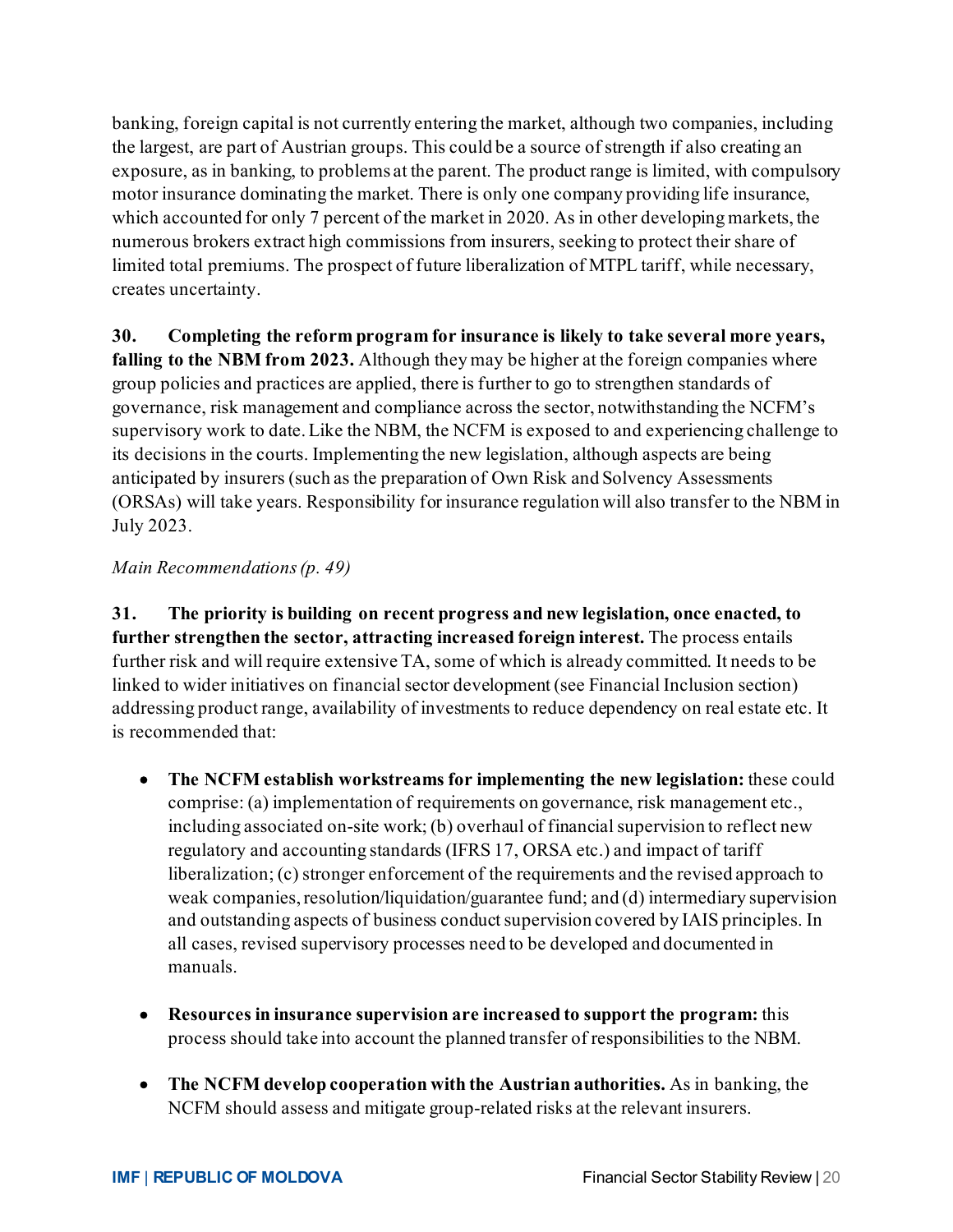#### **Payment Systems**

#### *Baseline Diagnostics*

**32. There is an extensive regulatory framework for payment services, supported by the supervision of bank and non-bank providers.** The payments market is focused on banks, with only seven non-banks, of which the postal service accounts for most activity. Entry requirements, particularly in relation to shareholders, are necessarily high. Access of non-banks to (and planned enhanced functionality of) the payment system may stimulate more involvement. A 2012 law sets out key requirements based on EU standards and will soon be updated for Payment Services Directive Two (PSD2). A significant gap is in NBM's powers to enforce requirements on customer treatment (see also the Financial Inclusion section II.D). A dedicated NBM unit carries out supervision in line with an annual plan and in cooperation with bank supervisors for banks.

#### **33. Although NBM is responsible for CSD supervision, the scope of NCFM's**

**involvement is not agreed with the NCFM.** In addition to its oversight role for all financial infrastructure, the NBM has responsibility in law for CSD supervision. The wide range of the CSD's functions, including as share register (involving it in settlement of transactions direct with investors), creates scope for uncertainty over NCFM's involvement as capital markets supervisor, while mechanisms provided for in law for NBM/NCFM cooperation are not currently operative (see also Section on Capital Markets Development). NBM is carrying out supervision, including on-site work. It needs also to develop enhanced regulations and internal procedures for CSD supervision, including risk assessment and other supervisory tools, in line with the CPSS/IOSCO Principles for Financial Market Infrastructures (PFMI).

#### *Main Recommendations* (*p. 50, see also the Financial Inclusion section*)

- **CSD supervision roles and responsibilities need to be settled, with TA support.** The scope of the CSD's functions and NCFM's role need to be aligned soon and, whatever the agreed approach, arrangements made for exchange of information etc. between the regulators, including the joint monitoring arrangements provided for in law. The TA should focus on the key considerations under Responsibility E of the PFMI, which addresses cooperation with other authorities.
- **The NBM framework for CSD supervision needs further development:** the approach is new and needs to be supported with regulations and internal processes compliant with the PFMI. TA is to be provided by the EU.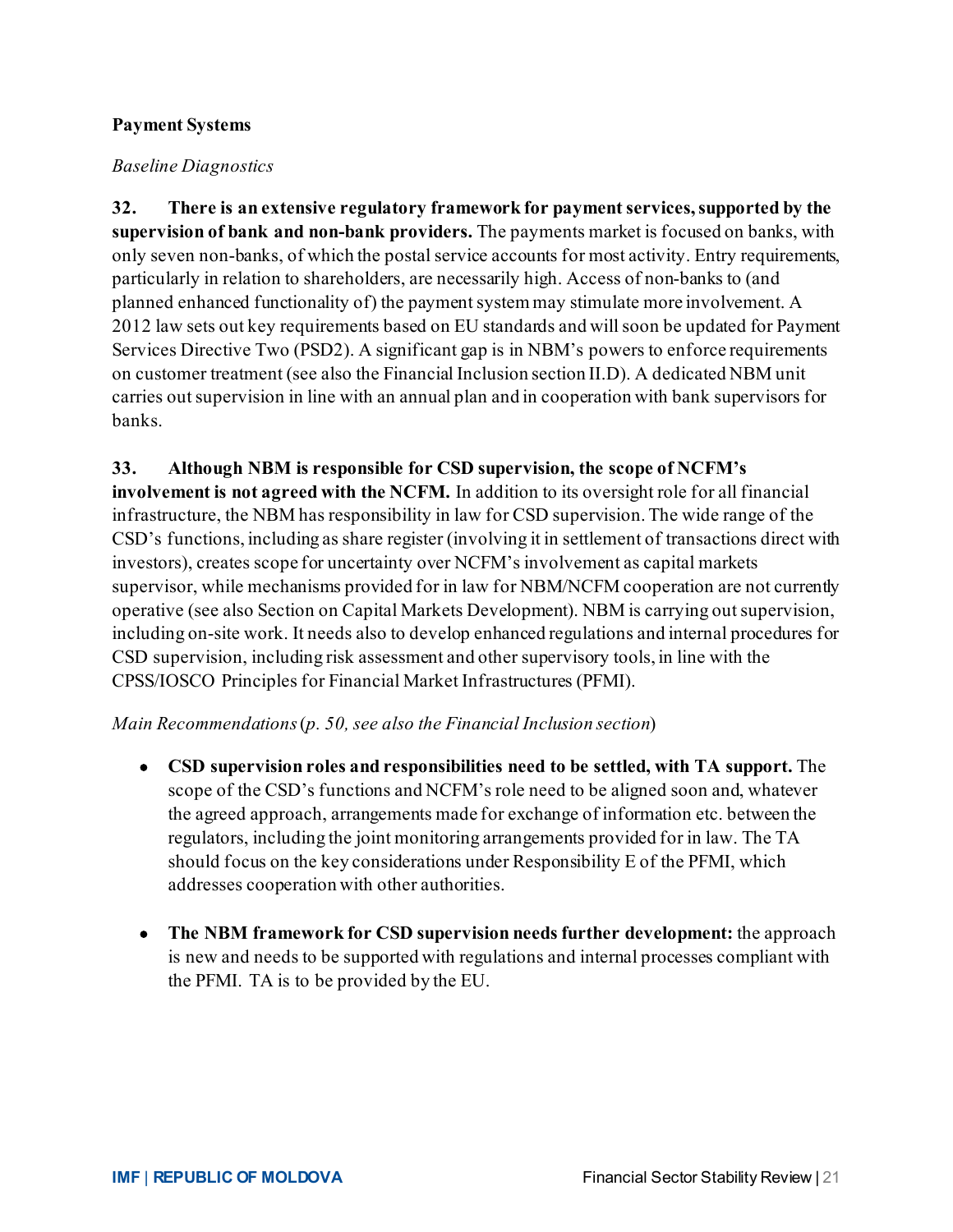#### **Transfer of Certain NCFM Responsibilities to the NBM**

#### *Baseline Diagnostics*

**34. Many of the NCFM's responsibilities are to transfer to the NBM in 2023, raising challenges as well as opportunities**. A September 2020 law<sup>[8](#page-22-0)</sup> provides for the transfer of responsibilities for the insurance sector (including intermediaries), SCAs/NBCOs and credit bureaus on July 1, 2023. The NCFM will remain responsible only for capital markets and pension fund regulation. Staff transfers will be made in conformity with labor laws and according to Art. VIII (4) of the pertinent Law No. 178 of 2020. The transfer is an as opportunity to strengthen regulation, taking advantage of NBM's new role as an integrated financial services regulator, but also entails risks and is viewed with some concern by the industry and NCFM (Box 1).

#### **Box 1. Transfer of Certain NCFM Responsibilities to the NBM: Challenges and Opportunities**

The transfer of responsibilities to NBM in 2023 will greatly widen the scope of the NBM's supervisory responsibilities, even if the banking sector will continue to be the largest and banking supervision, initially at least, the most highly resourced area. It will transform the NBM from a prudential-only banking regulator into an integrated authority with significant responsibilities for business conduct. The transfer will facilitate NBM's oversight of the financial sector, including its macroprudential function, given that it will regulate all activities except only capital markets and pension funds.

Supervision of both banking and insurance has become increasingly common in the EU jurisdictions, including in Hungary, Czech Republic, and Austria<sup>1</sup>. It will facilitate oversight of linkages between the sectors, although these are currently limited, as well as common approaches to issues such as corporate governance and supervisory risk assessment. Insights and lessons from experience in one sector can be transferred to the other. Supervision of banks, SCAs/NBCOs and credit bureaus will facilitate oversight of credit markets, enabling the NBM to identify and address potential regulatory arbitrage, for example. There will be scope for the NBM to review the allocation of resources across sectors, aligning it to risk.

The transfer also brings significant challenges. The NBM must develop expertise in insurance at all levels, for which it will need staff to transfer from the NCFM. It will need to balance the demands of supervising different sectors as well as the potential conflicts, between prudential and conduct supervision for example. The NCFM raised concerns with the mission over the risks from the transfer to the continuing insurance sector reforms, over outstanding enforcement cases and for its viability as a limited scope regulator (see also section on Capital Markets Development). Insurance companies and NBCOs, while acknowledging potential advantages of the transfer, were concerned that the transfer may put at risk existing expertise in, and relationships with the NCFM and may result in their being regulated like banks, which would be inappropriate given the differences in their business model and risks to financial stability. They noted there had been little communication yet from the NBM.

As set out in more detail in paragraphs 33 to 37, the mission noted the importance of the NBM making careful preparations for the transfer, as have already begun, including arrangements for cooperation with the NCFM, and giving high priority to communications to the affected staff and regulated entities.

<sup>1</sup>The integrated supervisor is not always part of the central bank, while for euro area countries, the European Central Bank/Single Supervisory Mechanism has responsibilities only for banks.

<span id="page-22-0"></span> $8$  Law amending certain normative acts No 178 of 2020, which comes into effect on July 1, 2023.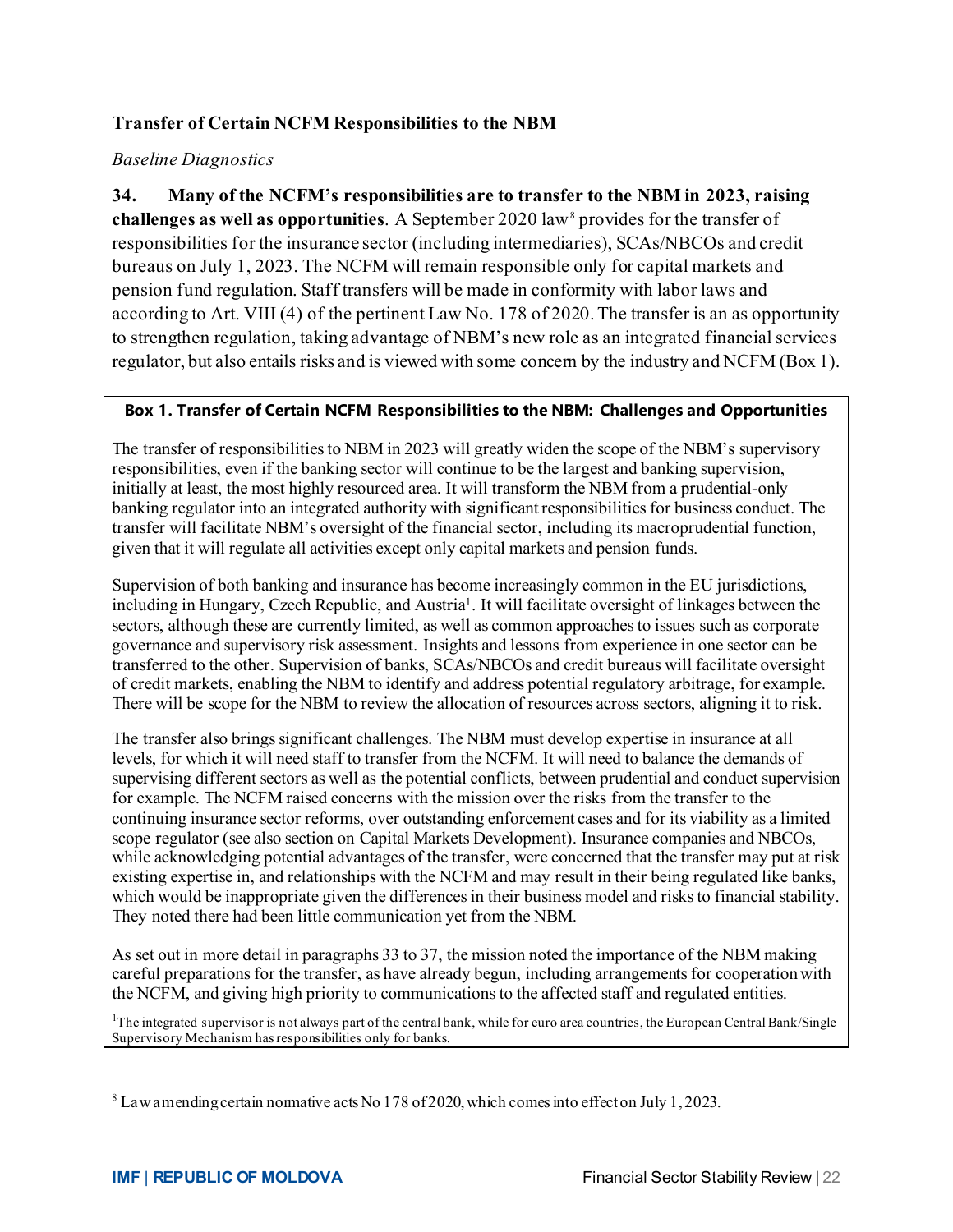#### *Main Recommendations (p. 50)*

**35. The transfer requires detailed planning and careful execution.** A plan for the transfer preparations has been developed by the NBM, which expected to agree a revised version, also reflecting IMF/World Bank comments, with the NCFM soon. The mission notes that TA on the transfer is already being provided to the NBM but made some recommendations arising from its work.

**36. It is important that NBM agrees a full plan and communicates key elements soon, especially to affected staff but also to the industry**. The plan should involve NCFM staff in preparing for and executing all aspects of the transfer. A framework of joint working groups, as already suggested by the IMF and World Bank, with Governor/Chairman meetings at its apex, would promote engagement and ensure the involvement of all relevant expertise. Advice from other supervisory agencies in the region with experience of changes in regulatory architecture and/or the creation of an integrated regulator may add value to the planning.

# **37. There would also be value in the NBM establishing an internal structure,**

**organization and leadership for the new functions at an early stage.** They should select NBM, NCFM or external staff as appropriate for the leadership positions and identify all the staffing needs. The NBM in cooperation with the NCFM should also identify those initiatives, including regulatory changes and systems developments, which should be reformulated or deferred in the light of the transfer. It may also be necessary to reschedule other work plans to accommodate transfer preparations without jeopardizing core supervisory tasks.

#### **38. The NBM should develop a vision and key principles for its new role as an**

**integrated regulator**. For example, it should decide how far (and over what timeframe) it would want to create common regulatory standards in areas such as corporate governance and risk management and common processes (including licensing, supervision – for example, a single risk assessment framework - and enforcement). TA could be sought. The authorities should ensure that statutory objectives are aligned with the NBM's approach, including whatever role it may have in business conduct/consumer protection (see also section on Financial Inclusion) and potentially also in market development, recognizing the need for extensive further development of the insurance sector in particular.

**39. The NBM should and NCFM and other authorities should collectively identify and mitigate risks arising from the transfer.** These include those related to uncertainty in the industry and the future viability of the NCFM as capital markets/pension funds only regulator. As discussed in section II.E, the mission also noted that the ongoing sustainability of capital markets supervision needs to be considered in the context of settling the overall capital markets development strategy.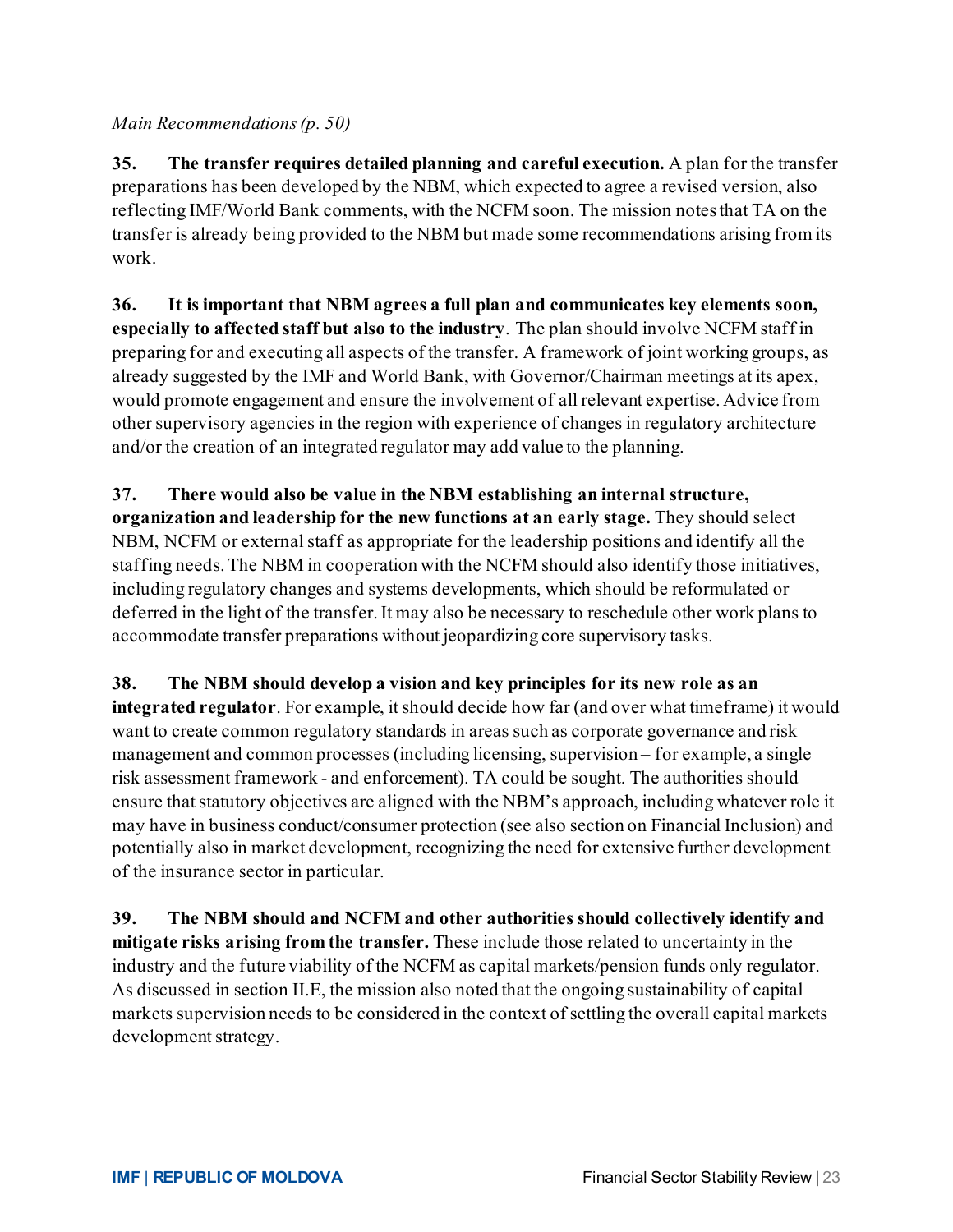#### **B. Macroprudential Framework, Systemic Risk Assessment and Stress Testing**

#### **Macroprudential Framework**

#### *Baseline Diagnostics*

**40. Institutional arrangements for financial stability monitoring and policies in Moldova are broadly appropriate.** The NBM serves as the main macroprudential authority, which is appropriate and in line with the European Systemic Risk Board's(ESRB) recommendation, but currently derives its function implicitly from its responsibility to regulate and supervise banks and to support general economic policies of government. An explicit legal mandate is still lacking in the law. The NCFM is the next most important authority in the institutional setting due to its responsibility for supervising non-bank financial institutions. It collaborates with the NBM by sharing data and participating in regular bilateral discussions on financial sector risks. At the national level, financial stability is coordinated by the National Committee for Financial Stability (NCFS) that is comprised of the high-level representatives of the NBM (as Chair), NCFM, DGF, Ministry of Finance, and Ministry of Economy and Infrastructure, with NBM providing administrative support. The Committee itself does not have a power to implement macroprudential policies but can issue recommendations to its member institutions to prevent or mitigate systemic risk by taking appropriate policy action.

**41. The financial stability function at NBM is well operationalized, but resources as well as external visibility and communication are inadequate and internal discussions not properly organized.** Financial stability surveillance is performed by the Financial Stability Department (FSD), which reports directly to the First Deputy Governor. It prepares regular monthly and quarterly reports on financial stability risks, recommendations for macroprudential policies, and an annual Financial Stability Report (FSR) for the public. It is also intended to serve as the main unit to aggregate daily indicators received from other departments on potential Emergency Liquidity Assistance (ELA) needs. However, the FSD is understaffed, with about six regular staff members (currently only four) and has thus limited capacity for further developing and improving the risk monitoring tools, supporting the growing macroprudential policy agenda, conducting analytical studies, and strengthening external communication. To discuss risks and policy options among NBM departments, an internal Working Group for Financial Stability is going to be established. Also, the visibility of the NBM's financial stability function is somewhat low and external communication rather weak. On the NBM website, the topic is included in the Supervision section rather than having its own, and apart from the annual FSR and short press releases on the various buffer rates there are no policy notes, research studies or links to presentations and articles by NBM staff on financial stability topics.

**42. Both NBM and NCFM have sufficient powers to apply macroprudential policies, but so far only capital-based tools for banks have been implemented.** The Law on the activity of banks No. 202/2017 (in force since 2018) brought about congruence with the EU's Capital Requirements Regulation and Directive (CRR/CRD IV) and provided the possibility to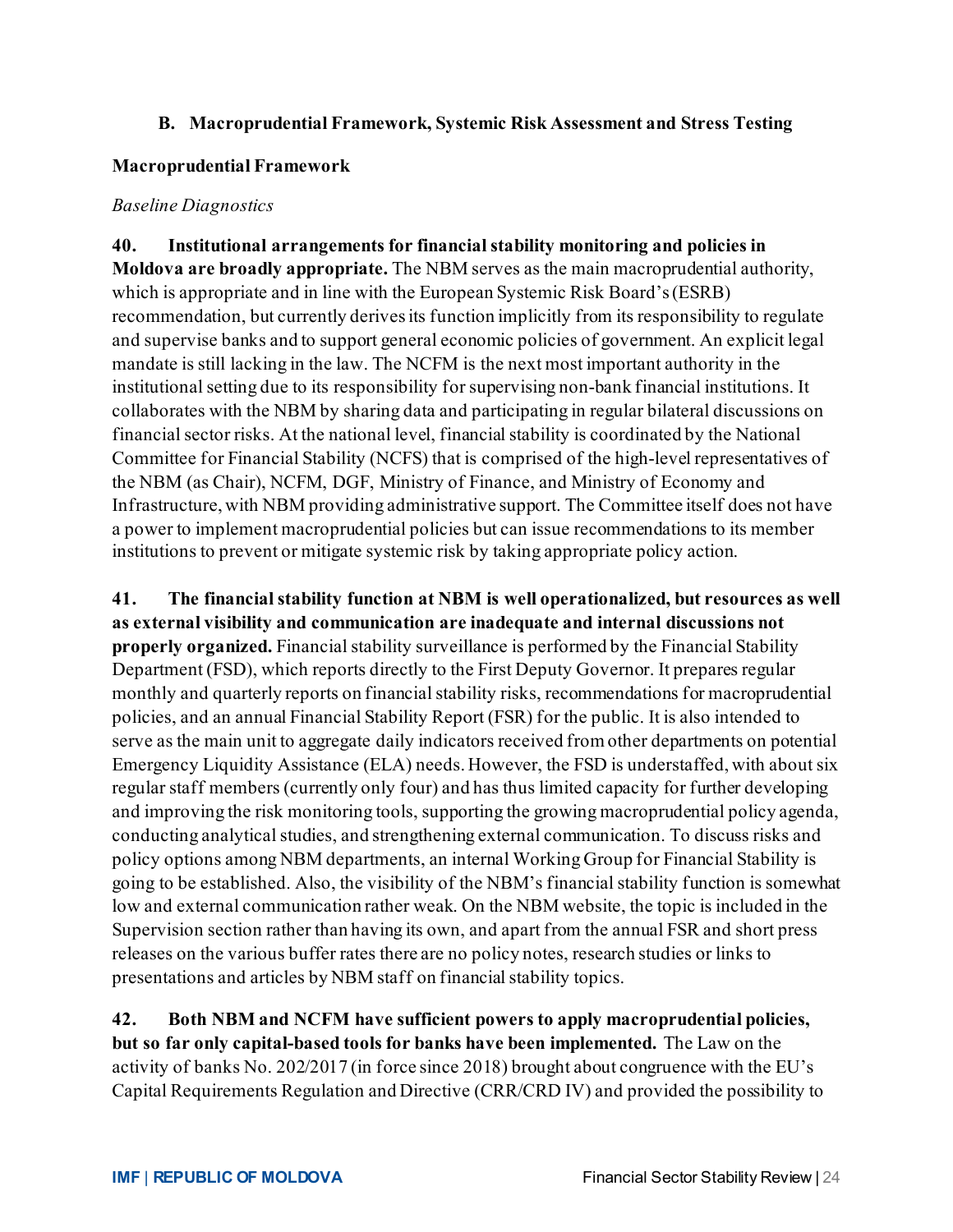calibrate capital buffers for macroprudential purposes. Apart from the capital conservation buffer, the NBM has at its disposal the countercyclical capital buffer (CCyB, currently set at 0 percent for Moldavan exposures), the systemic risk buffer (currently at 1 percent for all banks and an add-on of 2 percentage points for certain banks), and a buffer for systemically important banks (ranging between 0.5 and 1.5 percent for the four systemically important banks). The NBM and the NCFM have been discussing options to apply borrower-based tools, such as caps on DSTI and loan-to-value (LTV) ratios, to both banks and NBCOs in order to tackle the risk of excessive household indebtedness, particularly considering high pre-pandemic credit growth in both subsectors.

#### *Main Recommendations(p.50)*

**43. To facilitate the conduct of macroprudential policy, NBM's macroprudential mandate needs to be codified, external visibility and communication of the financial stability function enhanced, and resources at NBM increased.** The Law on the NBM should be amended to explicitly include a financial stability and macroprudential policy mandate. Staffing of the NBM's FSD needs to increase to at least 10 full-time equivalent (FTE) positions. [9](#page-25-0) The internal NBM Working Group for Financial Stability should be made fully functional and start meeting regularly in the second half of 2021 to support information sharing and coordination of policies within the NBM. The visibility of this function could be strengthened by an appropriate external presentation (including on the NBM website) and targeted communication with the industry and the public to increase accountability.

**44. The existing macroprudential policy toolkit should be enlarged by the borrowerbased tools (LTV/DSTI caps) for banks and NBCOs.** It is in line with best practice to apply a combination of capital-based and borrower-based tools to address a build-up in systemic risk, whereby the tools need to be implemented and calibrated so as to prevent arbitrage across subsectors. As the NBCOs represent a non-negligible part of lending to households, there needs to be an overall level of the DSTI cap introduced jointly by the NBM and NCFM and properly enforced. In particular, the calibration should be based on (i) a detailed analysis of the evolution of the distribution of household indebtedness, (ii) the link between the observed DSTI and loan delinquencies using micro-level data covering all sources of debt, and (iii) experience from implementing this instrument in other comparable countries.

#### **Systemic Risk Assessment**

#### *Baseline Diagnostics*

**45. Considering its limited resources, systemic risk assessment by NBM's FSD is at a good level.** Regular quarterly reports cover both the time and structural dimension of systemic

<span id="page-25-0"></span><sup>9</sup> A comparison with similarly sized peer countries in Eastern and South-Eastern Europe and the Caucasus shows that Financial Stability Department at central banks typically have between 10 and 20 staff, see the Supplementary Note on Macroprudential Framework, Systemic Risk Assessment, and Stress Testing, Table 2.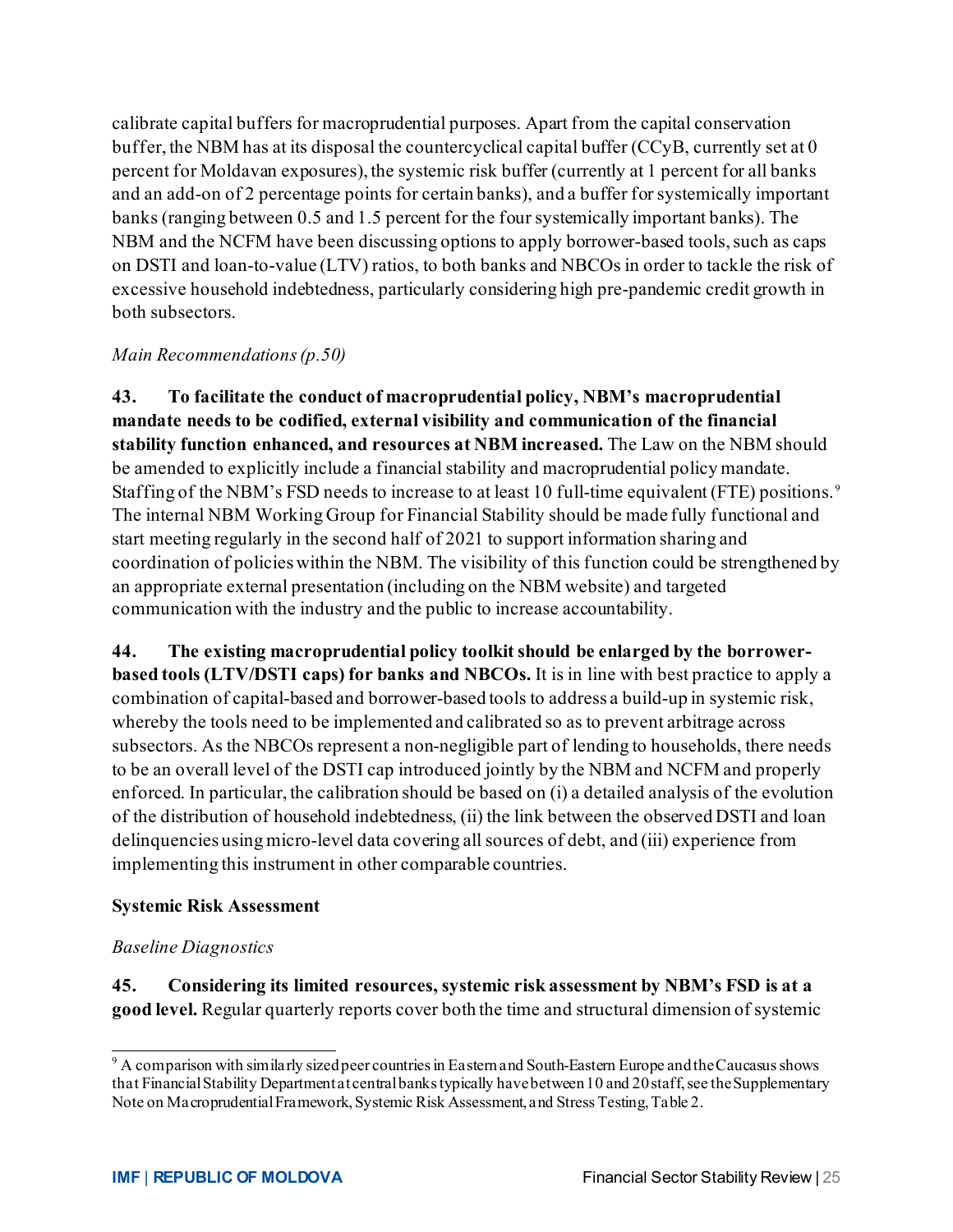risk and include an array of monitoring tools such as differentiated sensitivity stress tests, an analysis of contagion risk, aggregate vulnerability indices, the credit-to-GDP gap evolution (used as the conditioning indicator for the CCyB), a financial cycle index, and various visual tools (such as cobwebs and color-coded heatmaps) to inform the decision maker (NBM Board) about the risks to financial stability, particularly build-up of systemic risk. The methodology to identify domestic systemically important banks is appropriate. The macroprudential policy decisions published on the NBM website include a reference to the analyses conducted to underpin those decisions, even if the analyses remain mostly internal, with only a part of them reproduced in the FSR. In general, the capacity to conduct analytical work to support macroprudential policies is high at FSD, also supported by the regular attendance at IMF-sponsored courses at the Joint Vienna Institute.

**46. Data availability for systemic risk monitoring is good apart from micro-level data on NBCO and SCA loans to households.** Sectoral and institution-level data are widely available and extensively used to assess trends in the financial sector, supported also by the qualitative data collected in various surveys (quarterly Bank Lending Survey, semi-annual Systemic Risk Survey, annual Survey of Financial Conditions and Perspectives of Households and Corporations). However, the current best practices for systemic risk assessment emphasize a larger use of micro-level data of borrowers to capture the evolving distributions of their performance and indebtedness that can serve as guidance for application of borrower-based tools. The NBM has been collecting loan-level data from banks for its Credit Risk Register since 2011 (in an improved format since 2016) and is using them in surveillance, but it lacks granular borrower-level data on NBCO loans, which are crucial for an effective assessment of total household indebtedness and calibration and enforcement of a DSTI cap. The NCFM shares with the NBM only the institution-specific and sectoral data on NBCOs and SCAs collected within the established reporting system and does not have any distributional or borrower-level data at its disposal. Some of those data are available at private credit bureaus, although with household income only reported from March 2021, but they are currently not shared with NBM or NCFM.

#### *Main Recommendations(p. 51)*

**47. The existing systemic risk monitoring tools should be further developed and revised.**  This holds especially for the analysis of the financial cycle where a range of early warning indicators should be assessed beyond the credit-to-GDP gap to inform the decision makers about a need to adjust the countercyclical tools such as the CCyB. Generally, the analyses need to become more forward looking, and the FSD should develop models and approaches to project key indicators (such as bank and non-bank credit growth, house prices, and loan rates) over a horizon of 1-2 years. Such baseline projections should ideally be based on and be consistent with the NBM official macroeconomic forecast prepared by the NBM's Monetary Policy Department (MPD), which should offer support in this area. Also, given the growing importance of foreign ownership of banks in Moldova, the existing systemic risk monitoring tools focusing on the contagion risk through this channel should be strengthened in the medium term.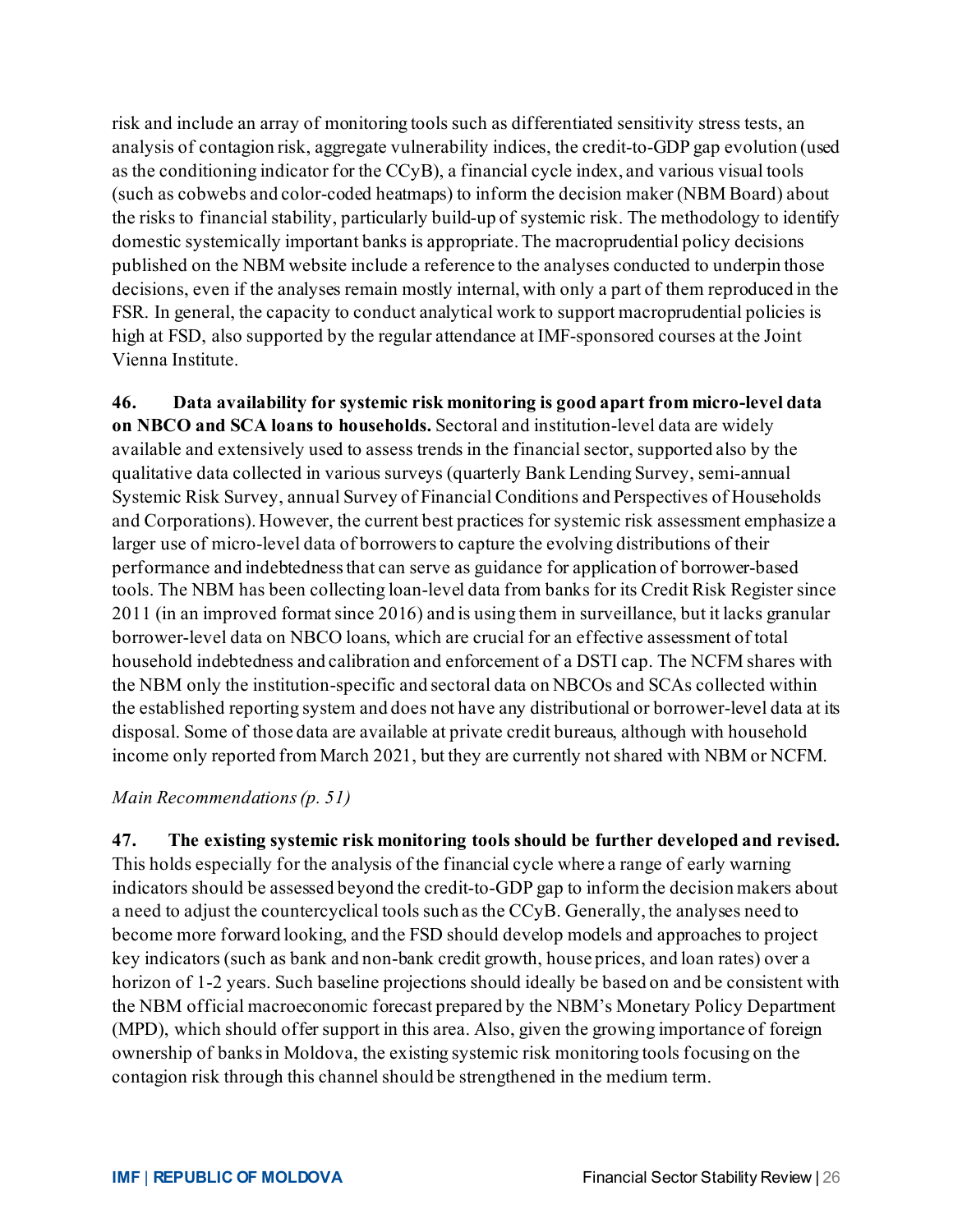**48. The NBM and NCFM should jointly explore options to regularly receive borrowerlevel data on NBCO and SCA loans to households.** The analysis of the distribution of household indebtedness and credit conditions needs to be enhanced by including credit data from all sources before the DSTI cap is activated and calibrated. The options include (i) an ad-hoc collection of selected micro-level data or indicators based on distributions (such as percentiles or buckets of DSTI) from NBCOs/SCAs; (ii) regular reporting of such data to the NCFM; (iii) exchange of data with the private credit bureaus; and (iv) including the NBCOs/SCAs in the regular reporting to the NBM's Credit Risk Register in view of the forthcoming transfer of nonbank oversight to the NBM.

#### **Stress Testing**

#### *Baseline Diagnostics*

**49. The NBM conducts regular macro solvency and liquidity stress tests, but the methodology for both is not up to date and hence not in line with best practices.** The solvency stress testing uses a "what if" sensitivity approach, with shocks directly impacting capital and risk-weighted assets without a specific time horizon. The baseline scenario is based on the Ministry of Economy's forecast, while adverse scenarios are calibrated in a simplified way without input from the MPD, which prepares the baseline and occasionally alternative scenarios for monetary policy purposes and would thus be best suited to support the FSD in scenario calibration. The transmission of macro shocks to credit risk is based on pre-defined elasticities taken from a Basel II Quantitative Impact Study and thus not estimated for the Moldovan banking sector. The liquidity stress tests are using a relatively short (30 days) horizon and do not take sufficiently into account contractual cash flows. The data structure and the calibration of shocks is rather simple compared to the detailed granularity of the recently adopted LCR requirement.

**50. Bottom-up solvency stress tests are conducted every two years, but the results are not extensively used in the supervisory process.** The FSD is the main organizer of the bottomup stress tests conducted by banks and uses the results as additional information on the sector as well as a cross-check of its own macro top-down stress test. The results of both bottom-up and top-down exercises are shared with the Banking Supervision Department (BSD), but are not used to calibrate Pillar 2 add-ons. The BSD shares with the FSD the individual banks' internal stress tests submitted to the NBM within the SREP/ICAAP exercise, whereby the FSD checks the quality of such internal stress tests.

**51. Currently, there are no macro stress tests either at the NBM or the NCFM for nonbank financial institutions.** The authorities reported that the main reason for a lack of macro stress tests of NBCOs and SCAs so far is their very high capital to assets ratio (over 30 percent of assets in both subsectors) compared to the required minimum (5 percent capital to assets ratio or 10 percent for those who borrow from banks), suggesting that even a large shock to the credit quality would typically not bring these institutions down. Macro stress tests of insurance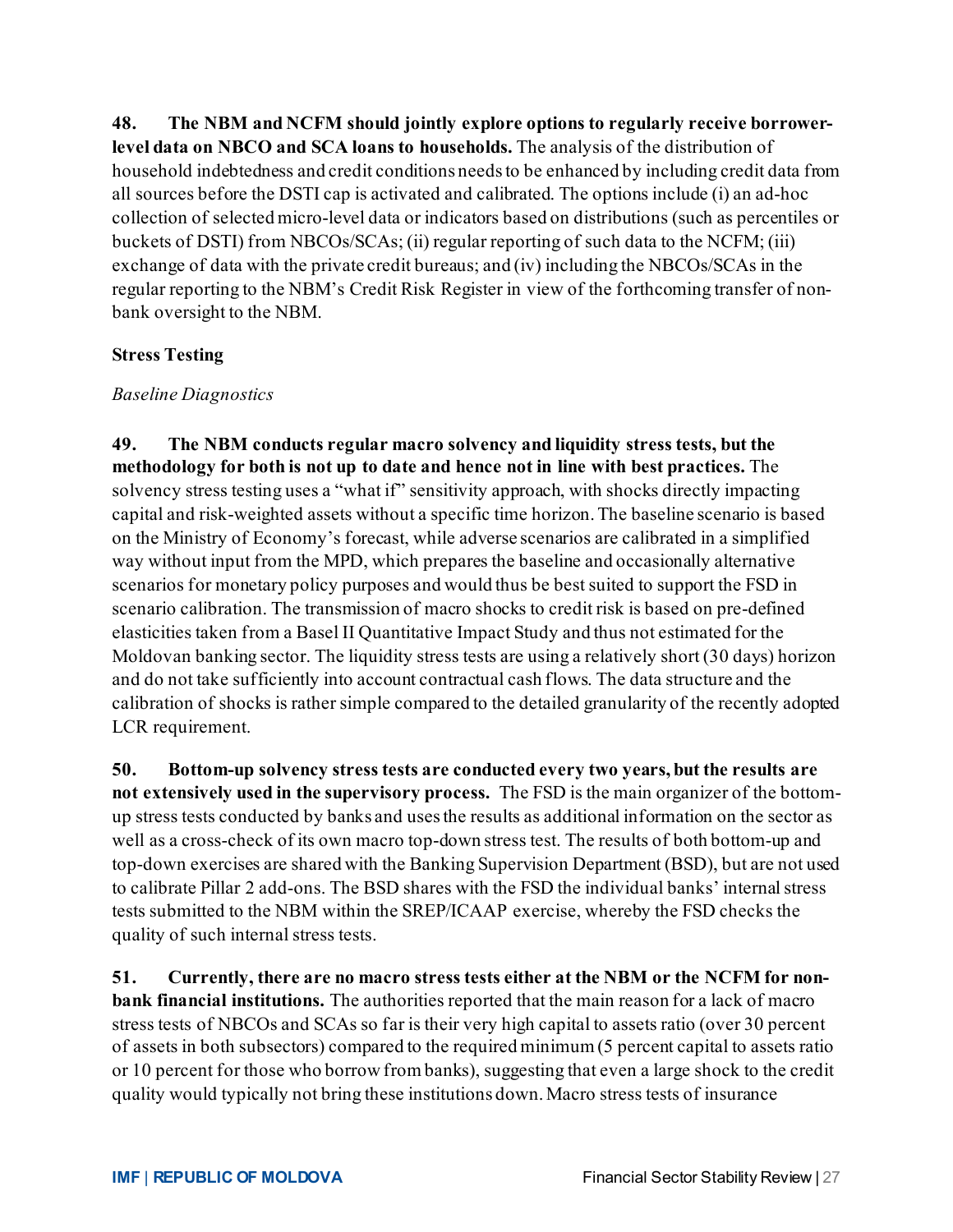companies in Moldova have not yet been conducted, but the institutions conduct their own stress tests focused mainly on insurance-specific risks.

**52. Despite the availability of corporate and household micro-level data, micro stress tests of households and corporations have not yet been performed.** The NBM has comprehensive loan-level data on individual household and corporate borrowers in its Credit Risk Register and has already used them to construct indicators for financial stability surveillance (such as concentration, distribution of LTV/DSTI of newly originated loans, and restructuring of loans). It could also match these loan-level data with other micro databases, such as on corporate key balance sheet indicators and financial ratios received from the Statistical Office, to expand their analyses and conduct micro stress tests of borrowers.<sup>[10](#page-28-0)</sup>

#### *Main Recommendations(p. 51)*

**53. The NBM top-down solvency and liquidity stress tests for banks need to be revised.**  A state-of-the-art solvency framework based on alternative macroeconomic scenarios, credit risk satellite models projecting loan transitions of borrowers across credit risk classes, and consistent projection of banks' balance sheet and profit  $\&$  loss items over a longer (2-3 years) horizon should be built to capture lagged cumulative effects of adverse macro-financial developments on banks' profitability and solvency. The MPD should be involved in the calibration of the macroeconomic scenariosin cooperation with the FSD, with the official forecast. Even if the macroeconomic projection model used at the MPD is designed to support inflation targeting and is thus performing best in "normal times", the built-in elasticities for the Moldovan economy capturing economic relationships between key variables and the overall consistency of the projection makes it the best starting point for the adverse scenarios, which can be further adjusted by expert judgment. The approach should also be made consistent with the existing rules for regulatory capital, risk-weighted assets, and the treatment of the difference between IFRS 9 and prudential provisions, in order to increase the projections' plausibility and reliability. The bank liquidity stress test needs to be replaced with a cash-flow based approach using LCRreported data to allow for a more granular assessment, including for ELA purposes, and the horizon extended beyond 30 days.

**54. The BSD should use the macro and bottom-up stress test results as input to the supervisory process and to analyze IFRS 9 practices.** Even though the stress testing expertise is mostly in the FSD, the BSD should be more involved in the stress test exercise, especially in the bottom-up one. While the FSD does check the internal stress test of banks for the SREP/ICAAP, the BSD itself should develop capacity to understand the methodologies and results and be able to use them in supervisory policy. Also, the bottom-up stress tests should require banks to report both prudential and IFRS 9 Expected Credit Loss (ECL) provisions (including the IFRS 9 underlying parameters, i.e., probabilities of default (PD), loss given default

<span id="page-28-0"></span> $10$  Micro stress tests of borrowers, using borrower-level data, assume a drop of income (revenue) and calculate the share of borrowers that would reach a pre-defined critical value of selected financial ratios (such as Interest Coverage Ratio for corporations), making them prone to default.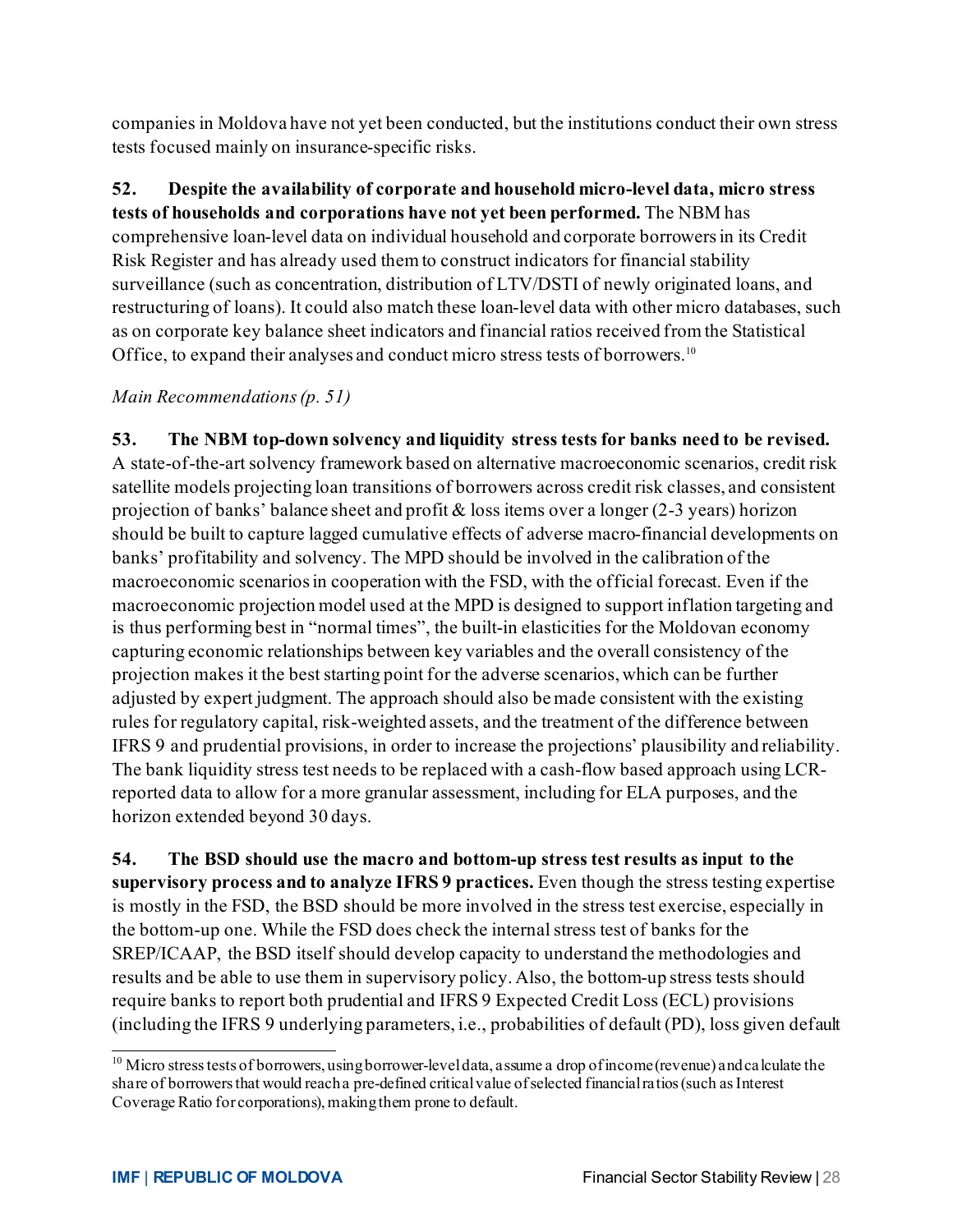(LGD), discount factor, repayment schedules, maturity, and macroeconomic model elasticities [11](#page-29-0) for all three IFRS 9 stages) so that the NBM learns more about the ECL calculation approaches used at commercial banks.

**55. Capacity should be developed over time at both NBM and NCFM to perform stress tests of non-bank financial institutions.** Even if NBCOs and SCAs are well capitalized, a regular (and methodologically somewhat simpler) stress test of this subsector could provide more insight into the resilience of these institutions against shocks, potential amplification mechanisms due to their interconnectedness with banks on the funding side, and the role of various balance sheet mismatches (liquidity, currency). Stress tests of insurance companies are typically conducted by the supervisors and/or macroprudential authorities to both assess their resilience to a combination of insurance-specific and financial market shocks, complementing a view on possible developments of the whole financial sector in case of adverse macrofinancial developments.

**56. Available borrower-level data should be used to conduct micro stress tests of corporate and household sectors.** Such stress tests have become a useful complement to the traditional top-down macro stress tests, as they can better capture the effect of various shocks on individual borrowers and thus better predict the evolution of credit risk across borrowers compared to the simpler satellite models using aggregated sectoral data. Also, once the borrower-level data on NBCO and SCA loans become available, these tests would enable analyzing the impact of shocks on borrowers with links to both banks and NBCOs/SCAs.

# **C. Financial Crisis Management and Safety Net**

#### **Depositor Protection**

#### *Baseline Diagnostics*

**57. Moldova has a long-established deposit guarantee scheme.** Since 2004, the Deposit Guarantee Law (DGL) provides for the Deposit Guarantee Fund (DGF), an ex-ante funded scheme <sup>[12](#page-29-1)</sup> with a narrow mandate ("paybox plus") to make prompt payments to guaranteed depositors in the event of a bank failure; it may facilitate an assisted transfer of assets and liabilities to an acquirer by financing a shortfall of available assets. In 2018, the DGL was amended to extend protection to deposits of private legal persons, increase coverage to MDL 50,000 effective January 2020, introduce risk-based contributions, and allow the DGF to take loans (with no cap) also from the Ministry of Finance.

<span id="page-29-0"></span><sup>&</sup>lt;sup>11</sup> When calculating the IFRS 9 ECL, banks need to project ECLs for at least three scenarios (central, pessimistic, optimistic). Typically, such scenarios are defined in key macroeconomic factors (e.g., GDP, interest rates), and banks have macroeconomic models linking these factors and PDs/LGDs, producing scenario-specific ECLs, which are then weighted by the assigned probabilities of each scenario to project overall ECLs.

<span id="page-29-1"></span><sup>&</sup>lt;sup>12</sup> As at end-March 2021, the DGF had 728 million MDL of available resources, which corresponds to 4.8 percent of total guaranteed deposits in the system.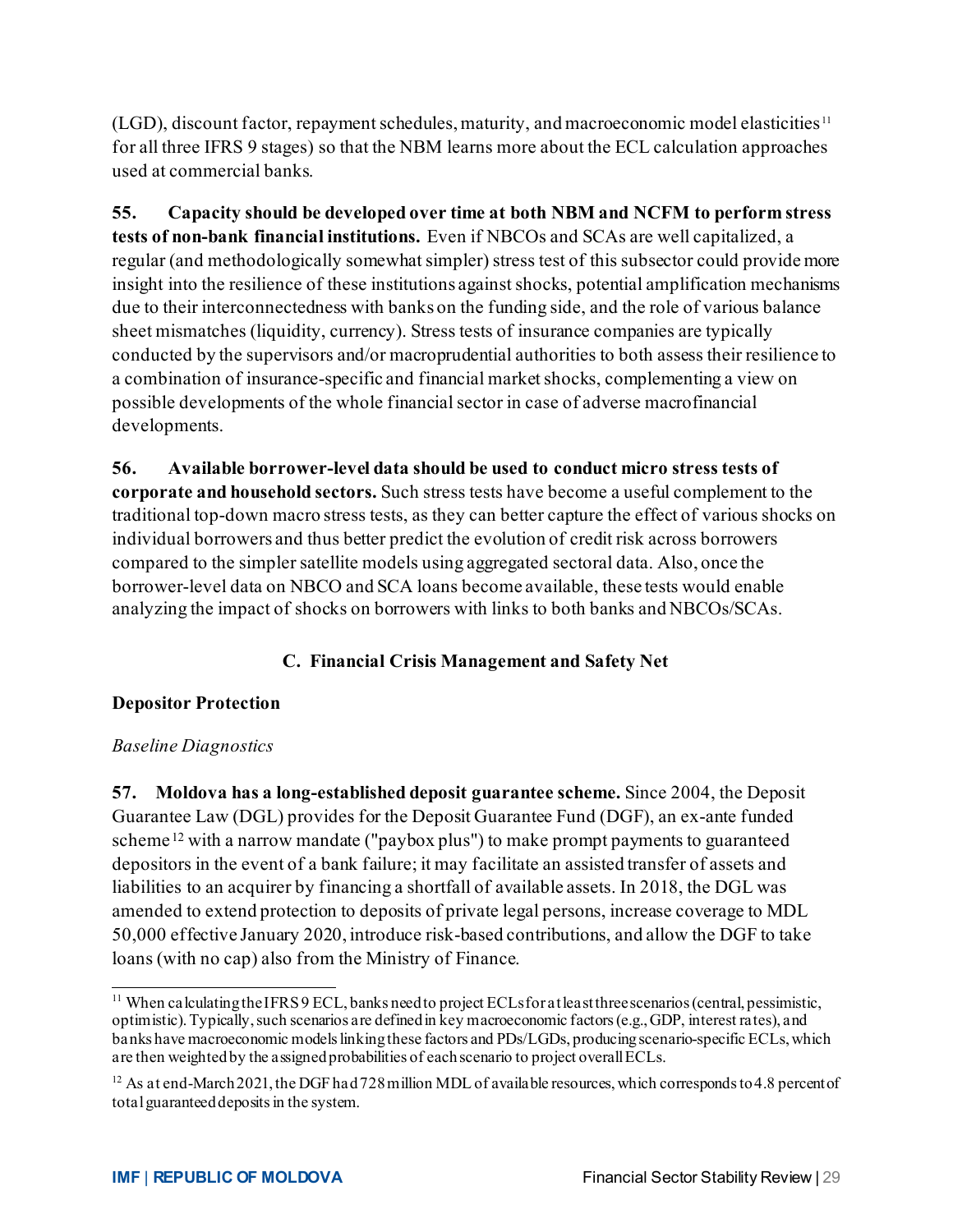**58. While the legal framework is broadly compliant with international standards, there are implementation shortcomings and challenges.** Despite recent updates to bylaws and internal regulations, among other measures, the DGF's capacity, including its readiness to discharge its functions in a crisis, is limited. It is understaffed compared to peer countries and focused on collecting and managing contributions. A current challenge arises from the project, supported by the World Bank, to create a dedicated fund within the DGF for the protection of deposits of Category B SCAs. This would increase DGF membership sixfold, adding to the importance of increasing its operational capacity.

#### *Main recommendations (p. 51)*

**59. Additional preparations for the reimbursement of deposits should be made by the DGF.** These should include crisis simulations to test both the capacity of the DGF to perform its functions and of the banks to provide the information needed. The new provisions of the DGL allowing the DGF to take loans from the Ministry of Finance should be operationalized and tested in simulation exercises. It is also recommended that a revision to the DGL be adopted to: (i) clarify certain reimbursement procedures, mainly the criteria for assessing the unavailability of deposits and the reimbursement timeline; (ii) provide the DGF access to depositors' records at all times and to prescribe specific formats in which information should be provided (Single Costumer View files); and (iii) provide the DGF with powers to assess the quality of the information provided and request banks to correct it and to improve their management information systems if needed

**60. An appropriate transition period is needed for the inclusion of deposit-taking SCAs within the DGF.** Engagement between the DGF and SCAs (potentially through the Central National Association of SCAs) should be promoted to test the SCAs' capacity to file reports and comply with DGF requirements.

**61. The DGF should be provided additional staff.** Currently, the DGF has only 6 staff members (excluding the executive director). According to information shared by the International Association of Deposit Insurers (IADI), based on a recent 2020 survey, IADI members with a "paybox plus" mandate have an average of 43 staff (with a median of 17). Considering the challenges that the DGF will face in the coming years, including the need to better prepare in terms of crisis readiness and the increase in membership with the inclusion of the SCAs, an increase in the headcount of the DGF is suggested.

#### **Bank Recovery and Resolution**

#### *Baseline Diagnostics*

**62. A 2016 special recovery and resolution regime, the Bank Recovery and Resolution Law (BRRL), is based on EU law.** The BRRL created a modern, comprehensive set of tools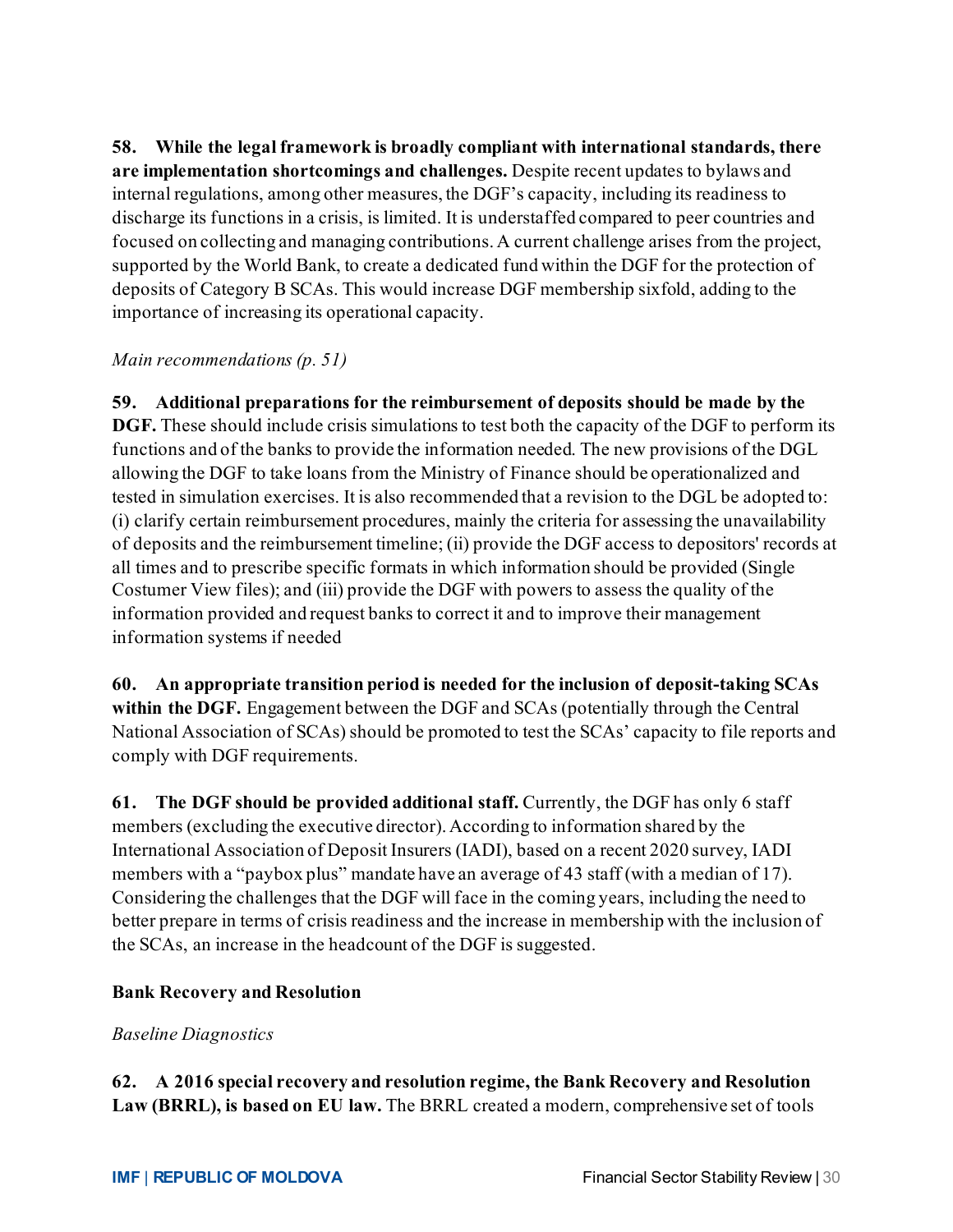and powers to deal with failing banks, aiming to protect depositors and preserving financial stability while limiting use of taxpayer money. Although the mission did not formally assess compliance using the approved assessment methodology, the framework appears broadly compliant with the Financial Stability Board's (FSB) Key Attributes of Effective Resolution Regimes (KA), see also the Supplementary Note on Financial Crisis Management. The BRRL also provides for an ex-ante Resolution Fund (RF), set up in 2020 and managed by the DGF, as the default resolution financing mechanism. Its funding began in 2020, with the target level of 3 percent of guaranteed deposits (around MDL 475 million, updated annually) to be reached at the end of 2024.

**63. Noteworthy efforts have been made by the NBM to render the legal framework operational, including through banks' recovery plans and its own resolution planning.** Most secondary legislation (issued by NBM) has been approved or is expected to be finalized by end-2021. Banks have submitted recovery plans in recent years, and the NBM has been assessing these plans and engaging with banks on the credibility of recovery measures. The World Bank has provided an assessment of the plans, which the NBM is using to update its guidance on effective recovery plans, which is expected by end-2021, as well as internal guidance. Resolution plans have also been prepared for all banks. According to a thorough assessment provided by the World Bank, and even though a considerable effort was put by the NBM's Banking Resolution Department (BRD) in the drafting of initial resolution plans, there is still room for improvement, especially in elements regarding the identification of critical functions, internal and external interconnectedness and in the separability assessment.

**64. The resolution preparedness of the NBM has improved steadily since the BRRL was published, but gaps remain.** There is a lack of sufficiently detailed operational plans for implementation of resolution. Beyond the Sale of Business tool, the Bridge Bank and Bail-In tools may need to be applied if no interested acquirer is found in the application of the Sale of Business tool. The Bail-In tool could facilitate use of the other resolution tools<sup>[13](#page-31-0)</sup>. No resolution simulation exercise has been undertaken to test authorities' preparedness and inter-agency cooperation.

**65. The mission discussed areas for improvement, considering the particularities of the financial sector.** The MREL requirement needs reform, considering that the banks are mainly funded by deposits and lack access to developed capital markets on which to issue and trade MREL-eligible instruments<sup>[14](#page-31-1)</sup>. In addition, the conditions for access to the RF may be too restrictive given banks' limited internal loss absorption capacity. According to the BRRL, using

<span id="page-31-0"></span><sup>&</sup>lt;sup>13</sup> This would be the case when the sale of business is carried outunder a share deal and there is a need to wipe out shares or debt instruments in order to absorb losses prior to the transfer of shares. In the case of the bridge bank, the bail-in tool is necessary for the conversion of creditor claims of the bank under resolution into shareholders of the bridge bank.

<span id="page-31-1"></span><sup>&</sup>lt;sup>14</sup> According to a 2019 World Bank estimate, the total MREL shortfall of banks, if calculated under the SRB MREL policy, could amount to 22 percent of the total capital of the banks affected (or MDL 1.5 billion).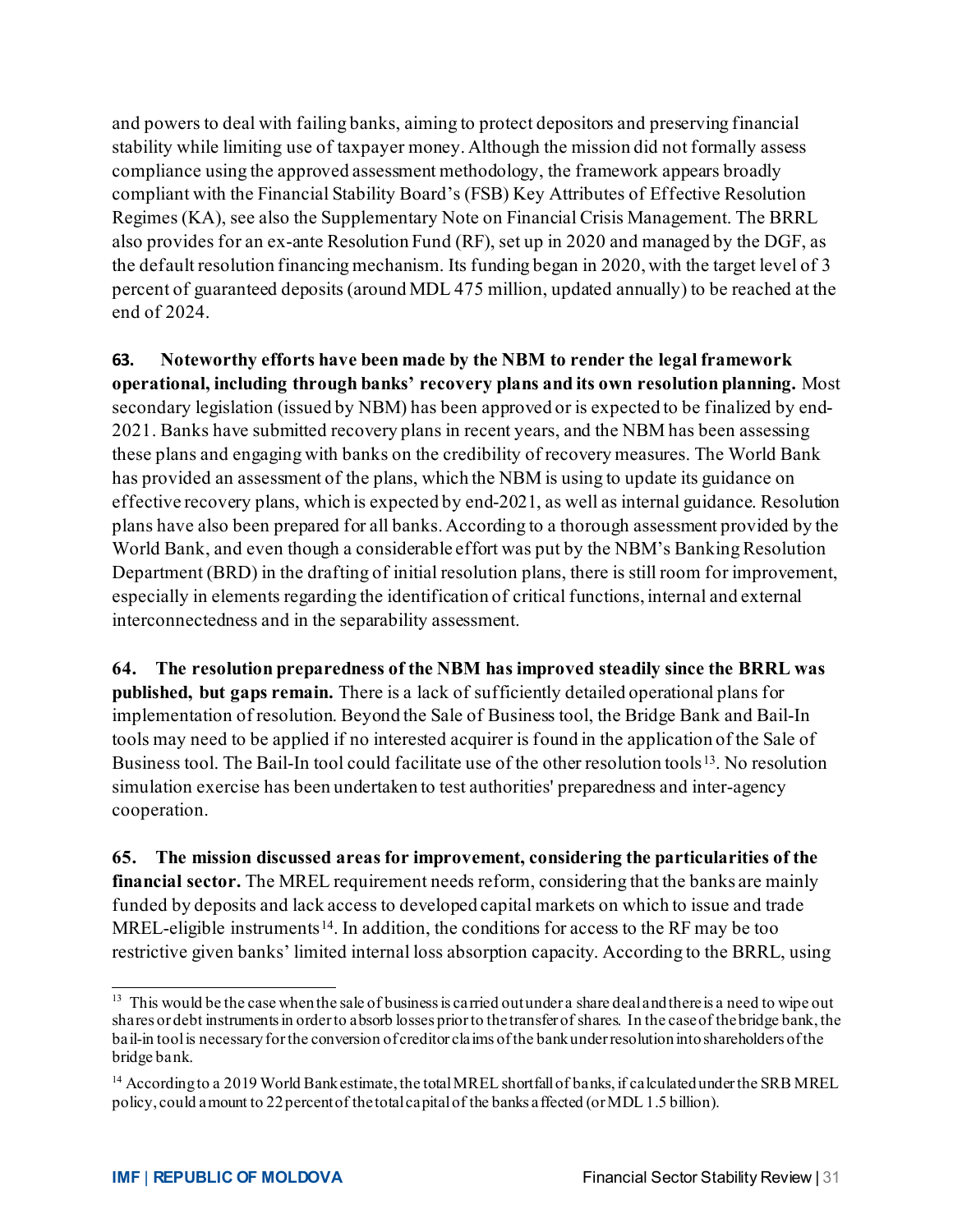the RF to absorb losses is conditional on an initial mandatory minimum bail-in by shareholders and creditors of 8 percent of total liabilities and own funds. Even when meeting this condition, the total financial support of the RF is limited to 5 percent of total liabilities and own funds. This would entail bailing in a substantial share of depositors, including eligible deposits, with potential unintended consequences for financial stability and the economy at large. The authorities should have the flexibility to avoid this.

#### **66. The use of DGF resources to finance a resolution is not expressly provided for in the**

**law.** The BRRL is even more restrictive than the corresponding EU Directive. In accordance with the EU framework, Deposit Guarantee Schemes (DGSs) may provide funding in resolution even if limited to an amount that would not exceed the amount of losses that the DGS would have borne under a counterfactual insolvency (so-called least-cost test). Since in Moldova, as in the EU, there is a super-priority for guaranteed deposits (they benefit from the highest-ranking preferential treatment in insolvency and therefore are repaid before regular senior creditors), such limit is likely to impede in most cases the use of the DGF to finance a resolution if resources from the RF are not available or the conditions for its use are not met[15.](#page-32-0)

**67. The NBM expressed concern about legal certainty regarding the BRRL criteria for a determination of whether a bank is "failing or likely to fail"**. The detailed criteria to assess the circumstances in which the NBM can take such a decision—the key step in placing a failing bank in resolution—are not expressly set out in law or regulations, and affected stakeholders may be able to contest a decision on the basis that the NBM intervened too early or without grounds.

#### *Main recommendations (p. 52)*

**68. The NBM should continue to develop its resolution planning**. For the four largest banks which were identified as systemically important, the resolvability assessment and potential identification of impediments to resolvability should be prioritized. If such impediments are identified, the NBM should swiftly enforce their removal by banks.The NBM should engage more with banks, including by sharing the main results of resolvability assessments and identifying substantive impediments to resolvability as per the applicable law<sup>[16](#page-32-1)</sup> and the guidance provided by the KAs (Annex II, Section 3), as well as stressing the need for banks' resolution capabilities to be strengthened. Additionally, for banks whose parent companies are equally required to draft group resolution plans (e.g., EU banks), resolution plans of domestic banks should include an overview of how the Moldovan subsidiary is included in the group resolution plan and the outcome of discussions, if any, with group resolution authorities It is also

<span id="page-32-0"></span><sup>&</sup>lt;sup>15</sup> G. Merc, "Chapter 22: Use of Deposit Guarantee Schemes under Resolution" in World Bank, Understanding Bank Recovery and Resolution in the EU: A Guidebook to BRRD (2016), pp. 153-158.

<span id="page-32-1"></span> $16$  Article 23(3) and 35 of the BRRL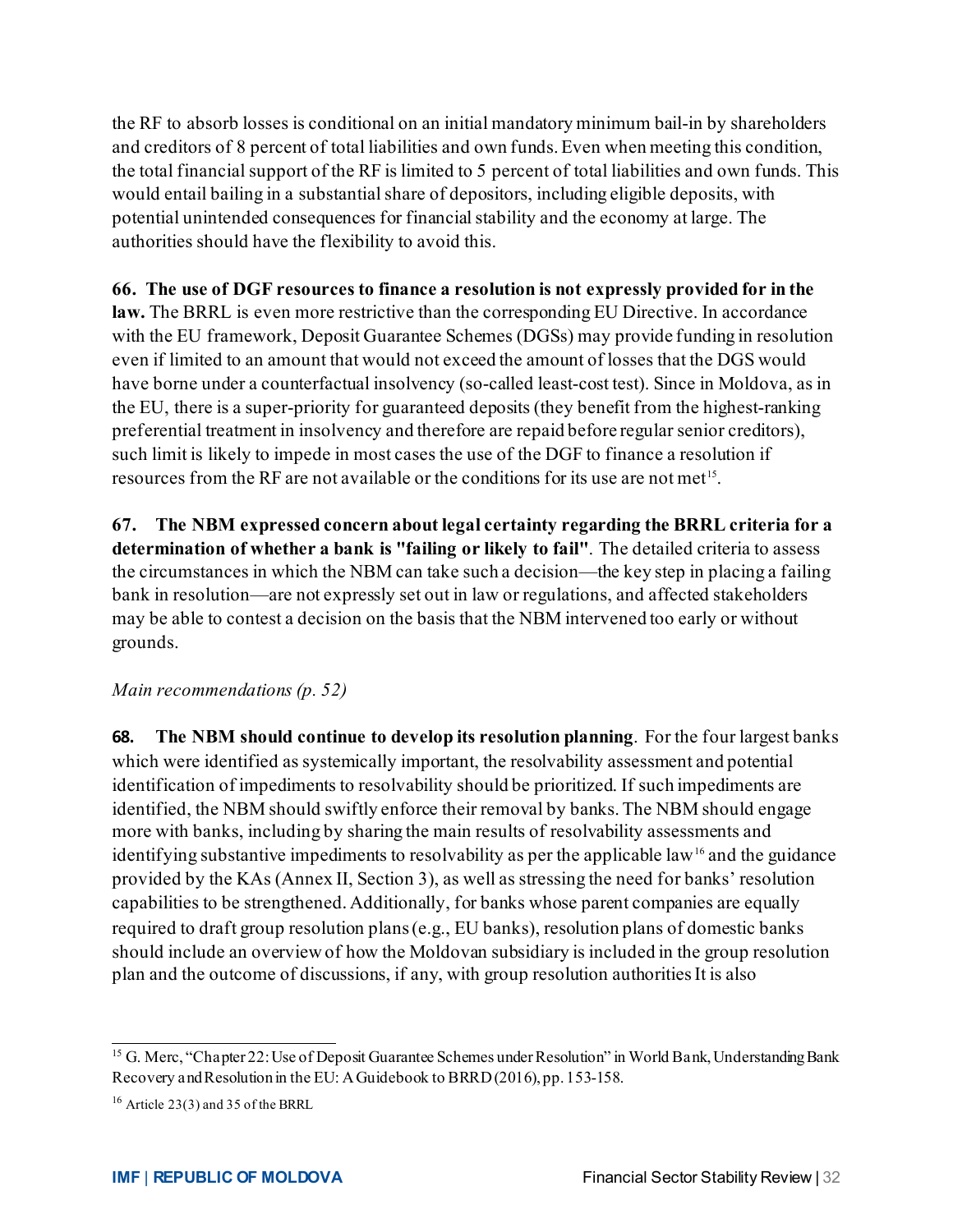recommended that a medium-term strategy to deal with the current mandatory MREL requirement be developed, given its material impact on the viability of some banks.

**69. The NBM should also continue its resolution preparedness efforts, also focusing on operational plans for the implementation of all resolution tools and strengthening human resources.** Priority should be given to the Bridge Bank and the Bail-In tools as ancillary to the other transfer tools. The NBM, MoF and DGF should together perform resolution simulation exercises to test their crisis preparedness and inter-agency cooperation mechanisms (including the viability of Memoranda of Understanding (MoUs)), both bilaterally and under the scope of the NCFS. Such simulation exercises should also test the articulation and cooperation mechanisms included in the MoUs signed between the NBM and potential foreign group resolution authorities to check for its appropriateness or need to draft more comprehensive MoUs. Staffing of the BRD should be strengthened, as bank resolution and liquidation are complex and, in some cases, new topics for the NBM and require highly qualified staff as does the increasingly challenging work on resolution planning and preparedness.

# **70. The BRRL should be revised to adapt it to the specificities of the Moldovan banking**

**system.** It is recommended that a change to the framework underpinning the MREL be prioritized to provide flexibility to banks to comply, for example, by providing for an adequate transition period and setting a calculation methodology that does not demand a high amount of additional subordinated or senior debt beyond the already high level of capital of banks. The conditions for access to the RF should also be amended to introduce some level of flexibility (e.g., lowering the minimum bail-in requirement or introducing a financial stability exception to its use). The possibility to use DGF funds in resolution should be provided in the law (perhaps allowing for indirect costs to be considered when calculating potential costs to the DGF). This way, the financial resources of the DGF could be used toward promoting financial stability in a more efficient way than would be the case if additional contributions had to be collected from the banking sector in case the RF exhausted its resources or eligible deposits had to be bailed in to make up that shortfall.

# **71. It is also recommended that a regulatory instrument be adopted for the**

**determination of whether a bank is "failing or likely to fail"**. Considering that clear resolution triggers are needed, such an instrument could be based on the European Banking Authority's guidelines in this matter, taking into account the local legal and judicial system and aiming to strike a balance between legal certainty and authorities' discretion.

#### **Bank Liquidation**

#### *Baseline Diagnostics*

**72. Non-systemic banks whose orderly resolution is considered not in the public interest may enter forced liquidation.** This is an administrative procedure whereby the NBM triggers liquidation by withdrawing the banking license, chooses and appoints a liquidator and oversees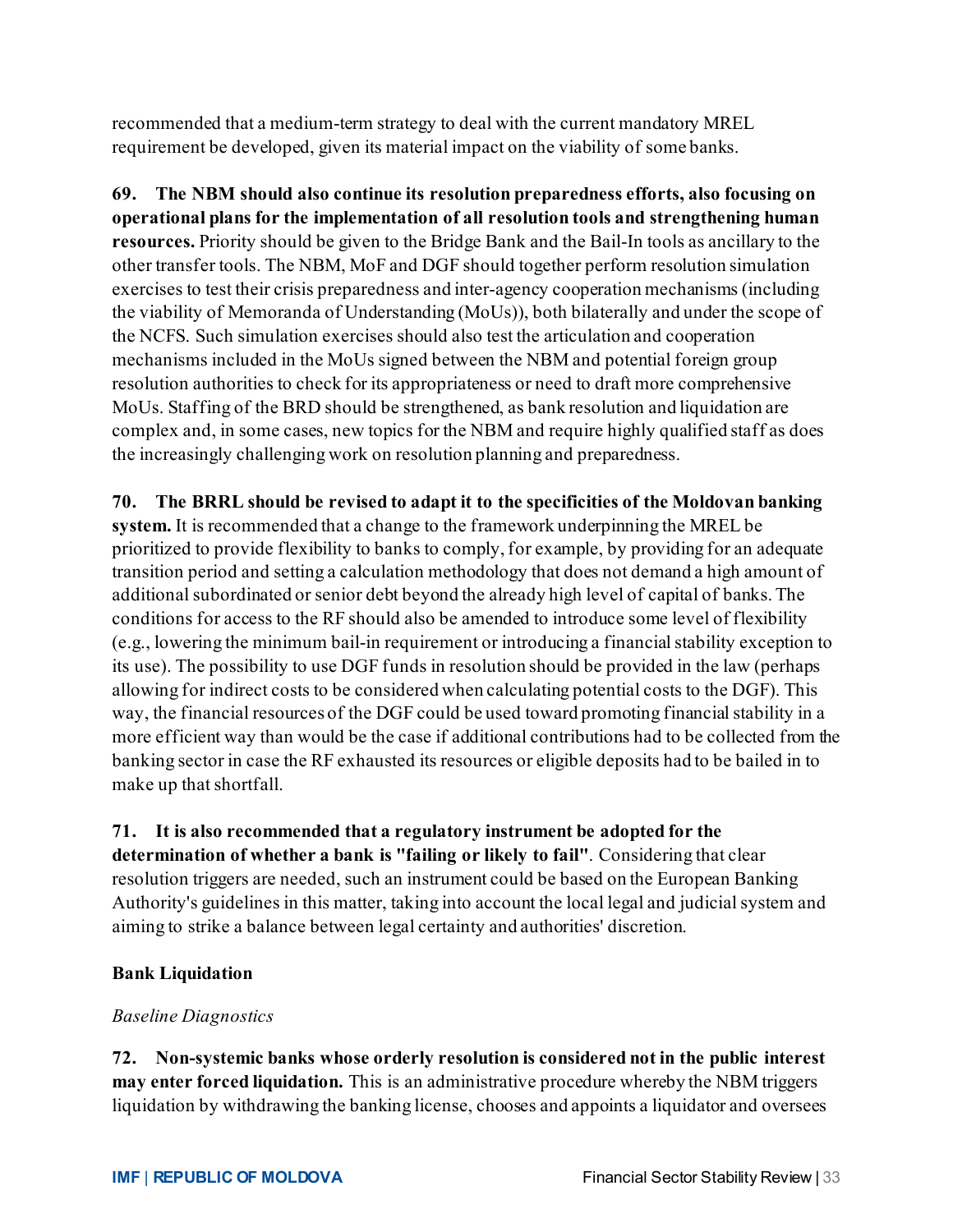the procedure. It is under this framework that the authorities have been dealing with the failure of three banks since 2014 under continuing liquidation procedures.

**73. An assisted transaction within the forced liquidation procedure is possible under the current law.** This option, which complies with the FSB KA, provides flexibility to the authorities, allowing for a tool that is usually adequate for smaller banks. The liquidator has the power, under the NBM's direction, to execute a sale of assets and liabilities of a bank subject to a forced liquidation procedure. In accordance with a recent change to the law the DGF may now finance the shortfall of assets up to the amount of the bank's covered deposits.

**74. The NBM perceives flaws in the liquidation framework and has proposed options for reform.** It argues that the current framework presents a number of organizational and legal challenges and thus prefers that it be reformed (see Box 2). From the information provided by the NBM to the mission, the NBM intended, at least originally, to delegate the bank liquidation function to the DGF but later also seemed open to a solution featuring a court-led system.

#### *Main recommendations (p. 52)*

**75. The mission recommends that a new model for bank liquidation be devised and the law be changed accordingly.** The new model should strike a balance between the objectives of protecting creditors and promoting financial stability on the one hand and the need to safeguard the discharge of NBM's other functions on the other. A mere change of the institutional setup where the competencies of the NBM are transferred to another public entity (e.g., DGF) or the courts would perpetuate the existing concentration of functions in only one entity.

**76. A potential new model might entail a more active role by the courts but should include an administrative pre-judicial phase.** Under a new court-based procedure, it is recommended that an administrative pre-judicial phase be added, where the NBM has the option to execute a sale of assets and liabilities financed by the DGF as per the FSB's KAs (KA 3.2 (xii)). The NBM should also retain an active role in the judicial phase, including appointing/proposing the liquidator(s), appointing/proposing members of any other body (e.g., Committee of Creditors), being notified of all important decisions and requests made to the court, and being consulted on critical decisions or important transactions. Other changes could be considered such as appointing legal entities as professional liquidators (for example, audit firms). Finally, further bolstering the legal protection of the NBM and its staff<sup>[17](#page-34-0)</sup> could be helpful for

<span id="page-34-0"></span> $17$ Beyond the final promulgation of a recently approved draft law on the subject, the NBM could improve its internal operational arrangements to make existing legal protection more effective (e.g., the choice and timing of payment of legal representation, protection against self-incrimination during internal investigations particularly while building a case to defend the agencies, and liability and legal aid insurance covering realistic monetary amounts in light of the high financial stakes in resolution/liquidation cases).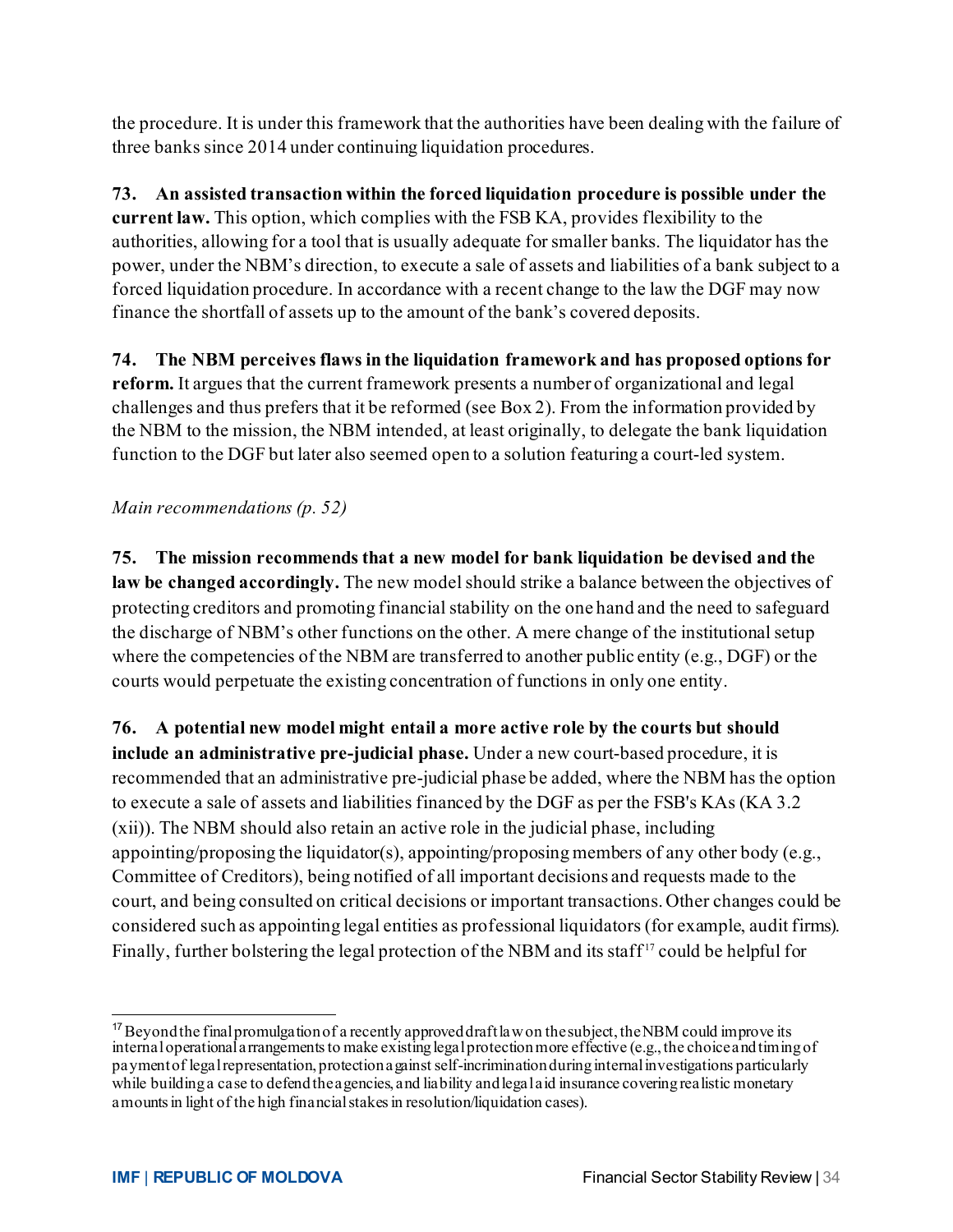both the liquidation functions (in any model) and the resolution function where most of the legal risk will lie in the future.

#### **Box 2. Reform of the Bank Liquidation Framework**

One of the main topics of discussion during the mission concerned the current bank liquidation framework. The NBM considers the current framework a drag on resources that may entail liabilities and reputational costs. It may also limit its ability to discharge its core mandate as the supervisory authority. The liquidation of the banks that failed in 2014 has been a source of legal difficulties and diversion of resources for the NBM, as creditors and debtors have resorted to litigation, both in civil and criminal courts, that have impaired the regular discharge of functions by the NBM and its staff, despite legal protection.1 Additionally, it was becoming harder to find liquidators that could be appointed to banks under forced liquidation.

Even though the FSB KAsrecommend that resolution authorities should have powers to effect the closure and liquidation of banks allowing for a timely payout or transfer of deposits, the mission recognizes that such authorities may not be best placed to deal with all aspects of bank liquidation<sup>2</sup> and that the current approach has constrained the NBM without clear benefits in terms of speed and efficiency of the liquidation procedure. However, the solution of transferring the bank liquidation function to the DGF might not bring any net benefits for the system as a whole. In fact, a comprehensive financial crisis management system needs to include a well-functioning bank liquidation framework. Bank liquidation is critical to address the failure of banks that do not meet the public interest test in order to be resolved (or if for any reason it is not possible to apply a resolution measure). The DGF has much less institutional capacity or even expertise to deal with complex bank liquidation cases. Therefore, a transfer of the bank liquidation function from the NBM to the DGF would simply shift the burden to an entity that may lack capacity to deal with it. Furthermore, the scarcity of liquidators would not change just because the function is transferred to the DGF.

Thus, the preferred option for the system as a whole is a thorough change to the current legal framework, including the institutional setup. A change to a court-based procedure, which the NBM also views favorably in general, may provide for a well-functioning liquidation framework if the NBM retains substantial control over parts of the procedure3. A hybrid model where judicial and administrative authorities share the responsibility for different parts of the procedure might increase the efficiency of the liquidation framework without hindering the discharge of other relevant functions by the NBM or other authorities. Such option would also allow to comply with the FSB KA is this respect.

<sup>1</sup>There is currently a draft law providing for a reinforced legal protection of the NBM's decision-making bodies and staff and enhancing the degree of courts' deference to the NBM's technical expertise and competences. This draft law was approved in Parliament; however, the President of the Republic of Moldova subsequently sent it back to Parliament for reassessment.

2 For example, the day-to-day management of assets, usually repossessed collateral (real estate or other), or the liquidation of assets by finding interested buyers, performing valuations and discussing potential business opportunities to increase the value of assets.

<sup>3</sup>Even though models vary substantially across jurisdictions, usually supervisory/resolution authorities have a role in bank liquidation even in cases where the procedure is court-led.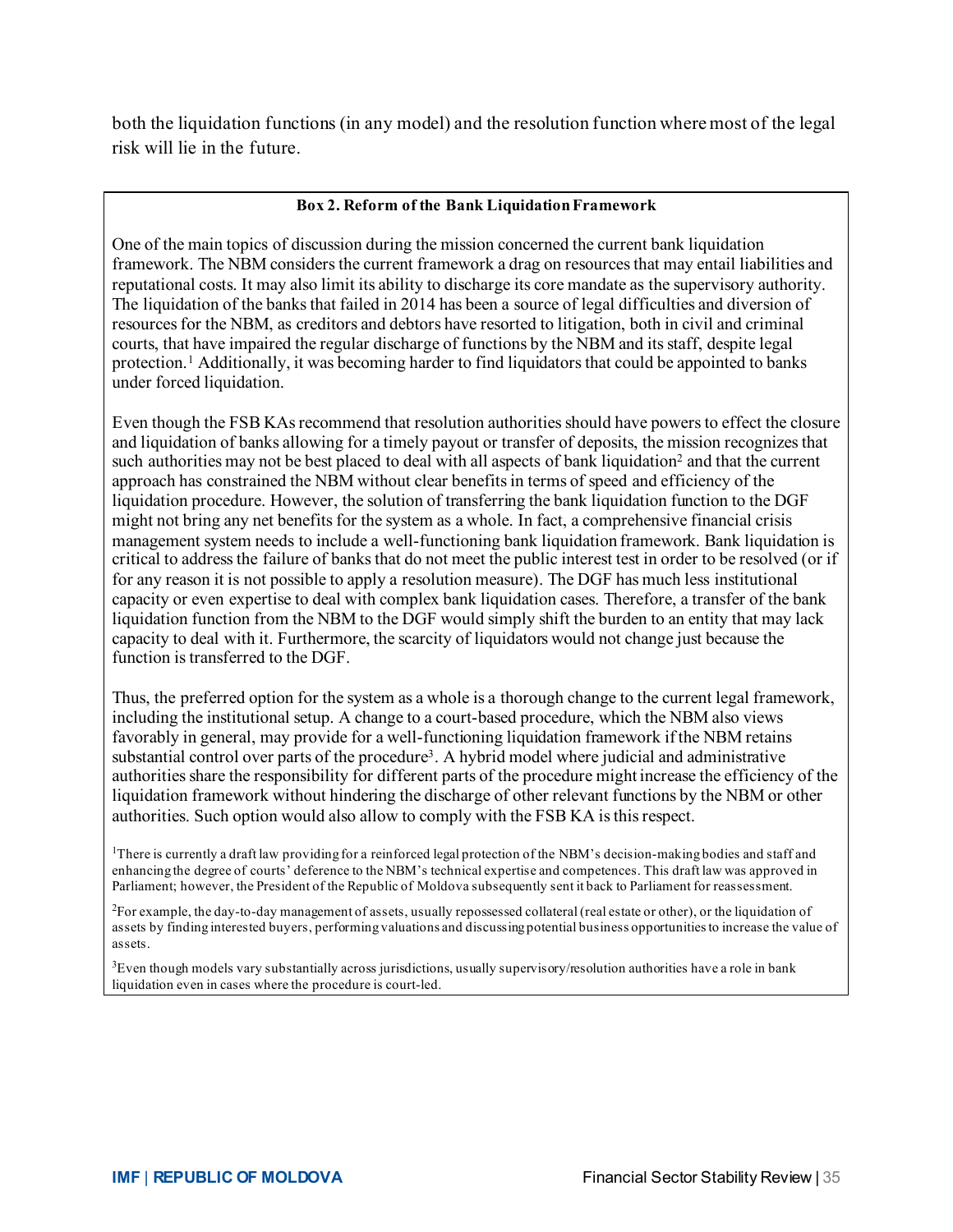#### **Emergency Liquidity Assistance**

#### *Baseline Diagnostics*

**77. The NBM has made substantial progress in its framework of Emergency Liquidity Assistance (ELA) and its practice, although gaps remain.** The experience from the 2014 crisis prompted the NBM to establish a transparent ELA framework and operationalize the mobilization of credit claims as ELA collateral. However, as found by previous TA, there are gaps, notably: (i) moving from a point-in-time to a forward-looking assessment of solvency; (ii) distinguishing between the maximum maturity of each ELA loan (two weeks) and the maximum timeframe for a bank to receive consecutive loans (three months, extendable up to one year); (iii) the finalization and operationalization of the NBM's ELA collateral framework, including a more efficient and digitalized model of mobilization, the accounting treatment of ELA and the communication strategy; and (iv) refining its internal organization and improving staff preparedness for ELA.

#### *Main Recommendations(p. 53)*

**78. A number of steps should be taken to strengthen ELA further.** The mission recommends that analytical tools for advance monitoring and estimation of banks' potential liquidity needs for ELA as well as for the accounting consequences of ELA loans provided by the central bank be strengthened and advanced. The NBM mentioned, and the mission agrees, that in this area the capacity needs are as follows:

- Implementation, back testing, and performance evaluation of the Early Warning System (EWS) for ELA, with possible consequence for re-calibrating the EWS in terms of suitable indicators and their signaling thresholds,
- Development and implementation of liquidity stress testing for potential ELA needs, with a possibility to run such stress tests at a weekly or, if necessary, daily frequency,
- Estimation of PD of domestic banks and LGD of potential ELA loans for calculating the IFRS 9 ECL provisions on such loans.

**79. These tools should be developed jointly by three NBM departments—FMD, FSD and BSD.** For the EWS, each department would construct indicators in its own area of competence, but there would still need to be overall coordination to avoid possible overlaps. The FSD should be in charge of extending liquidity stress tests to allow for more frequent exercises aimed at estimating potential ELA needs. The FMD's risk management section should take the lead in the areas of PD and LGD estimation, relying—where relevant—also on inputs from BSD and FSD. Such an interdepartmental cooperation is best practice and facilitates a unified view of emerging risks while avoiding possible inconsistencies and duplications of departments' individual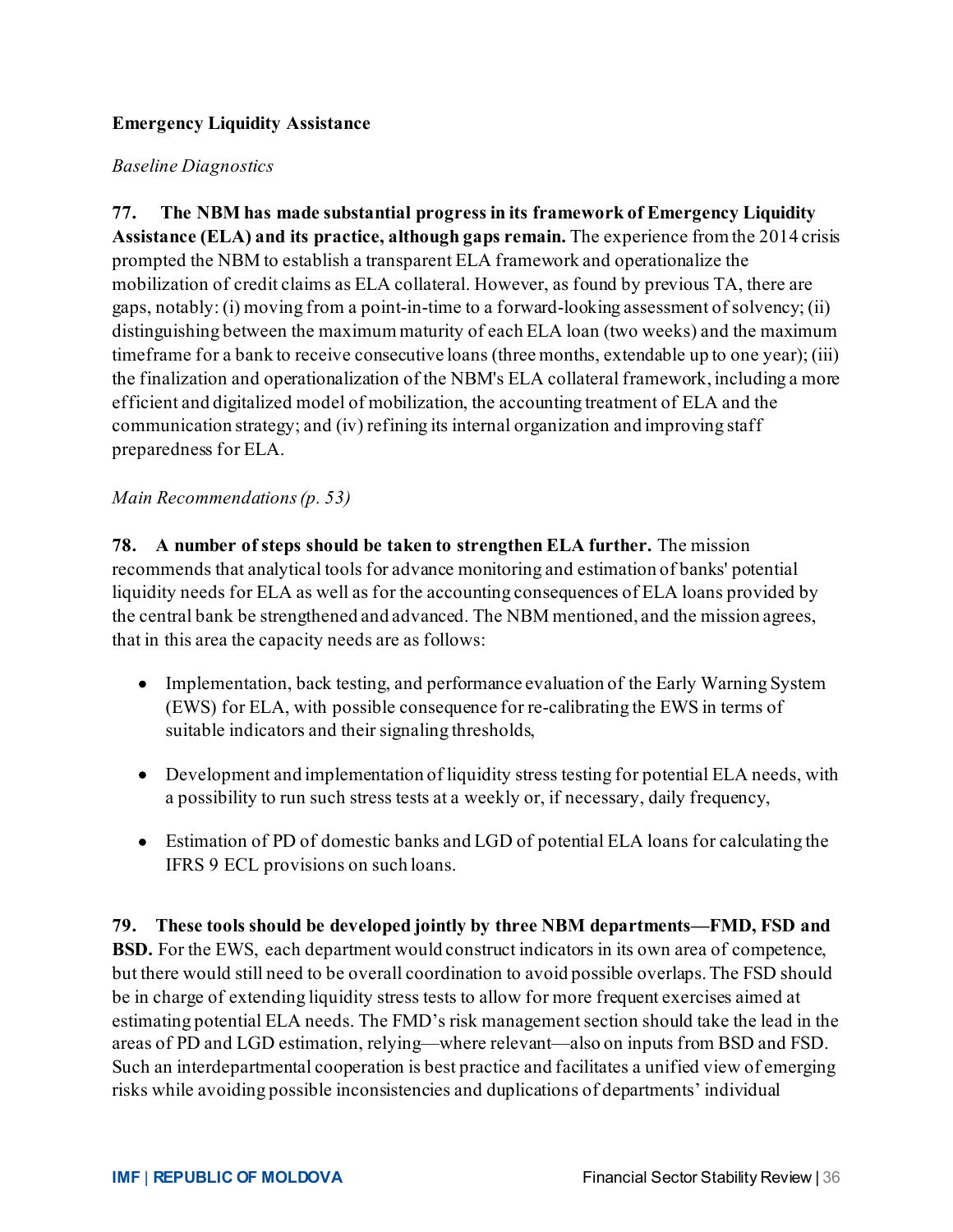analyses. Additionally, while the issue was not discussed in detail during the mission, the NBM should also review whether it would be able to offer ELA to banks in resolution, where liquidity constraints can also be significant, and if not, review their powers to do so or whether and how to establish a separate liquidity support facility for use in such cases

#### **D. Financial Inclusion**

#### **Institutional Framework for Financial Inclusion**

#### *Baseline Diagnostics*

**80. Financial inclusion (FI) has not been addressed under a comprehensive strategy, nor is there a high-level institutional body accountable for its several dimensions.** There is no National Financial Inclusion Strategy (NFIS) that considers all the dimensions relevant to the provision and use of affordable financial products. In addition, Moldova lacks an inter-agency institutional body, such as an FI Committee in which the key public institutions participate, with the specific mandate of developing, implementing and monitoring the NFIS. The NFIS typically includes policy objectives and quantitative targets for key indicators.

#### *Main Recommendations(p. 53)*

**81. The institutional framework for FI would benefit from the development of a NFIS and the setup of a high-level coordination mechanism.** The NFIS should be the centerpiece of the efforts for the development of a coordinated set of measures to boost FI. The authorities should consider establishing a high level FI committee where the key authorities are represented, such as the NBM, the NCFM, and the Ministries of Finance, Economy and Education. While private sector stakeholders typically are not members of such committee, they play a significant role in providing inputs into the NFIS. The committee should be accountable for the development, implementation and monitoring of the NFIS. Given the importance of this area, authorities will benefit from TA.

#### **Financial Services, Providers, Market Practices and Related Risks**

#### *Baseline Diagnostics*

**82. A vibrant sector focuses on providing financial products to low-income and** 

**unbanked residents.** While banks are mostly focused on the middle to high income segment, the SCAs and NBCOs play a critical role in providing access to finance to low-income individuals, micro-enterprises and small and medium enterprises (SMEs). These institutions deliver financial services (mainly credit) to more than 600,000 clients (nearly one fourth of the population).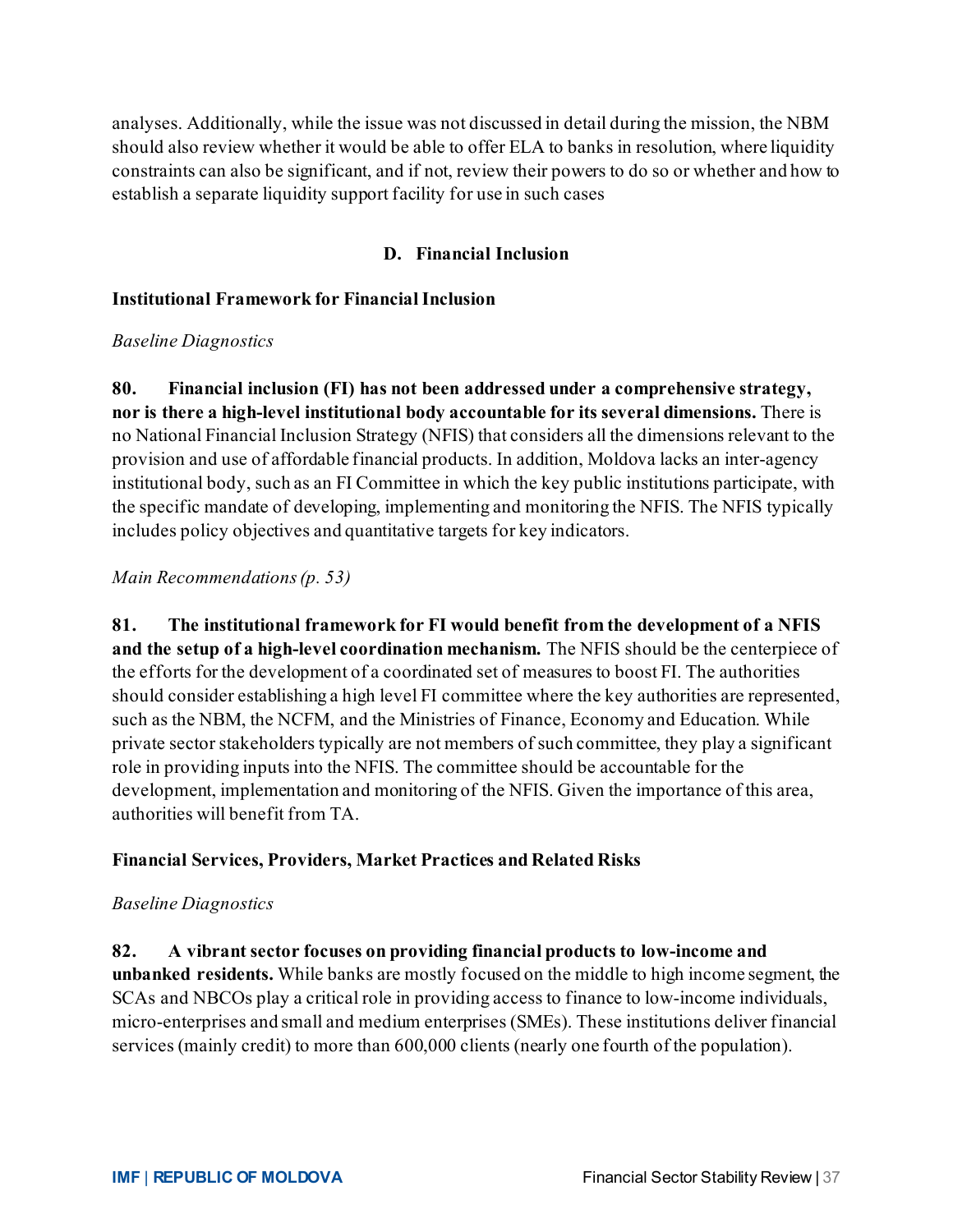**83. The provision and use of digital products and payments is still incipient.** The NBM has developed a regulatory framework for payment services providers, including banks and nonbank financial institutions (NBFIs), but no major players have entered the market, such as mobile network operators. There is ground for further use of digital finance (including not only payments but also savings and credit) as for instance, the number of mobile connections in Moldova is equivalent to 101 percent of the population.<sup>[18](#page-38-0)</sup> Deficiencies in the financial literacy of potential users limit the appetite for digital finance. In rural areas and small towns, the SCAs and NBCOs are the key providers, and most of these institutions have not yet developed innovative digital products (e.g., savings, credit, and payments) and channels to reach out to their clients. Limited familiarity with new business models and cost-effective channels as well as lack of partnerships across different sectors are challenges that limit further development.

#### **84. Remittances have not been sufficiently utilized for leveraging the use of other**

**financial products.** The remittance flows from Moldovans living abroad accounted for 13 percent of the country's GDP in 2020, making Moldova the most remittance-reliant country in Europe. While 80 percent of the remittances are paid through banks, there is still potential to offer more ancillary products to remittances receivers, such as deposit accounts, payments and credit. Moreover, remittances sent through financial institutions are still relatively expensive<sup>19</sup>, which is affected by the fact that several intermediaries are involved in the process<sup>[20](#page-38-2)</sup>.

**85. There are limited options for low-value deposit accounts targeted at low-income parts of the population.** There is a lack of transaction accounts tailored to clients who usually need lower value transactions, quicker turnaround of applications and lower document requirements. Account opening requires the completion of much paperwork and in-person identification of the client in order to comply with due diligence requirements for AML/CFT purposes, irrespective of the risk profile of the client.

**86. There is a lack of insurance products and capital market instruments targeted at addressing the needs of low-income individuals, retail investors, and SMEs.** The insurance market focuses on traditional mandatory insurance, with life and agricultural insurance at an incipient stage, and there are no products targeted at providing risk coverage to the lower-income population, such as micro-insurance. On the capital markets, there are no initiatives aimed at providing investment opportunities for retail investors. For SMEs, most of their external funding

<span id="page-38-0"></span><sup>&</sup>lt;sup>18</sup> Data as of January 202[1, https://datareportal.com/reports/digital-2021-moldova](https://datareportal.com/reports/digital-2021-moldova)

<span id="page-38-1"></span><sup>&</sup>lt;sup>19</sup> According to the World Bank database, "Remittance Prices Worldwide" the average cost of sending remittances to Moldova is 5.6 percent, while the similar cost for other countries are as follows: Romania 4.3 percent, Uzbekistan 1.8 percent, and Georgia 1.1 percent. Data as of third quarter of 2020.

<span id="page-38-2"></span> $^{20}$  Most remittance transactions in Moldova involve the physical cash-in and cash-out through the remittance service provider and the receiving bank. Electronic remittances conducted through mobile technology are not widely used, even though they can lower the cost by removing the need for physical points of access and ensure a timely and secure method of transaction.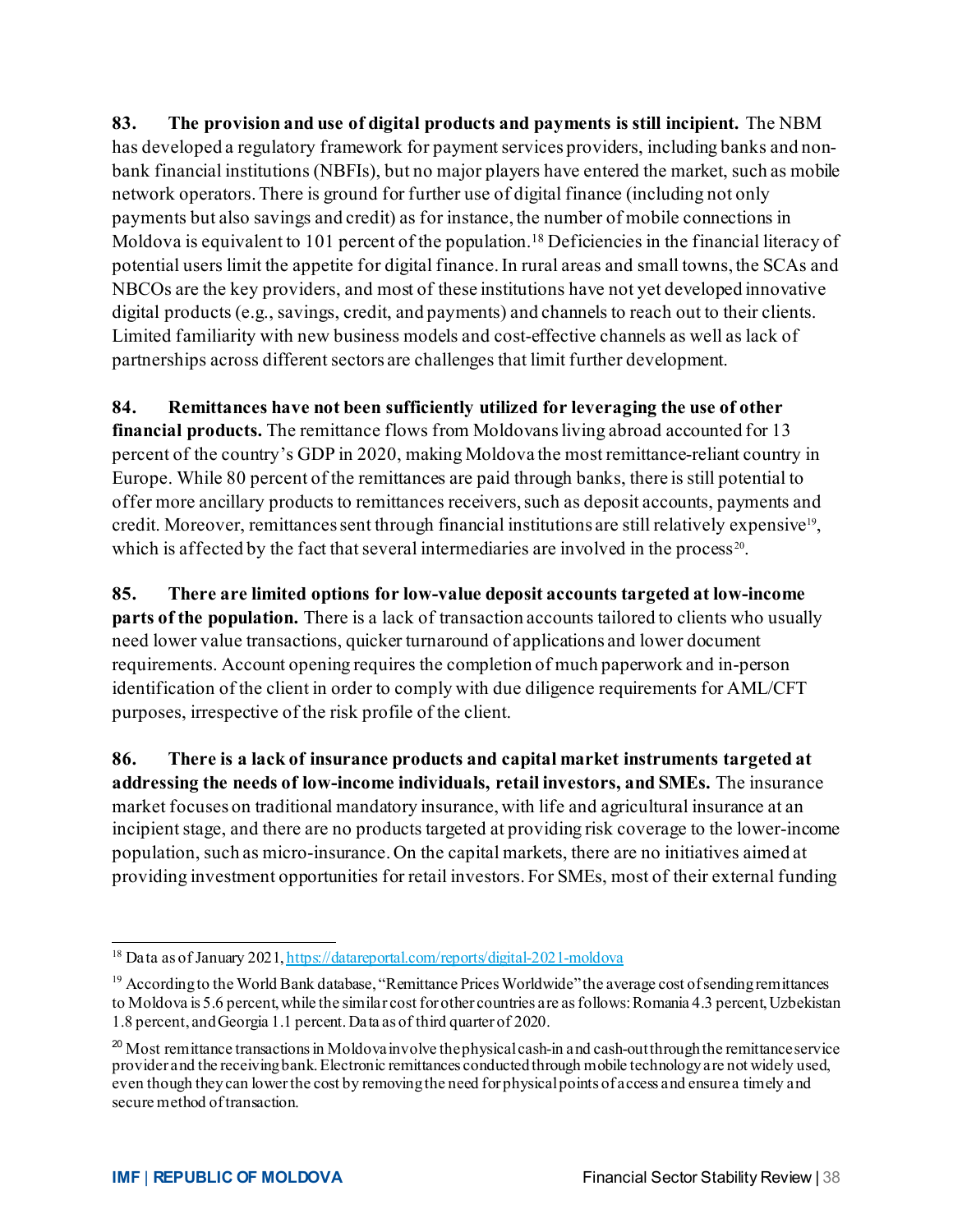comes from banks and NBFIs, and there are no initiatives yet to facilitate the financing of SMEs via the capital markets (see section II.E on Capital Markets Development).

#### *Main Recommendations(p. 53)*

**87. The NBM and the NCFM should work on initiatives to pave the way for the development and use of inclusive financial products.** As part of the key activities undertaken within the NFIS, the authorities should work with the industry to increase the access and use of deposit accounts and eventually consider the adoption of a standard "basic deposit account", which is focused on payment services and characterized by low-cost, simple features and simplified account opening requirements. In addition, digital accounts, including electronic wallets, should be developed as they are more efficient and cost-effective using digital technologies. Regarding clients' identification, as recommended by the Financial Action Task Force (FATF) Standards on AML/CFT and  $FI<sup>21</sup>$ , simplified customer due diligence, including digital identification, can be implemented in groups of the population previously defined as "low risk" to facilitate FI and minimize obstacles to identity verification<sup>22</sup>. In addition, initiatives to develop micro-insurance should be adopted as this allows individuals and firms to better manage risks. On the capital markets, the development of investment opportunities for retail investors and simplified requirements for SMEs wishing to access the market should be considered (see section II.E on Capital Markets Development).

**88. The use of digital finance should be encouraged and initiatives to attract more participants to the market be promoted.** A strategy for digital finance should be a key element of the NFIS, including initiatives for digital transfer of remittances, which would help to reduce costs. Moreover, provision of ancillary financial products for remittance receivers (such as credit and deposit accounts) would be a powerful instrument bringing more of such receivers into the formal financial sector. The authorities should also work on an initiative to boost the infrastructure for acceptance of cashless payments, especially to increase both physical access points (such as ATMs and POS) and digital access through mobile phones. Moreover, direct deposits of government subsidies and social transfers to bank accounts could also be considered for promoting active use of bank accounts.

**89. The SCAs and NBCOs play a key role for FI, which calls for a proportionate approach to regulation and supervision.** These institutions bring to the formal financial sector otherwise unbanked clients. It is important that the approach for supervision and regulation of these institutions remain proportional to the risks they face, any risks to financial stability and to their business model. Inappropriate requirements, such as excessive paperwork and identification requirements, could keep clients out of the formal market and foster a shadow banking system.

<span id="page-39-0"></span><sup>&</sup>lt;sup>21</sup> FATF, Guidance, Anti-Money Laundering and Terrorist Financing Measures and Financial Inclusion with a Supplement on Customer Due Diligence, November 2017.

<span id="page-39-1"></span> $^{22}$  The authorities noted that this initiative will probably require the support of the Moldovan 'Office for the Prevention and Fight against Money Laundering',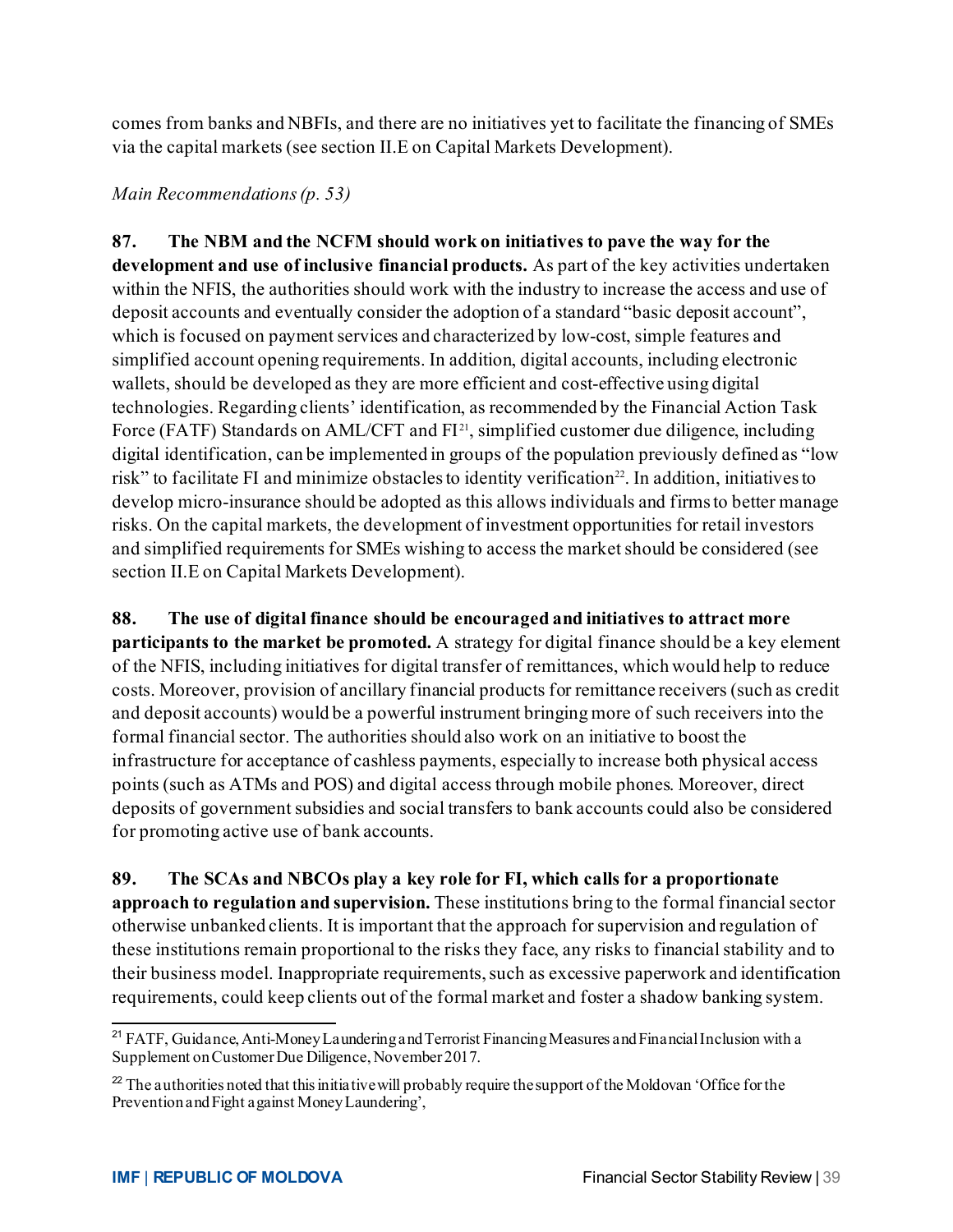#### **Financial Consumer Protection and Financial Literacy**

#### *Baseline Diagnostics*

**90. The legal and regulatory framework for financial consumer protection (FCP) is fragmented and ineffective to fulfil some key objectives (see Box 3).** The legal framework assigns different responsibilities for FCP to the Ministry of Economy, the Consumer Protection Agency (CPA), the NBM and the NCFM. Different pieces of legislation cover FCP related to specific banking products, such as consumer credit, and payments. Such segmentation of responsibilities, mandates and tools entails material gaps (such as a lack of effective powers for the resolution of disputes) and overlaps (for instance between NCFM and CPA, when both may work at the same time on the same petitions, without effective inter-agency communication).

**91. The framework for the disclosure and transparency of prices and conditions is also fragmented.** There are disclosure requirements for consumer credit and payment systems, but not for other types of credit. For consumer credit, financial institutions are required to disclose, *inter alia*, the effective interest rate and the total amount of credit. A partial assessment conducted for this review revealed that, at least the largest banks disclose the required information, but some NBCOs advertise some "zero interest rate" loans, without ancillary information about other costs, as required by the legal framework. Anecdotal evidence as well as the number of complaints received by the CPA suggest that there are still opaque and potentially abusive clauses in many credit contracts, especially at NBCOs/SCAs that are key providers of financial services to low-income clients with typically weak financial literacy.

**92. Abusive collection practices have been reported for some segments of the market, prompting initiatives to remedy the problem.** For NBCOs, amendments to the legal framework were introduced in 2020 to limit the amount that third parties can collect from borrowers. Nevertheless, regulations do not consider other requirements to deter abusive practices, such as prohibition for financial service providers and third parties acting on their behalf from the use of false statements, practices akin to or constituting harassment, or the giving of false or unauthorized credit information to third parties.

**93. Despite all efforts, material deficiencies still exist in the mechanisms for receiving and resolving disputes in the provision of financial services.** Banks are required to disclose the mechanisms available to clients for submitting complaints and the staff of the bank authorized to receive and resolve them. Similar requirements are in place for payment providers (banks and non-banks alike) that also specify that institutions should respond to clients within 15 days. For NBCOs, investment firms and insurance companies, there are similar requirements but the legal framework does not require service providers to disclose key information (e.g., modalities available to clients for submitting petitions, the maximum number of days for financial institutions to respond, and the name of the complaints handler). Consumers can submit petitions to the NCFM which reviews the petitions and submits them to the institution involved, or to the CPA. The CPA has limited operational capacity in the area of FCP and to deal with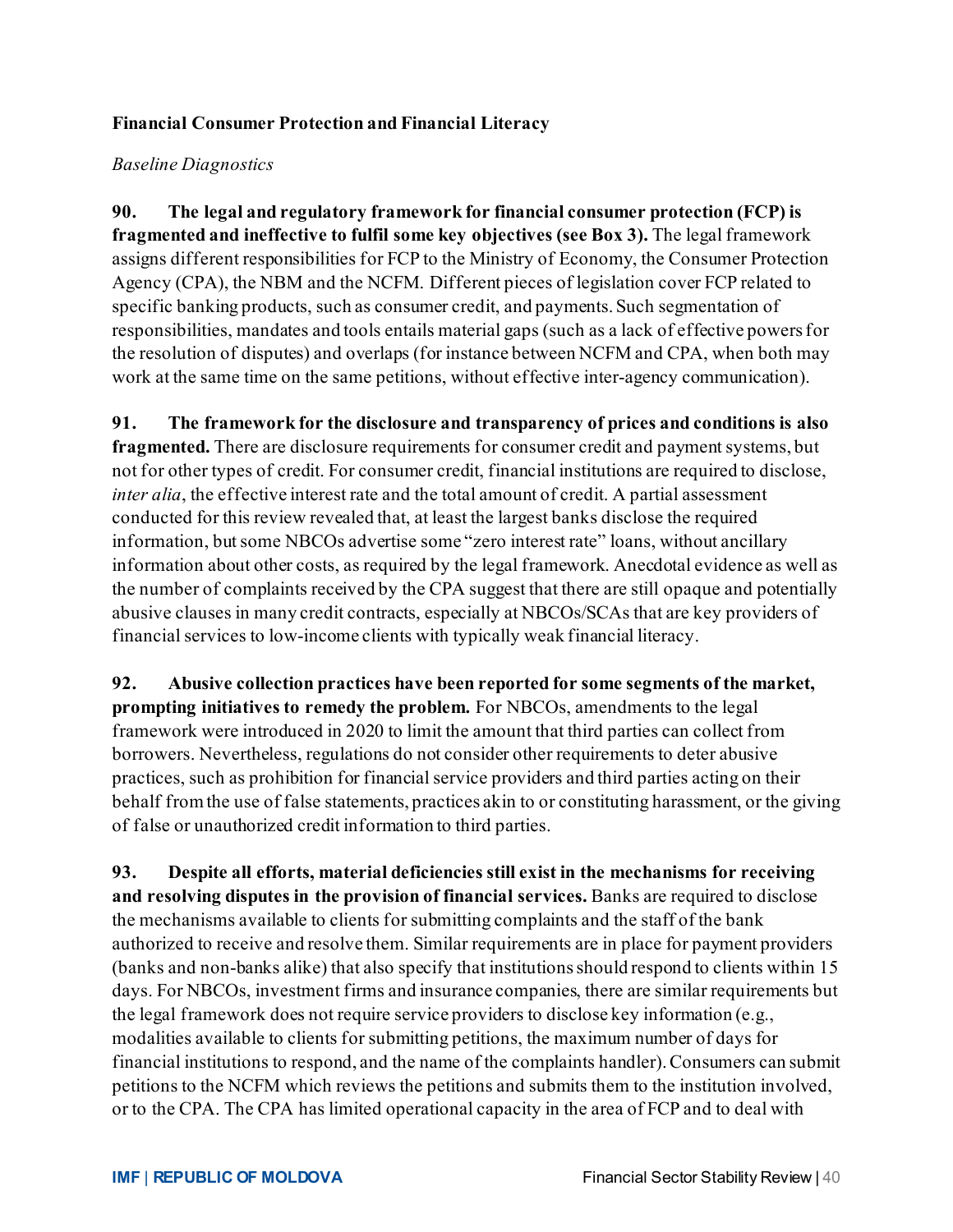complaints. In addition, shortcomings have been reported in the exchange of information with the NBM and the NCFM (in particular, the CPA is not informed in a timely way about whether complaints have been settled between the financial institutions and their clients).

#### **94. An out-of-court formal dispute resolution mechanism for financial consumers is**

**absent.** None of the authorities involved in FCP (the NBM, the NCFM and the CPA) has legal powers to resolve conflicts. For consumer credit, law No. 202/2013 establishes that conflicts can be resolved through a mediation procedure, but such mechanism has not been reported as being widely used in practice. Typically, the only option for consumers is to turn to the court system, implying an expensive and lengthy process. Many NBCO complaints referred to courts are settled out of court eventually, and the CPA is not informed about the terms of such settlements.

**95. Several public institutions and market participants work on initiatives for financial literacy, but an overall strategy and a formal coordination mechanism for financial education is still missing**. The NBM, the NCFM and the Ministries of Finance, Economy, and Education have been working on individual initiatives, but gaps and overlaps exist given that such initiatives are not coordinated under a common framework. Limited financial literacy has been referred as one of the main barriers to further FI.

#### **Box 3. Issues in Financial Consumer Protection**

The legal and regulatory framework for financial consumer protection (FCP) in Moldova is fragmented, with material deficiencies hindering effective protection (e.g., weak disclosure and transparency, abusive contractual clauses and debt collection practices, and poor complaints handling and redress mechanisms).

The requirements on disclosure and transparency of prices and conditions are not all-encompassing. Different pieces of regulations approved in different years established disclosure requirements for consumer credit and payments, but not for other products. Even for consumer credit, some of the institutions playing a key role in serving low-income populations (SCAs/NBCOs) do not disclose the effective total cost of credit. Moreover, opaque and abusive clauses have been reported in credit contracts.

Similarly, abusive debt collection practices are still observed, and the authorities have limited the amount of money that third parties can collect from borrowers. Still, the regulatory framework does not include comprehensive requirements on abusive practices, such as the prohibition of using false statements, of practices akin to or constituting harassment, or provision of false credit information to third parties.

Complaints handling and redress mechanisms in the financial industry suffer from material deficiencies. There are different regulations requiring financial institutions to implement internal handling complaint mechanisms, but the requirements are not comprehensive and not harmonized across financial providers and products (e.g., credit, deposits, insurance, payments). None of the public institutions involved in FCP (NBM, NCFM and CPA) have resolution powers, and there is not an out-of-court ADR mechanism.. Only the courts can resolve on FCP matters, which entails an expensive and lengthy process.

A comprehensive upgrade of the FCP framework is necessary in Moldova to protect consumers from abusive practices and enabling them to make well-informed decisions. The public institutions involved would benefit from a clear mandate on FCP, and consumers should have access to adequate complaints handling and redress mechanisms that are accessible, independent and efficient.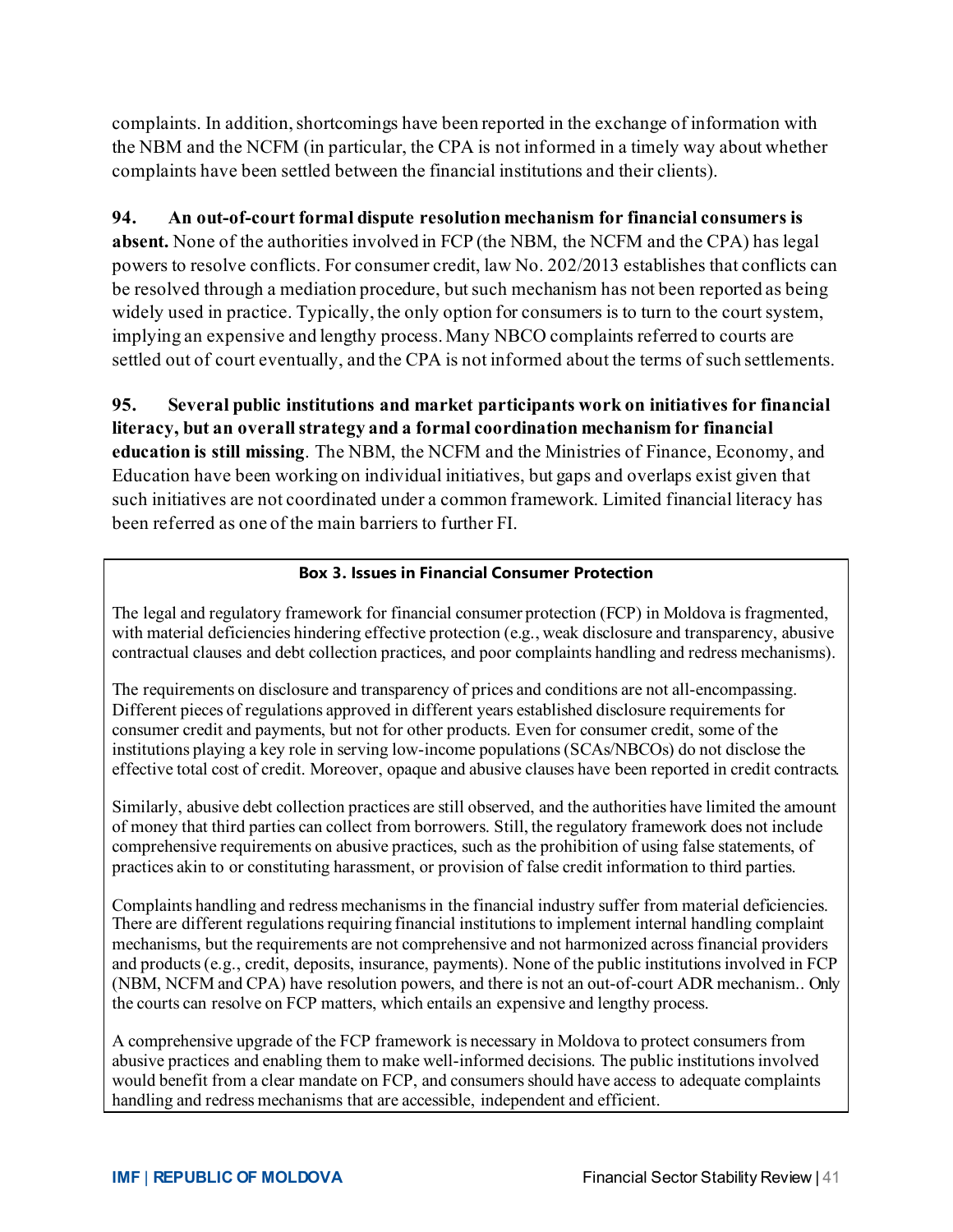*Main Recommendations(pp. 53-54)*

**96. A comprehensive reform of the legal framework is necessary to implement effective FCP.** The current fragmentation of responsibilities across institutions should be amended and an overarching legal framework be established, with clear mandates and responsibilities for all stakeholders. Requirements for efficient internal complaint-handling procedures should be harmonized across financial institutions and for all market segments so that consumers possess effective tools to have complaints resolved timely and cheaply.

**97. The framework for FCP would benefit from the implementation of an alternative dispute resolution (ADR) scheme.** The ADR is an independent and impartial out-of-court mechanism for the resolution of conflicts. In order to avoid the creation of another public institutions, the ADR could be hosted as an independent unit within the NBM but with firewalls (e.g., direct reporting to the Board) to forestall conflicts of interest. The NBM would seem to be better positioned to deal with this task in terms of expertise, and such configuration would promote cooperation among financial supervisors. The authorities would benefit from TA to implement the reforms in the area of FCP.

**98. The competent authorities should collaborate to develop a Strategy for Financial Education.** Financial literacy should be one of the key workstreams within the NFIS, and the key public sector institutions should participate in such task, including the NBM, the NCFM, the Ministries of Finance, Economy and Education.

# **E. Capital Markets Development**

**99. The capital market in Moldova is underdeveloped.** It is not making a sufficient contribution to the financing, risk management and investment needs of the real economy. Sustained efforts supported across government and implemented by the NCFM are urgently needed to develop the market.

**100. While capital markets development can be encouraged in many ways, sustained development takes time.** In Moldova, it will require efforts in three dimensions: (i) strengthening the institutional framework; (ii) improving regulatory capacity for the supervision of capital markets intermediaries; and (iii) expanding the range of and depth of trading in financial instruments.

#### **Institutional Framework**

#### *Baseline Diagnostics*

**101. Responsibility for capital markets regulation in Moldova lies with the NCFM.** This covers regulation of primary issues and secondary trading on the MSE of corporate securities,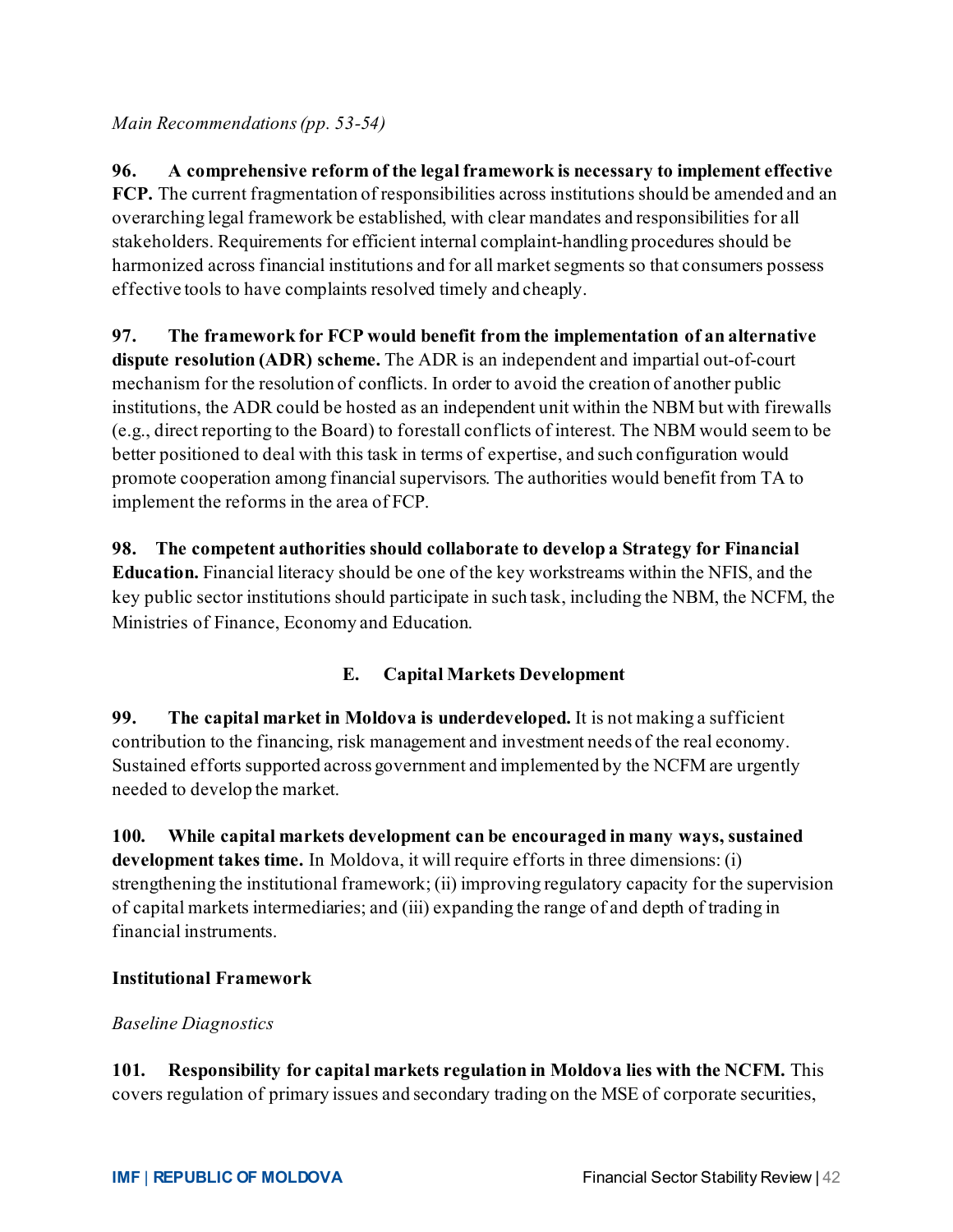mainly equities, and the licensing and supervision of investment companies (including the investment company activities of commercial banks) and collective investment schemes (CIS). Under the new law on facultative pension funds<sup>23</sup>, it will also include the regulation of facultative pension fund administrators and depositories. After transfer of the non-capital markets functions to the NBM in 2023, the NCFM's responsibilities will be centered on capital markets and facultative pension funds supervision.

#### **102. Overall, the trading and clearing market infrastructure is reported as being sound.**

The MSE has been in operation for over 20 years with the same trading system, and a single CSD was established much more recently as noted in section II.A on Financial Sector Oversight. The CSD has also taken on responsibility for maintaining joint stock company records including the shareholder register, commencing with listed companies, banks and insurance companies. In this regard there is a need to improve the law with respect to deregistration of inactive joint stock companies [24,](#page-43-1) so that their records can be archived rather than kept as part of the CSD's records of active companies.

#### **103. The Moldovan capital market currently poses little risk to overall financial stability.**

Investment companies hold less than one percent of total financial sector assets. Trading volumes on the MSE are very small<sup>[25](#page-43-2)</sup>, and investors are required to prepay and deposit securities in advance of trading which reduces operational and market risk. Retail investors are not actively engaged in the market, so the possibility of a major investment scheme collapse (such as a Ponzi scheme) impacting on financial stability overall is remote in the near term.

#### *Main Recommendations(p. 54)*

**104. It is critical that a whole-of-government approach is taken to capital markets development by crafting and publishing a coherent strategy (see Box 4).** This strategy must encourage capital markets development to provide real investment opportunities and an alternative source of finance for business enterprises including SMEs, balancing the need to ensure a stable and safe financial system with the economic development needs of the country. This strategy will need to consider how to develop investment activity through the capital markets while protecting investors, especially vulnerable retail investors. As part of settling this strategy, the current statutory goals of the NCFM<sup>[26](#page-43-3)</sup> should be amended to include a specific mandate to develop the capital markets, as is common in many emerging markets.

<span id="page-43-0"></span> $^{23}$  Law on Facultative Pension Funds No 198 of 2020.

<span id="page-43-1"></span><sup>&</sup>lt;sup>24</sup> Joint stock companies are registered on the State Register of Legal Entities, kept by the Public Services Agency under the Ministry of Economy.

<span id="page-43-2"></span><sup>&</sup>lt;sup>25</sup> For example, in the calendar year 2020 there were fewer than 300 transactions on the MSE with a total value of around MDL 103 million (approximately US\$ 5.7 million).

<span id="page-43-3"></span><sup>&</sup>lt;sup>26</sup> See Article 3 of the Law on the NCFM No 192 of 1998 and Article 5 of the Law on Capital Markets No 171 of 2012.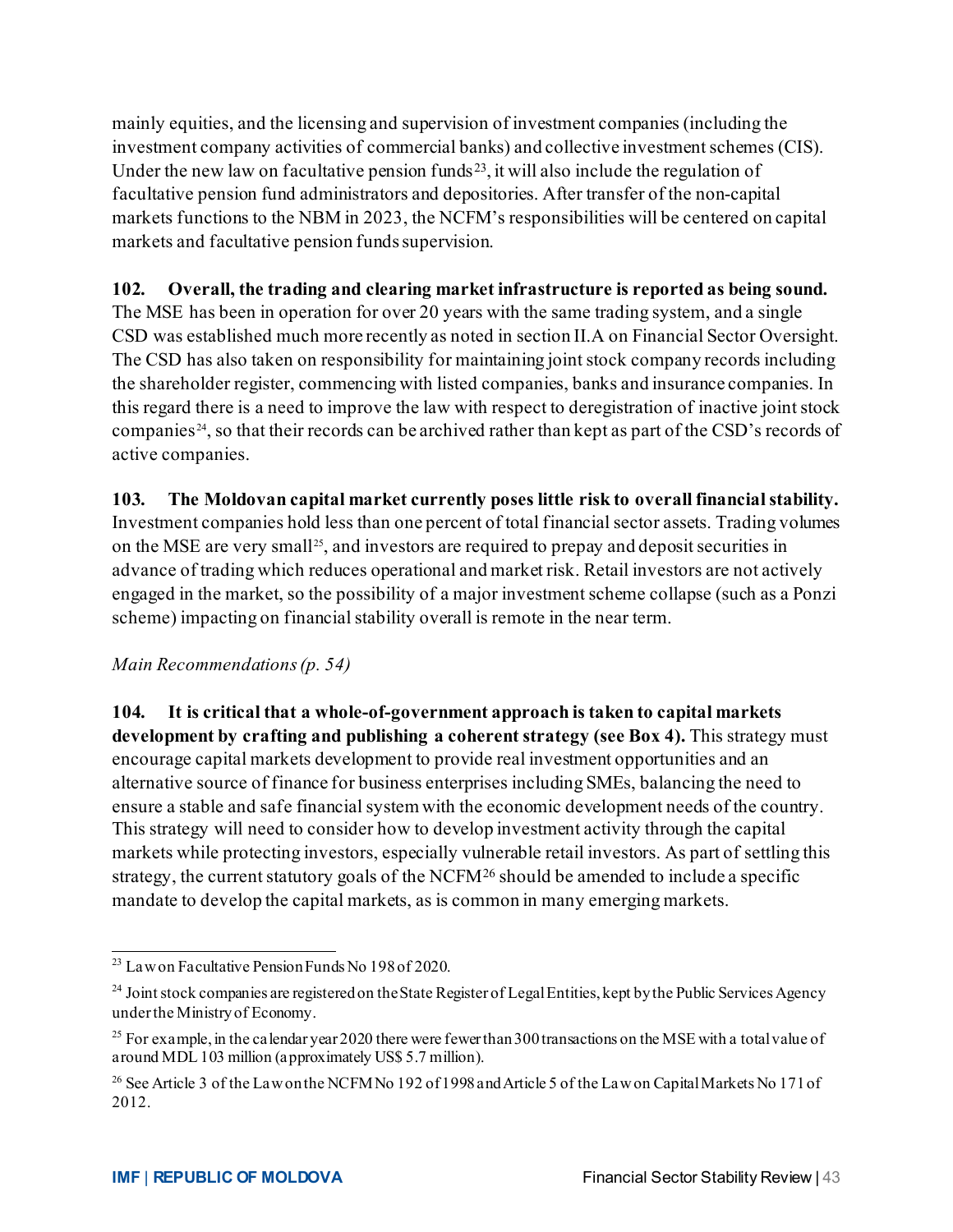**105. The ongoing sustainability of capital markets supervision needs to be safeguarded in the context of settling the overall strategy.** Following the transfer of regulatory responsibilities to the NBM in 2023, the NCFM is likely to be a much smaller agency<sup>[27](#page-44-0)</sup> and, as the NCFM is an industry-funded body, the source of its income would be restricted to the capital markets and the new facultative pension industry. Therefore, it may be highly dependent on securities trading volumes which are low and have been quite volatile in recent years<sup>28</sup>. This raises the potential risk of undue influence over the regulator by the industry and/or the need for funding to be topped up from the State budget, both of which are undesirable from a sustainability and independence perspective.

#### **Box 4. Towards a Strategy for Financial Markets Development**

Moldova would benefit greatly from developing its financial markets, in particular by broadening the range of financial products to provide benefits to more of the population through financial inclusion, and by encouraging the capital markets to provide greater investment and financing options for investors and businesses alike. Financial products which cater for the needs of low-income residents and financial instruments which provide investment options are in very short supply, restricting economic growth.

The primary impediment is that financial markets development in Moldova suffers from a lack of cohesion and commitment. There are multiple agencies involved, in particular the NBM, NCFM and the MoF, which have distinct responsibilities and objectives. Mostly the public interest objectives of financial stability, capital markets development and consumer protection complement each other, but sometimes they conflict and one or other needs to take priority (for example, in the case of struggling financial firms, the normal disclosure requirements that promote market transparency may need to be relegated behind the financial stability imperative for confidentiality, and similarly, preferential tax treatments for certain financial products, while stimulating market activity, can have a budgetary impact that needs to be considered and balanced).

As a result, it is critical that the authorities come together to develop an over-arching strategy on financial markets development. In developing the strategy, the authorities can discuss different approaches and options, balance their objectives where they compete, and reach agreement on and commit to the way forward.

This overarching strategy should have two main components and a series of workstreams:

• The NFIS, as discussed in Section II.D, which would include the NBM, NCFM, CPA and the Ministries of Economy, Education, and Finance, and have workstreams including the development and use of inclusive financial products, financial literacy, and the consumer protection framework; and

• A strategy for capital markets development discussed in this section, which would include the NCFM, NBM and MoF, and have workstreams including development of the facultative pension and CIS industries, and measures encouraging bond issuance and trading.

<span id="page-44-0"></span><sup>&</sup>lt;sup>27</sup> The Capital Markets Department accounted for 15 of the NCFM's total 59 staff in 2020.

<span id="page-44-1"></span><sup>&</sup>lt;sup>28</sup> For example, the revenue raised from the capital market as a percentage of the NCFM's total income was 43.5 percent in 2018, 53.7 perfect in 2019 and 20.4 percent in 2020.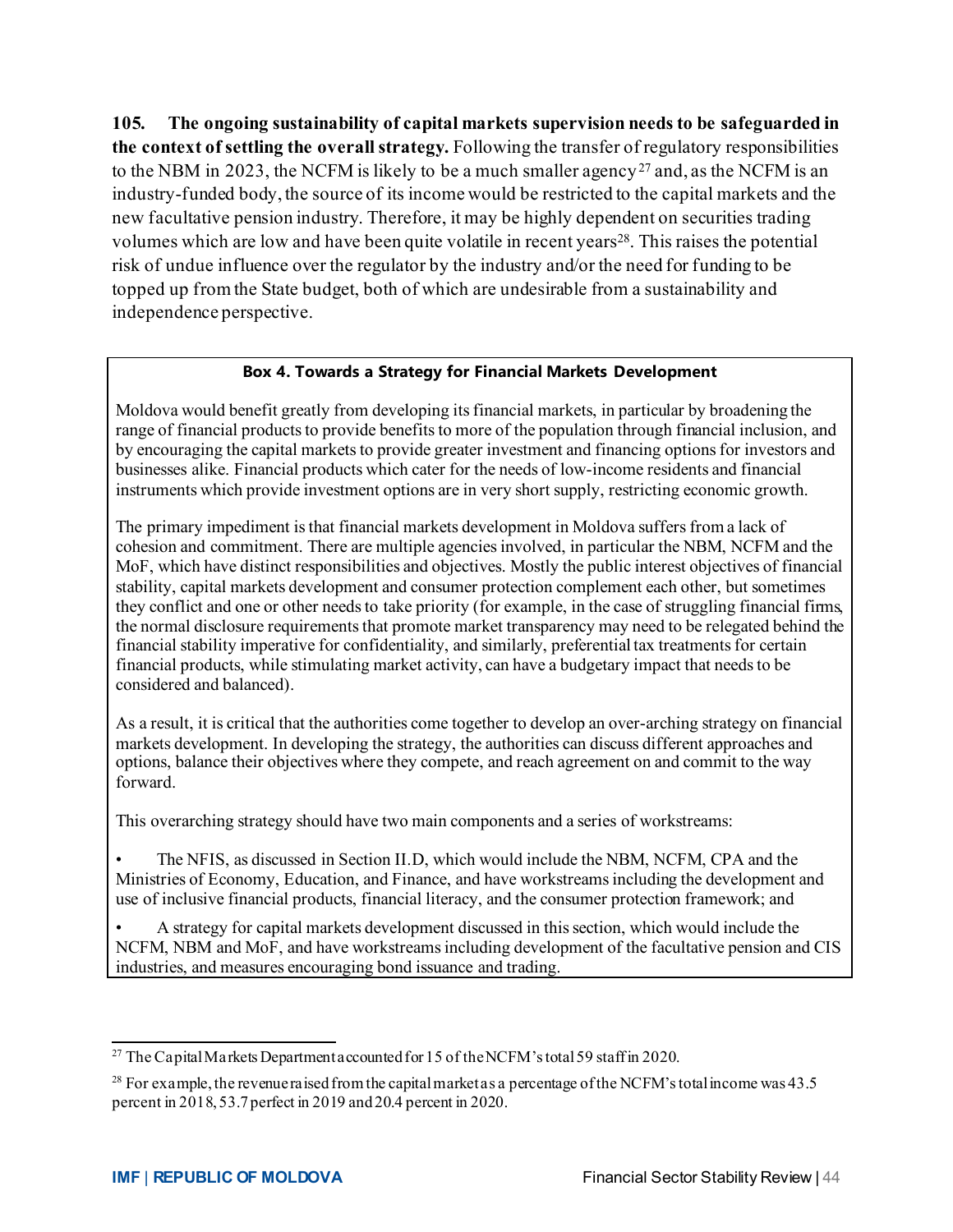**106. The NCFM's powers to obtain and exchange information with its foreign counterparts for enforcement purposes should be upgraded.** This is needed, in particular to meet the international standard set by the IOSCO MMoU. While there are provisions enabling the NCFM to obtain information for the purposes of its functions [29](#page-45-0), and there is a general power enabling the NCFM to cooperate and exchange information with foreign counterparts  $30$ , these provisions fall well short of meeting the international standard. The NCFM currently has few MoUs in place with foreign regulators and therefore limited experience upon which to draw. Upgrading the laws and practices to meet the IOSCO standard should also improve the NCFM's investigation and surveillance capacity for its domestic supervision and enforcement activities.

**107. Normative rules to support the establishment of facultative pension funds need to be developed as a high priority.** As well as providing income in retirement, facultative pension funds, like life insurance companies offering long-term savings products, can play a major role in stimulating capital markets through their investment activity. The NCFM would benefit from assistance in the short term to develop the detailed rules and regulations under the new law on facultative pension funds, covering key aspects such as permitted investments and fees, and in the longer term to develop laws covering payments of voluntary pensions and a guarantee fund for contributions.

#### **Regulatory Capacity**

#### *Baseline Diagnostics*

**108. The NCFM largely adopts a compliance-based regulatory approach to capital markets intermediaries.** There are 15 investment companies licensed by the NCFM to conduct capital markets activity, of which seven are stand-alone non-bank entities and eight are part of commercial banking groups. The regulatory requirements for investment companies have been transposed from the relevant European directives and, with respect to capital, are being phased in up to 2024. The NCFM analyses daily, monthly and other periodic reports from investment companies to check compliance with ongoing capital requirements, contributions to the Investor Protection Fund, and related party transaction requirements. There are guidelines for staff in the conduct of on-site inspections, but the NCFM does not have a comprehensive supervisory manual to assist staff to conduct risk-based supervision consistently. Although the regulatory system for CIS is largely in place having been transposed from the European legislation, there are no current licensees and no funds operating in Moldova.

<span id="page-45-0"></span><sup>&</sup>lt;sup>29</sup> Chapter VII of the Law on Capital Markets No 171 of 2012.

<span id="page-45-1"></span><sup>&</sup>lt;sup>30</sup> Article 5 of the Law on the NCFM No 192 of 1998.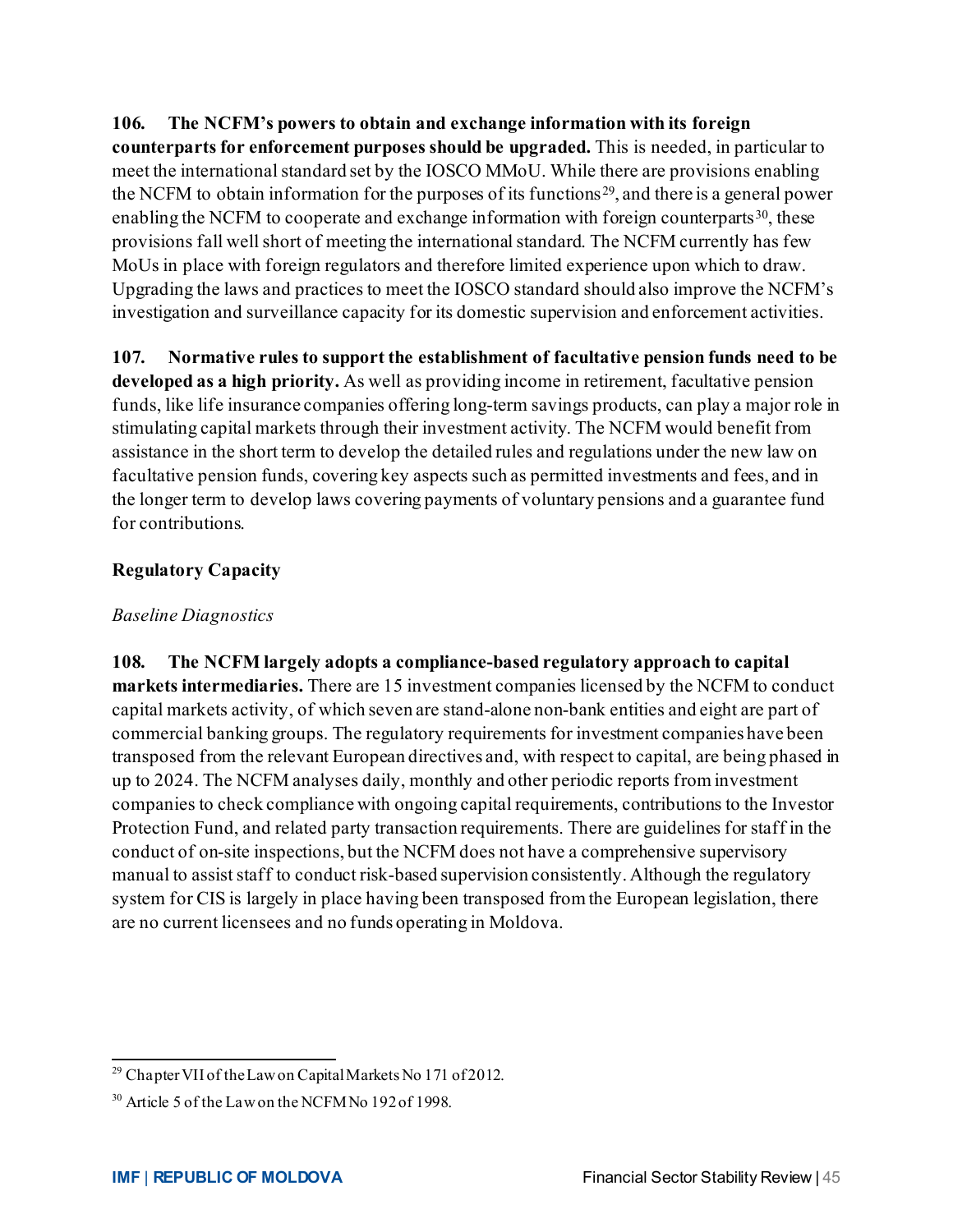*Main Recommendations(p. 54)*

**109. The off-site supervision framework for capital markets intermediaries needs to be improved to take a more risk-targeted approach and to be documented in a comprehensive supervisory manual.** For example, a risk-scoring system which enables systematic identification of risk areas in individual licensees needs to be put in place. For facultative pension funds, the framework for supervision of the sector needs to be developed consistent with the development of the normative rules for the funds themselves, and the regulatory capacity to implement that supervisory framework needs to be built from the ground up.

**110. In order to build investor confidence, development of the capital markets must be accompanied by improved supervision of capital markets intermediaries in practice.** Efforts therefore need to be directed to ensuring that (i) off-site assessments are being prepared systematically and consistently with the methodology; (ii) on-site inspections are appropriately planned, risk-targeted and executed; and (iii) there is strong and continuous alignment of the offsite supervision, on-site inspection and enforcement process. The NCFM would particularly benefit from external expertise in the actual conduct of risk assessments and on-site inspections of investment companies and CIS managers to build a sustainable regulatory capacity.

#### **Range and Depth of Trading in Financial Instruments**

#### *Baseline Diagnostics*

**111. There is insufficient trading volume and instruments available to support a viable investment environment.** While there are around 40 listed companies on the MSE, including banks and insurance companies, trading is very thin. Potential institutional investors such as general and life insurance companies state that there is a lack of financial instruments available for investment, especially to assist in managing their long-term liabilities. Part of the reason for this may be a desire by major shareholders not to trade their shares and to resist new issues by companies, to ensure that they maintain control of the companies. However, there are also some longstanding taxation treatments which make shares and bonds less attractive to investors than deposits at banks.

**112. The bond market is dominated by Government securities, of which over one-quarter are held by banks.** At the end of 2019 there were MDL 23,168 million of Government securities in the market, of which the banks held MDL 6,290 million or 27 percent.<sup>[31](#page-46-0)</sup> The government has an ongoing privatization program of selling some shares in public-owned assets, but both the NCFM and MSE noted that this has not led to much retail participation in those issues or active trading in those securities.

<span id="page-46-0"></span><sup>&</sup>lt;sup>31</sup> From IMF standardized report form 2SR for monetary statistics.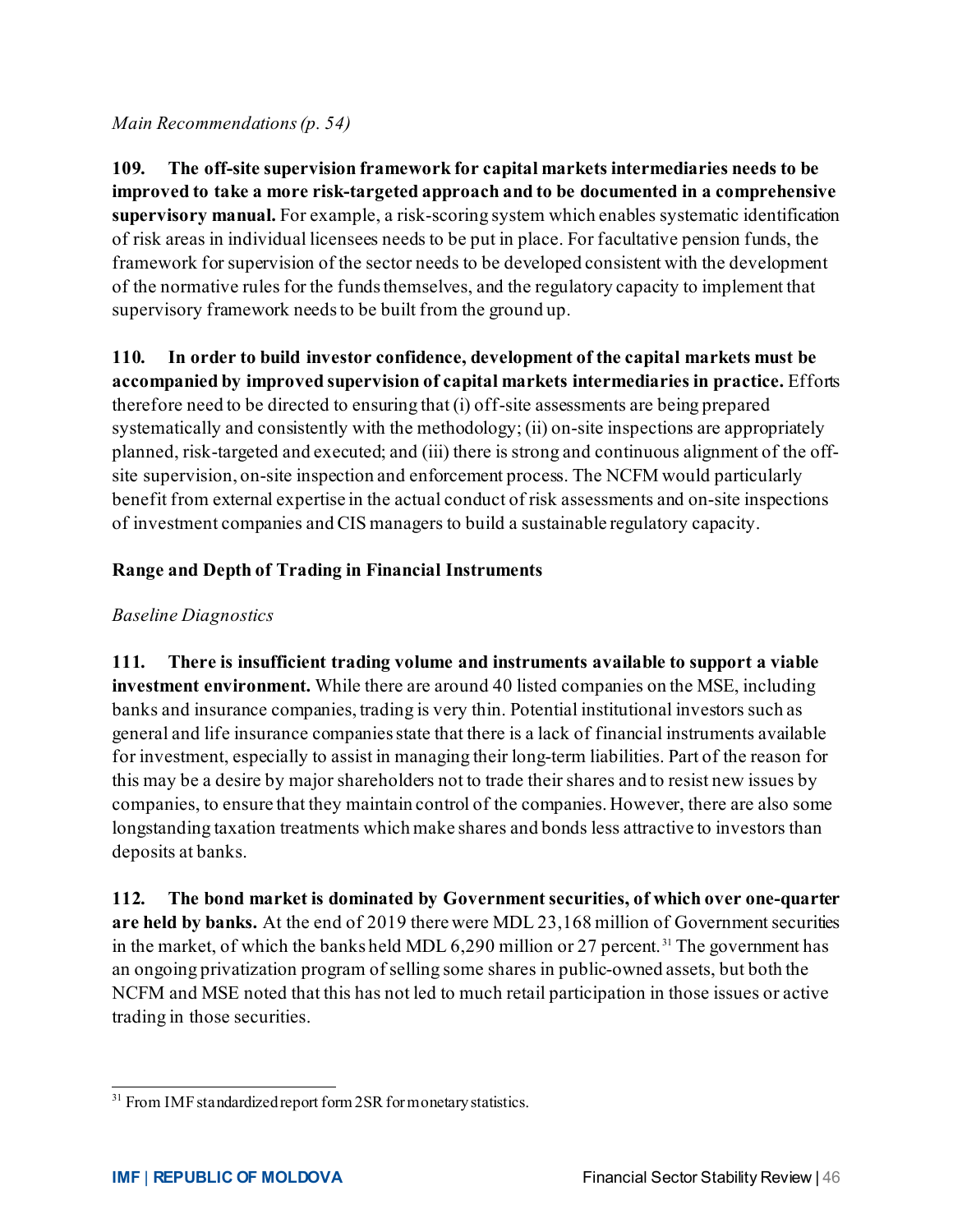**113. Foreign investment is a less significant feature of the Moldovan market than other countries in the region.** Foreign direct investment increased from US\$290 million in 2010 to US\$502 million in 2019, which in 2019 equated to around 4 percent of GDP. By comparison, foreign direct investment in countries such as Albania, Montenegro and Georgia stood at around 7 to 8 percent of GDP in 2019. In non-adjusted terms it grew by 73 percent between 2010 and 2019, significantly larger than the countries noted above, although Romania's foreign direct investment grew by 129 percent from 2010 to 2020. [32](#page-47-0) While there do not appear to be any particular impediments to foreign investors accessing the Moldovan market, all instruments are traded in MDL and there are no derivatives available to manage currency risk.

#### *Main Recommendations(p. 55)*

**114. There needs to be a coordinated approach to encourage a greater range of financial instruments to be available for trading.** This is needed to provide opportunities for marketbased finance for businesses and to facilitate better functioning of the capital markets. This approach should be consistent with the overall capital markets development strategy and should consider fiscal stimulants to ensure that, as far as possible, there is competitive neutrality between financial products. The plans to commence the secondary trading of both government securities of more than one year's maturity and municipal bonds on the MSE should be implemented, together with programs to help investors understand the benefits of investing in bonds and equities. With Moldova's longer-term government securities providing a positive real yield, both retail and foreign investors could be particularly interested in the secondary market. Some market participants suggested that the regulatory requirements for the issue of corporate bonds are too strict, especially as currently corporates can readily access bank loans. As the exchange trading in such bonds commences, the NCFM should consider whether there are any current disclosure requirements that could be relaxed for less complex bonds. The NCFM should also consider whether there are any regulatory impediments preventing innovative market-based finance for SMEs, such as crowdfunding.

**115. Efforts need to be directed to encourage the development of CIS, both in alternative investments (e.g., real estate) and in more liquid investments (e.g., equities and bonds).** In some emerging countries CIS have provided an opportunity for retail investors to access investment in equities and bonds, even where trading volumes are low. Development of alternative investment funds which permit investment in illiquid assets such as real estate should provide additional investment options for investors, especially for those with long-term liabilities.

<span id="page-47-0"></span> $32$  Data sourced from Country Profiles published by the World Bank, available at databank.worldbank.org.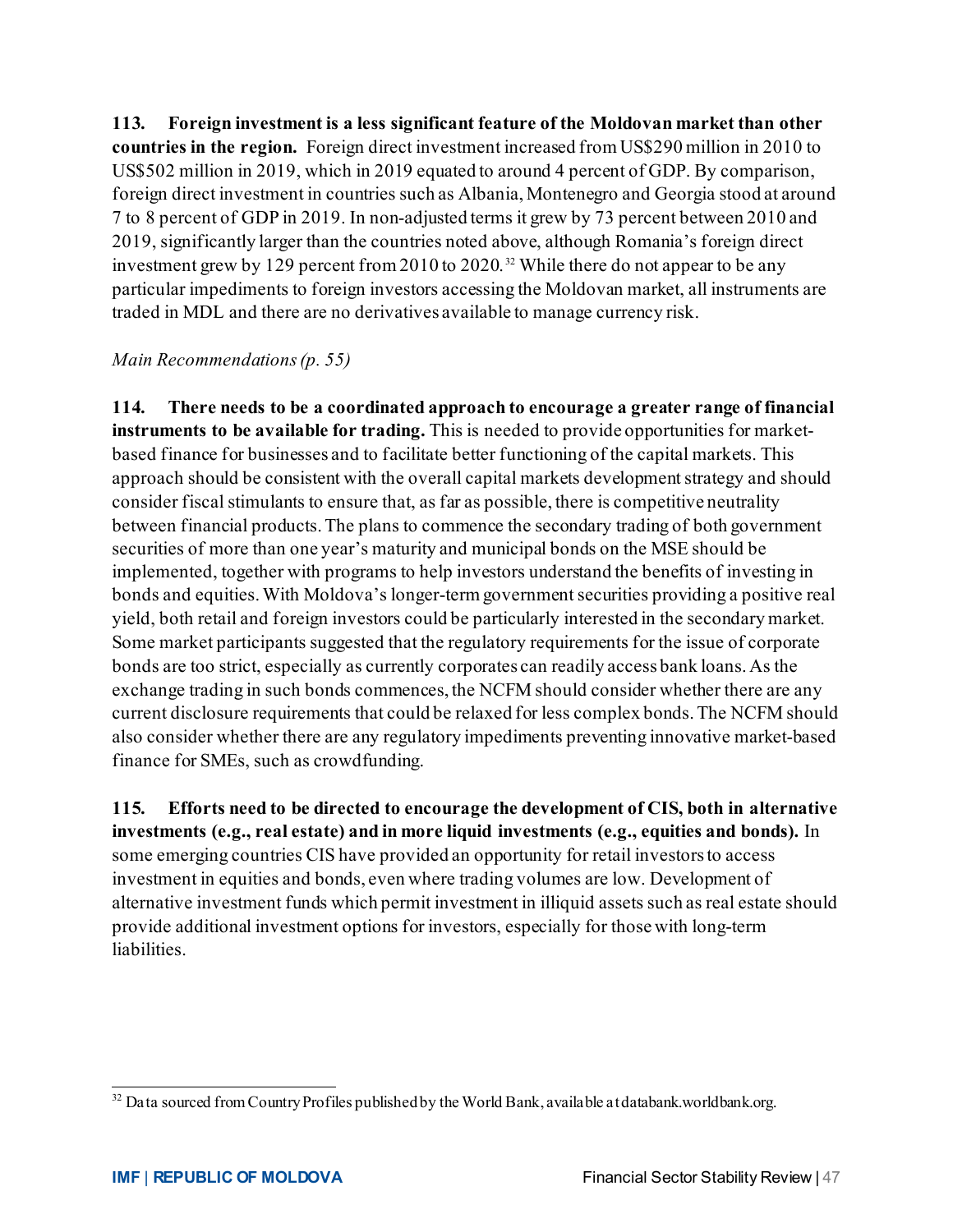#### **III. TECHNICAL ASSISTANCEROADMAP**

**116. A TA Roadmap (TARM) was developed in cooperation with the authorities and in consultation with IMF departments.** Based on discussions with the authorities during the main FSSR mission and resulting conclusions, the mission team developed a comprehensive list of TA recommendations in the five topical areas. Ahead of the concluding meeting with the authorities, key recommendations were also shared with the principal collaborators in MCM and the area department team who agreed with the thrust of the recommendations overall.

**117. The TARM proposes TA to build capacity in the authorities to address risks and vulnerabilities in the financial system.** Based on the analysis of the risks and vulnerabilities and existing gaps, the TARM develops a prioritized set of actions that need to be taken by the authorities to address these vulnerabilities and to strengthen the financial systemin the next three years. It presents, in one integrated table, the main strategic recommendations and the supporting TA to address the main risks and vulnerabilities identified in by the baseline diagnostic review. The comprehensive TARM presents the following:

- Key Vulnerability: Identified by the FSSR diagnostic review with high probability to affect the well-functioning of the financial system if left unaddressed, and which will benefit from targeted TA in most cases.
- Recommendation: Action by the authorities to address the vulnerability, in most cases to be supported by TA.
- TA Activity: Indication of whether for the implementation of an FSSR recommendation TA delivery is "needed" or "not needed" as well as instances where TA on a certain matter is already "in progress" or "planned".
- Responsible Agency: Those institutions that are primarily responsible to implement a given recommendation for TA.
- Priority: an indication of the level of priority associated with the TA activity (high, medium, low).
- Timeframe: an indication of the timeline when the TA activity should take place (shortterm (ST), medium-term (MT), long-term (LT)).

The TA Activities in the TARM are grouped by topical areas, with several individual activities in each group.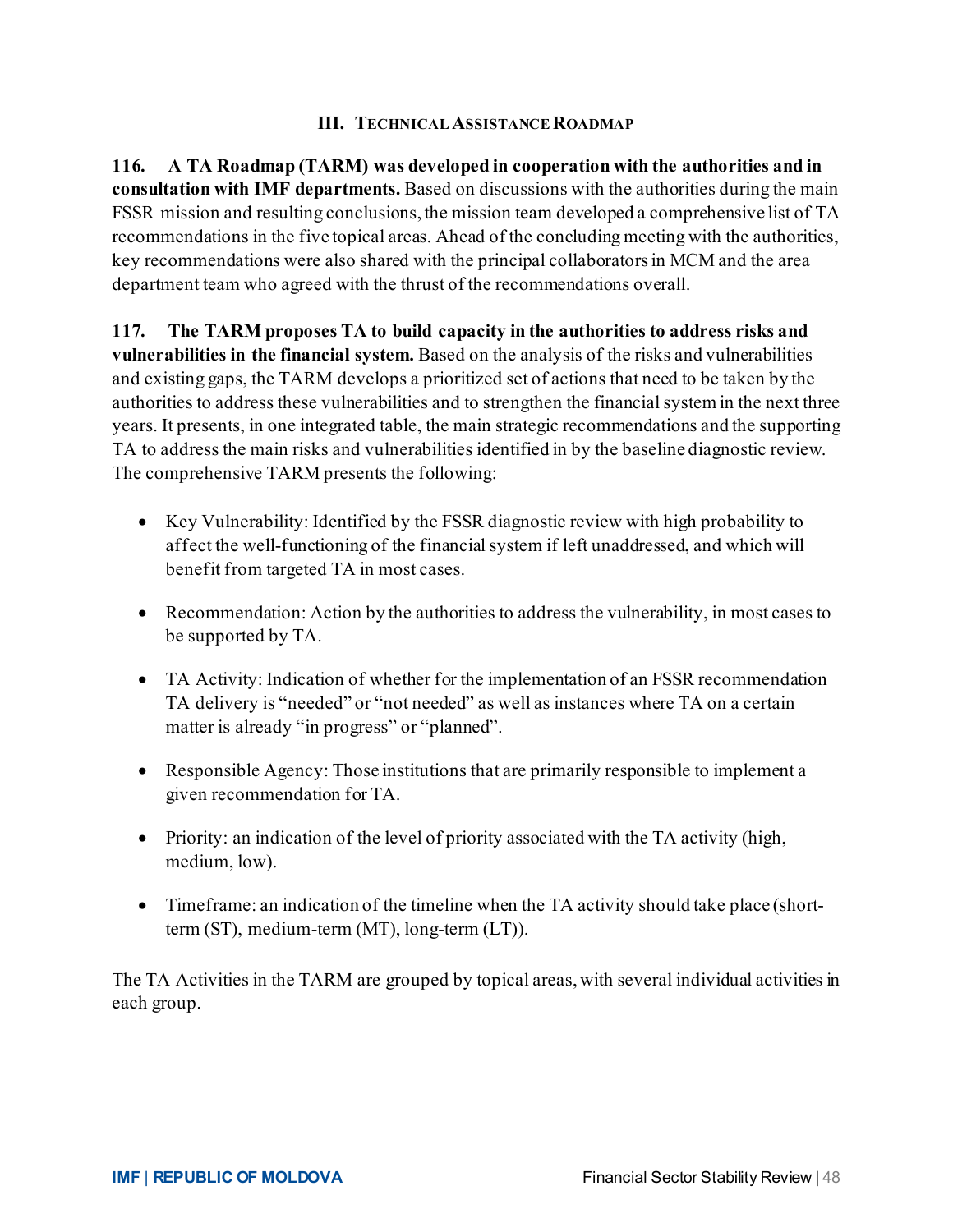#### **Table 4. Moldova FSSR TA Roadmap**

| <b>Key Vulnerability</b>                                                                                                                                                                                        | <b>Recommendation</b>                                                                                                                                                                                                                                                                                                                                                                                                                                                                                                                                                                                                                                                                  | <b>TA Activity</b>                                                                             | Responsible<br><b>Agency</b> | <b>Priority</b> | <b>Completion</b><br>Timeframe <sup>1</sup> |
|-----------------------------------------------------------------------------------------------------------------------------------------------------------------------------------------------------------------|----------------------------------------------------------------------------------------------------------------------------------------------------------------------------------------------------------------------------------------------------------------------------------------------------------------------------------------------------------------------------------------------------------------------------------------------------------------------------------------------------------------------------------------------------------------------------------------------------------------------------------------------------------------------------------------|------------------------------------------------------------------------------------------------|------------------------------|-----------------|---------------------------------------------|
|                                                                                                                                                                                                                 | FINANCIAL SECTOR OVERSIGHT (Section II.A)                                                                                                                                                                                                                                                                                                                                                                                                                                                                                                                                                                                                                                              |                                                                                                |                              |                 |                                             |
|                                                                                                                                                                                                                 | Further strengthen the regulation and supervision frameworks for bank and insurance companies                                                                                                                                                                                                                                                                                                                                                                                                                                                                                                                                                                                          |                                                                                                |                              |                 |                                             |
| Risk of ineffective oversight if<br>banking sector reforms are not<br>completed and implementation<br>consolidated                                                                                              | Complete implementation of remaining prudential<br>standards from EU/Basel framework, enhance<br>supervisory practices, including of systemically important<br>banks, evaluation of governance, risk management etc.;<br>and review possible alignment of regulatory provisioning<br>with accounting standards (IRFS9)                                                                                                                                                                                                                                                                                                                                                                 | Needed                                                                                         | <b>NBM</b>                   | High            | MT                                          |
| Risk that the reform of<br>insurance regulation and<br>supervision is not completed or<br>implemented in full, resulting in<br>continued gaps in regulation<br>and potentially more weak<br>insurance companies | Adopt a detailed plan for implementing the new<br>legislation: workstreams comprise: (a) implementation of<br>requirements on governance, risk management etc.,<br>including associated on-site work; (b) overhaul of<br>financial supervision to reflect new regulatory and<br>accounting standards (IFRS 17, Own Risk and Solvency<br>Assessment etc.) and impact of tariff liberalization; (c)<br>increased enforcement efforts, including revised<br>approach to weak companies, resolution/liquidation etc;<br>and (d) intermediary and all aspects of business conduct<br>supervision covered by the IAIS principles. Resources in<br>insurance supervision should be increased. | Needed<br>(planned in<br>some areas -<br>World Bank<br>and proposed<br>EU twinning<br>project) | <b>NCFM</b>                  | High            | LT.                                         |
| Exposure to risks arising from<br>foreign ownership of banks and<br>insurance companies                                                                                                                         | Further develop framework for banking cross-border<br>supervision, agreeing cooperation agreements where<br>outstanding, seeking to participate in supervisory<br>colleges, developing an approach to assessment and<br>mitigation of risk in foreign (including non-bank) owners<br>Develop enhanced cooperation with Austrian supervisory<br>agency in respect to insurance companies                                                                                                                                                                                                                                                                                                | Needed                                                                                         | NBM and<br><b>NCFM</b>       | High            | MT                                          |
| Develop NCBO supervision to focus more on business conduct/consumer protection                                                                                                                                  |                                                                                                                                                                                                                                                                                                                                                                                                                                                                                                                                                                                                                                                                                        |                                                                                                |                              |                 |                                             |
| Risk that all the risks to NBCO<br>customers (individuals, SMEs<br>etc.) from NBCO conduct are<br>not addressed, resulting in<br>customer detriment                                                             | Strengthening further business conduct supervision,<br>including enhanced risk assessment, enforcement, on-<br>site supervisory attention on conduct-related controls,<br>governance etc., especially at larger NBCOs                                                                                                                                                                                                                                                                                                                                                                                                                                                                  | Needed                                                                                         | <b>NCFM</b>                  | High            | <b>MT</b>                                   |
|                                                                                                                                                                                                                 | Complete regulatory framework for payment services and CSD supervision                                                                                                                                                                                                                                                                                                                                                                                                                                                                                                                                                                                                                 |                                                                                                |                              |                 |                                             |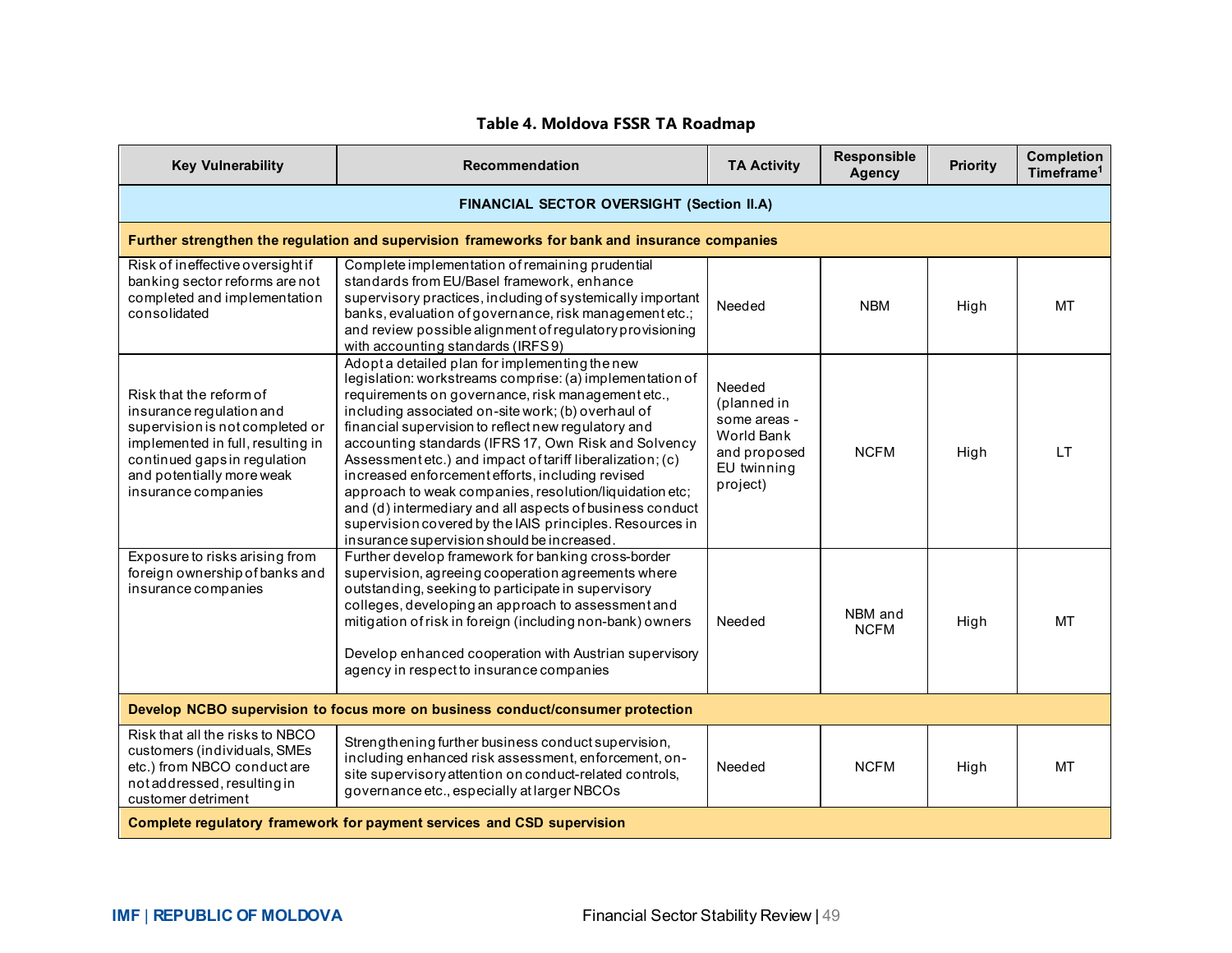| <b>Key Vulnerability</b>                                                                                                                                                                                                     | Recommendation                                                                                                                                                                                                                                                                                                                                                                                                                                                       | <b>TA Activity</b>                                               | Responsible<br><b>Agency</b> | <b>Priority</b> | <b>Completion</b><br>Timeframe <sup>1</sup> |
|------------------------------------------------------------------------------------------------------------------------------------------------------------------------------------------------------------------------------|----------------------------------------------------------------------------------------------------------------------------------------------------------------------------------------------------------------------------------------------------------------------------------------------------------------------------------------------------------------------------------------------------------------------------------------------------------------------|------------------------------------------------------------------|------------------------------|-----------------|---------------------------------------------|
| Risk that payment services<br>providers and key infrastructure                                                                                                                                                               | Complete regulatory framework for payment services<br>and enforcement framework for consumer protection                                                                                                                                                                                                                                                                                                                                                              | Needed                                                           | <b>NBM</b>                   | Medium          | <b>MT</b>                                   |
| are inadequately supervised<br>leading to risks to users and to<br>stability                                                                                                                                                 | Clarify NBM/NCFM roles and responsibilities for CSD<br>supervision and implement cooperation mechanisms.<br>Develop regulations and internal processes for CSD<br>supervision                                                                                                                                                                                                                                                                                        | In progress<br>from IMF/EU                                       | <b>NBM</b>                   | High            | <b>ST</b>                                   |
|                                                                                                                                                                                                                              | Preparations for transfer of certain NCFM responsibilities to the NBM                                                                                                                                                                                                                                                                                                                                                                                                |                                                                  |                              |                 |                                             |
| Preparations need to engage<br>relevant staff, involve<br>appropriate communications,<br>and mitigate risks to avoid, for<br>example, loss of key staff,<br>industry uncertainty etc. and<br>lack of readiness for July 2023 | Agree transfer plan and communicate it to staff and the<br>industry; joint working with NCFM on preparations.<br>NBM to establish an internal stricture and organization<br>for the functions and selecting staff for the key leadership<br>positions as early as possible and identify initiatives for<br>reconsideration in the light of the transfer.<br>NBM to develop vision and principles to govern its role<br>as an integrated financial services regulator | In progress<br>some areas<br>(IMF/Bank).<br>Needed for<br>others | NBM and<br><b>NCFM</b>       | High            | <b>ST</b>                                   |
|                                                                                                                                                                                                                              | MACROPRUDENTIAL FRAMEWORK, SYSTEMIC RISK ASSESSMENT AND STRESS TESTING (Section II.B)                                                                                                                                                                                                                                                                                                                                                                                |                                                                  |                              |                 |                                             |
|                                                                                                                                                                                                                              | Strengthen the institutional framework for macroprudential policies                                                                                                                                                                                                                                                                                                                                                                                                  |                                                                  |                              |                 |                                             |
| Unfinished domestic institutional<br>arrangements for financial<br>stability                                                                                                                                                 | Amend the law on NBM to explicitly include a financial<br>stability and macroprudential policy mandate, make the<br>internal NBM Working Group on Financial Stability<br>functional to support information sharing and<br>coordination, and strengthen external visibility and<br>communication of the NBM's macroprudential function                                                                                                                                | Not needed                                                       | <b>NBM</b>                   | Medium          | МT                                          |
| Insufficient resources for<br>financial stability surveillance<br>and policies                                                                                                                                               | Upgrade resources for monitoring financial stability risks<br>by increasing staff in the NBM Financial Stability<br>Department to at least 10 full-time equivalent (FTE)<br>positions                                                                                                                                                                                                                                                                                | Not needed                                                       | <b>NBM</b>                   | High            | <b>ST</b>                                   |
| Limited macroprudential tools to<br>tackle excessive credit growth                                                                                                                                                           | Extend the existing macroprudential policy toolkit to<br>include borrower-based tools (LTV/DSTI caps) for bank<br>and NBCO/SCA loans                                                                                                                                                                                                                                                                                                                                 | Not needed                                                       | NBM, NCFM                    | High            | MT                                          |
| Expand existing data resources and systemic risk monitoring tools                                                                                                                                                            |                                                                                                                                                                                                                                                                                                                                                                                                                                                                      |                                                                  |                              |                 |                                             |
| Lack of availability of micro-<br>level data on NBCO/SCA loans<br>to households to underpin the<br>calibration of borrower-based<br>macroprudential tools                                                                    | Explore options to regularly receive borrower-level data<br>on NBCO/SCA loans to households and enhance the<br>analysis of household total indebtedness to underpin an<br>appropriate calibration and enforcement of the planned<br>DSTI cap for bank and non-bank loans                                                                                                                                                                                             | Not needed                                                       | NBM, NCFM                    | High            | <b>ST</b>                                   |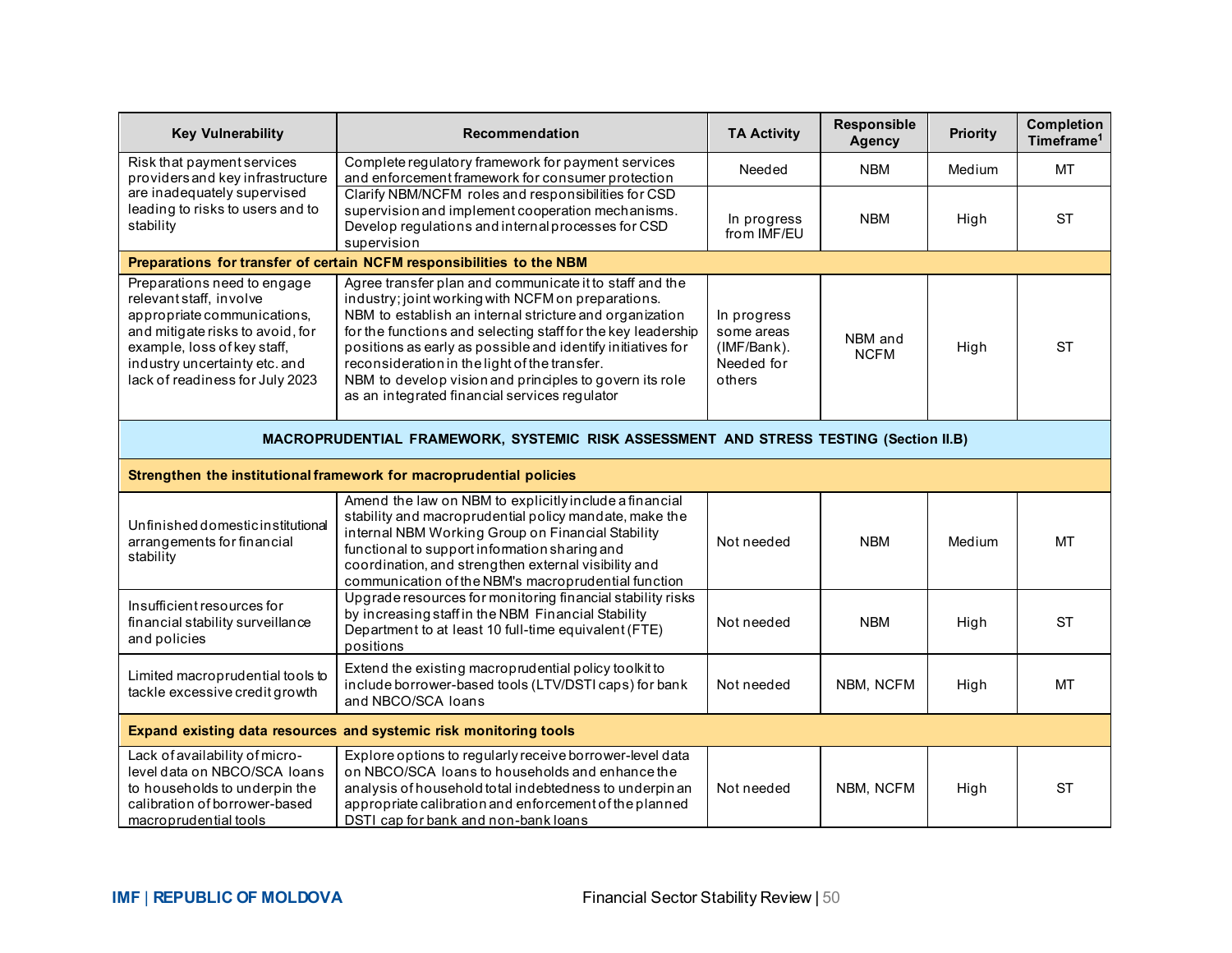| <b>Key Vulnerability</b>                                                                                                         | <b>Recommendation</b>                                                                                                                                                                                                                                                                                                                                                                                                                                                                                                      | <b>TA Activity</b> | <b>Responsible</b><br><b>Agency</b> | <b>Priority</b> | <b>Completion</b><br>Timeframe <sup>1</sup> |
|----------------------------------------------------------------------------------------------------------------------------------|----------------------------------------------------------------------------------------------------------------------------------------------------------------------------------------------------------------------------------------------------------------------------------------------------------------------------------------------------------------------------------------------------------------------------------------------------------------------------------------------------------------------------|--------------------|-------------------------------------|-----------------|---------------------------------------------|
| Only partial assessment of<br>systemic risk evolution                                                                            | Revise existing systemic risk monitoring tools and<br>broaden the financial cycle analyses by assessing a<br>larger range of early warning indicators beyond the<br>credit-to-GDP gap                                                                                                                                                                                                                                                                                                                                      | Needed             | <b>NBM</b>                          | Medium          | MT                                          |
| <b>Financial sector statistics</b>                                                                                               |                                                                                                                                                                                                                                                                                                                                                                                                                                                                                                                            |                    |                                     |                 |                                             |
| Remaining FSI data gaps                                                                                                          | Assess additional data collection and dissemination<br>needs (e.g., NBFI sector) after completion of the transfer<br>of non-bank oversight from the NCFM to the NBM                                                                                                                                                                                                                                                                                                                                                        | Not needed         | <b>NBM</b>                          | Medium          | <b>LT</b>                                   |
| <b>Enhance stress testing</b>                                                                                                    |                                                                                                                                                                                                                                                                                                                                                                                                                                                                                                                            |                    |                                     |                 |                                             |
| Inadequate bank solvency and<br>liquidity stress testing                                                                         | Build a state-of-the-art macro solvency and liquidity<br>stress testing for banks, with solvency tests based on<br>alternative macroeconomic scenarios, satellite models,<br>and consistent projections over a longer horizon; and<br>liquidity tests based on a cash-flow approach and higher<br>granularity in line with LCR                                                                                                                                                                                             | Needed             | <b>NBM</b>                          | High            | МT                                          |
| Lack of stress testing of other<br>financial institutions                                                                        | Develop capacity to perform stress tests of non-bank<br>financial institutions (NBCOs, SCAs, insurance<br>companies)                                                                                                                                                                                                                                                                                                                                                                                                       | Needed             | NBM, NCFM                           | Medium          | <b>LT</b>                                   |
| Only partial assessment of<br>resilience of corporate and<br>household sectors to shocks                                         | Use available borrower-level data to conduct micro<br>stress tests of corporate and household sectors                                                                                                                                                                                                                                                                                                                                                                                                                      | Needed             | <b>NBM</b>                          | Medium          | <b>LT</b>                                   |
| Lack of use of stress test results<br>for supervisory purposes and<br>calibration of prudential policies                         | Strengthen the use of the macro and bottom-up stress<br>test results of banks in on-site and off-site supervision                                                                                                                                                                                                                                                                                                                                                                                                          | Not needed         | <b>NBM</b>                          | Medium          | <b>MT</b>                                   |
|                                                                                                                                  | FINANCIAL CRISIS MANAGEMENT AND SAFETY NET (Section II.C)                                                                                                                                                                                                                                                                                                                                                                                                                                                                  |                    |                                     |                 |                                             |
|                                                                                                                                  | Strengthen the applicable legal and regulatory framework pertaining to crisis management (DGL, BRRL, Bank Liquidation).                                                                                                                                                                                                                                                                                                                                                                                                    |                    |                                     |                 |                                             |
| Lack of legal clarity of the<br>deposit reimbursement<br>procedures and DGS powers<br>and competences in line with<br>the EU Law | Amend the DG Law to provide: (i) more legal clarity<br>regarding the criteria for assessing the unavailability of<br>deposits and the reimbursement timeline; (ii) the DGF<br>access to depositors' records at all times and to<br>prescribe specific formats in which information should be<br>provided (Single Costumer View files); and (iii) the DGF<br>powers to assess the quality of the information provided<br>and request banks to correct it and to improve their<br>management information systems if needed.) | In Progress        | <b>DGF</b>                          | Medium          | <b>MT</b>                                   |
| Current legal framework<br>pertaining to bank resolution not                                                                     | Adopt a targeted review of the BRRL and/or secondary<br>legislation to adapt it to the particularities of the banking                                                                                                                                                                                                                                                                                                                                                                                                      | Needed             | <b>NBM</b>                          | High            | <b>MT</b>                                   |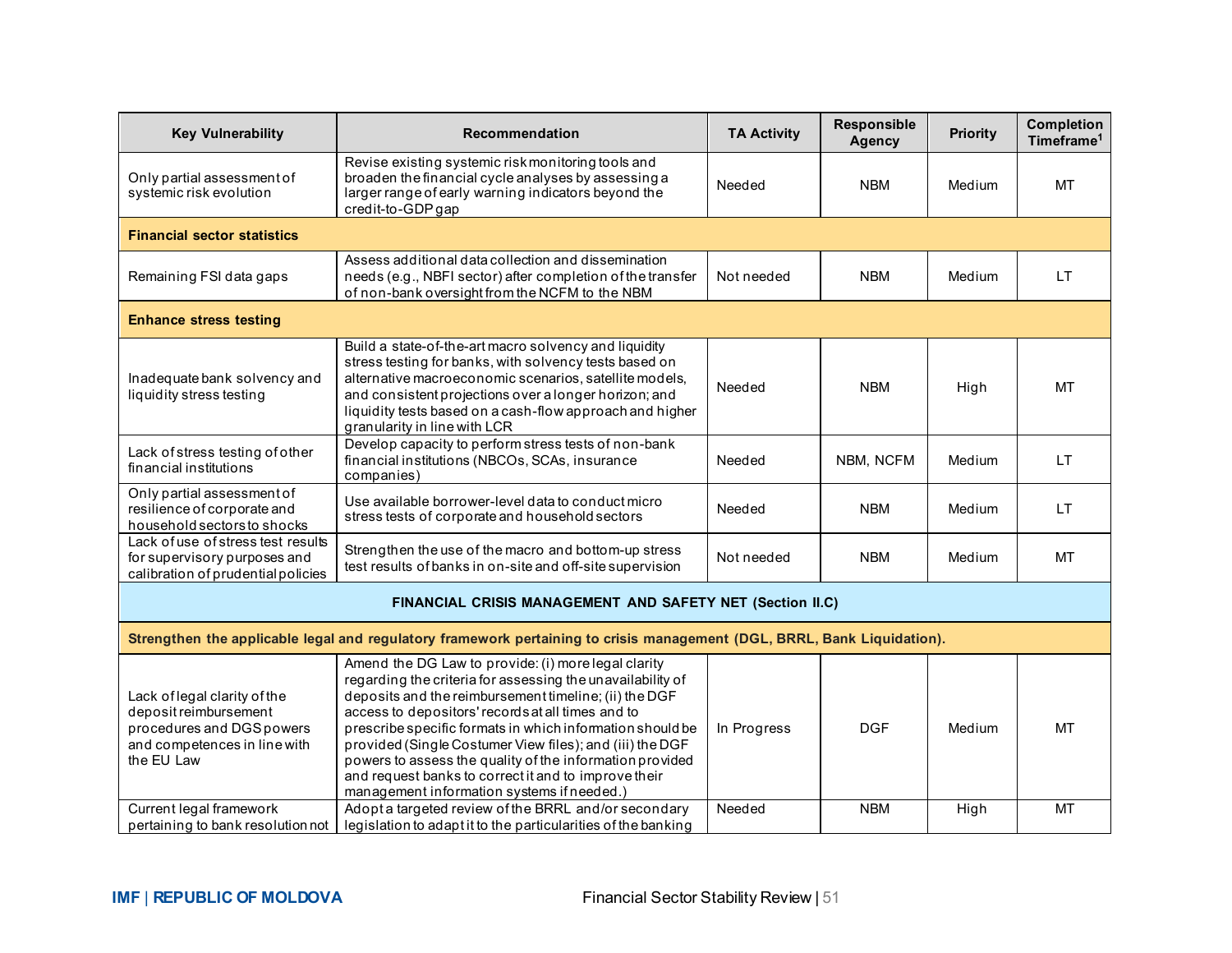| <b>Key Vulnerability</b>                                                                                                                                                                                         | Recommendation                                                                                                                                                                                                                                                                  | <b>TA Activity</b>                               | <b>Responsible</b><br><b>Agency</b> | <b>Priority</b> | <b>Completion</b><br>Timeframe <sup>1</sup> |
|------------------------------------------------------------------------------------------------------------------------------------------------------------------------------------------------------------------|---------------------------------------------------------------------------------------------------------------------------------------------------------------------------------------------------------------------------------------------------------------------------------|--------------------------------------------------|-------------------------------------|-----------------|---------------------------------------------|
| adapted to the specific<br>circumstances of the banking<br>system in Moldova                                                                                                                                     | system in Moldova, mainly regarding the MREL<br>requirement, the conditions of access to the resolution<br>fund the participation of the DGF in the financing of<br>resolution measures                                                                                         |                                                  |                                     |                 |                                             |
| Lack of legal clarity regarding<br>the criteria for the determination<br>of a bank as "failing or likely to<br>fail"                                                                                             | Adopt a regulatory instrument (regulation or guidelines)<br>with additional guidance on how to apply the general<br>criteria provided for in the BRRL for the determination of<br>a bank as "failing or likely to fail"                                                         | Needed                                           | <b>NBM</b>                          | Medium          | MT                                          |
| Current forced bank liquidation<br>procedure is a source of<br>reputational, legal and financial<br>risk for the NBM and is affecting<br>the discharge of functions in<br>other key areas of the Central<br>Bank | Undertake an assessment of the adequacy of the current<br>legal framework and adopt a revised Bank Liquidation<br>Law with a forced liquidation procedure that achieves its<br>public policy goals without hindering the discharge of<br>other functions of the NBM             | Needed                                           | <b>NBM</b>                          | High            | MT                                          |
|                                                                                                                                                                                                                  | Enhance the crisis and resolution preparedness competences of authorities and continuing implementation of the current legal framework.                                                                                                                                         |                                                  |                                     |                 |                                             |
| Lack of adequate advance<br>preparation for the<br>reimbursement of deposits,<br>mainly regarding stress-<br>testing/crisis simulation                                                                           | Enhance the advance preparations for the<br>reimbursement of deposits, including carrying out stress<br>tests on both the capacity of the DGF to perform its<br>functions and on the capacity of banks to provide the<br>information needed (SCV files or other relevant data). | Needed                                           | DGF. MoF                            | Medium          | $\mathsf{I}$ T                              |
| Lack of adequate operational<br>plans/procedure manuals for<br>the implementation of the more<br>relevant resolution tools                                                                                       | Strengthen the resolution preparedness of the NBM for<br>the implementation of the Sale of Business, Bridge Bank<br>and Bail-in tool, including the preparation or improvement<br>of operational plans                                                                          | Planned (Bail-<br>ln)<br>Needed<br>(Bridge Bank) | <b>NBM</b>                          | High            | MT                                          |
| Absence of crisis simulation<br>exercises to test the resolution<br>preparedness of authorities and<br>inter-agency cooperation                                                                                  | Carry out resolution simulation exercises to test<br>authorities' internal resolution preparedness and<br>robustness of operational plans as well as inter-agency<br>cooperation and communication                                                                              | Needed                                           | NBM, DGF,<br>MoF                    | Medium          | LT                                          |
| Additional capacity building in advance monitoring and estimation of liquidity needs of banks for ELA and other supervisory purposes.                                                                            |                                                                                                                                                                                                                                                                                 |                                                  |                                     |                 |                                             |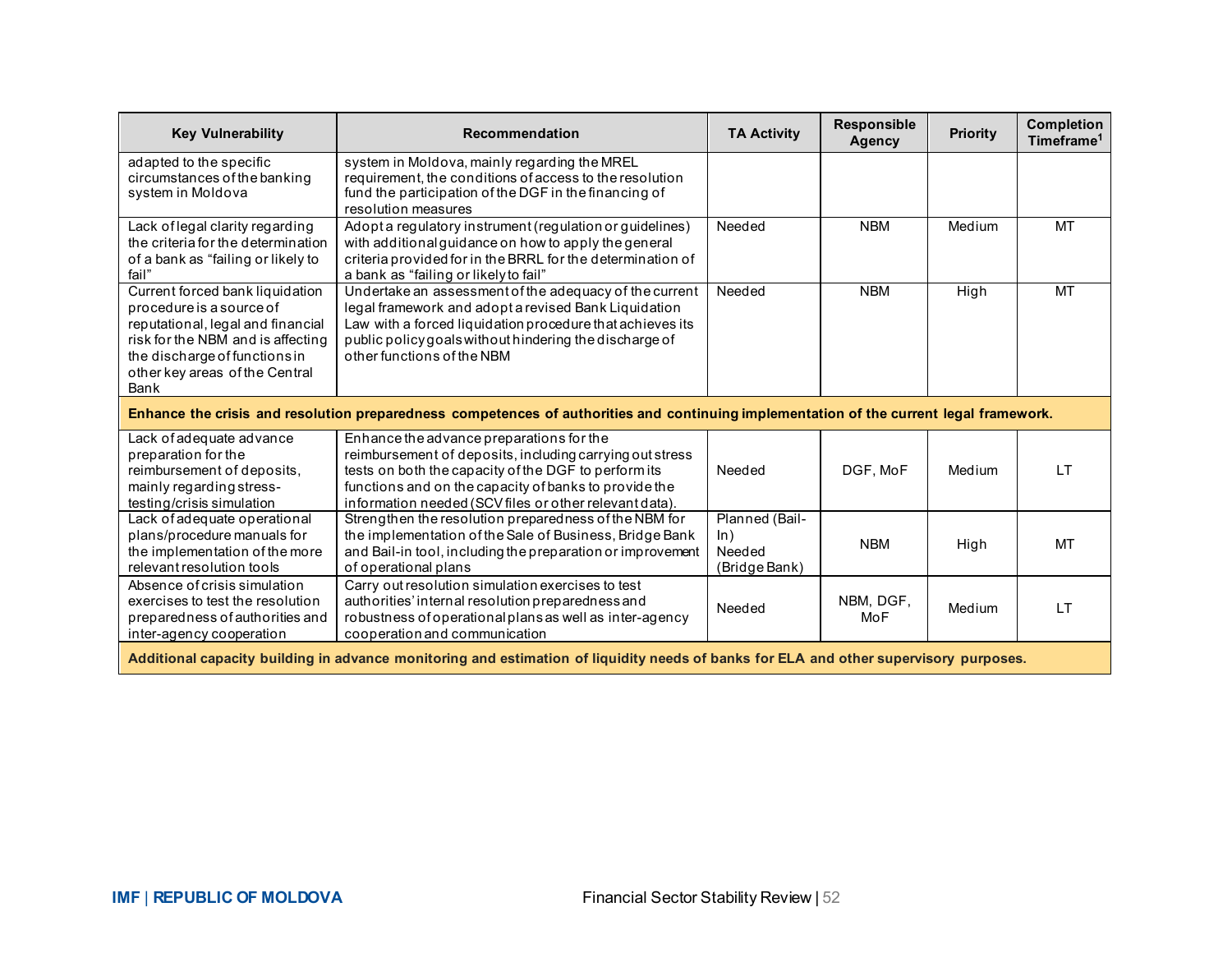| <b>Key Vulnerability</b>                                                                                                                    | Recommendation                                                                                                                                                                                                                                                                                                                                                                                                                                                                                                                                                                                                                                                       | <b>TA Activity</b>    | Responsible<br><b>Agency</b> | <b>Priority</b> | <b>Completion</b><br>Timeframe <sup>1</sup> |
|---------------------------------------------------------------------------------------------------------------------------------------------|----------------------------------------------------------------------------------------------------------------------------------------------------------------------------------------------------------------------------------------------------------------------------------------------------------------------------------------------------------------------------------------------------------------------------------------------------------------------------------------------------------------------------------------------------------------------------------------------------------------------------------------------------------------------|-----------------------|------------------------------|-----------------|---------------------------------------------|
| Lack of robust systems for<br>advance monitoring and<br>estimation of liquidity needs of<br>banks for ELA and other<br>supervisory purposes | Carry out:<br>Implementation, back testing, and performance<br>evaluation of the Early Warning System (EWS) for<br>ELA, with possible consequence for re-calibrating<br>the EWS in terms of suitable indicators and their<br>signaling thresholds;<br>Development and implementation of liquidity stress<br>$\bullet$<br>testing for potential ELA needs, with a possibility to<br>run such stress tests at a daily or weekly frequency;<br>Estimation of Probabilities of Default (PD) of<br>$\bullet$<br>domestic banks and Loss Given Default (LGD) of<br>potential ELA loans for calculating the IFRS9<br>Expected Credit Loss (ECL) provisions on such<br>loans | Needed                | <b>NBM</b>                   | High            | MT                                          |
|                                                                                                                                             | <b>FINANCIAL INCLUSION (Section II.D)</b>                                                                                                                                                                                                                                                                                                                                                                                                                                                                                                                                                                                                                            |                       |                              |                 |                                             |
| Strengthen the institutional framework for financial inclusion                                                                              |                                                                                                                                                                                                                                                                                                                                                                                                                                                                                                                                                                                                                                                                      |                       |                              |                 |                                             |
| Lack of a comprehensive<br>National Financial Inclusion<br>Strategy (NFIS) and a high-level<br>coordination mechanism for FI                | Develop and implement a comprehensive NFIS,<br>including a mechanism for monitoring and evaluation.<br>Set up a high-level institutional body accountable for the<br>development, implementation, and monitoring of the<br><b>NFIS</b>                                                                                                                                                                                                                                                                                                                                                                                                                               | Needed                | NBM, NCFM                    | High            | LT.                                         |
| Enhance the access and use of inclusive financial products                                                                                  |                                                                                                                                                                                                                                                                                                                                                                                                                                                                                                                                                                                                                                                                      |                       |                              |                 |                                             |
| Lack of inclusive financial<br>products targeted to low-income<br>segments of the population                                                | Revise the respective regulatory framework in to adopt<br>a standard "basic deposit account", and micro-insurance                                                                                                                                                                                                                                                                                                                                                                                                                                                                                                                                                    | Needed                | NBM, NCFM                    | High            | MT                                          |
| Low degree of provision of<br>ancillary financial products to<br>remittance receivers and<br>informal delivery channels                     | Develop and implement a targeted strategy for<br>digitalization of remittances and the provisions of<br>ancillary financial products such as payments, saving<br>and credit                                                                                                                                                                                                                                                                                                                                                                                                                                                                                          | In progress<br>(IFAD) | NBM, the<br><b>NCFM</b>      | Medium          | MT                                          |
|                                                                                                                                             | Strengthen the legal and regulatory framework for financial consumer protection (FCP)                                                                                                                                                                                                                                                                                                                                                                                                                                                                                                                                                                                |                       |                              |                 |                                             |
| Fragmented legal framework for<br>FCP unable to fulfill its objective                                                                       | Conduct a comprehensive reform to the legal framework<br>on FCP, including the setup of an independent out-of-<br>court mechanism for the resolution of conflicts. Review<br>the regulatory framework and the enforcement                                                                                                                                                                                                                                                                                                                                                                                                                                            | Needed                | NBM, NCFM                    | High            | LT.                                         |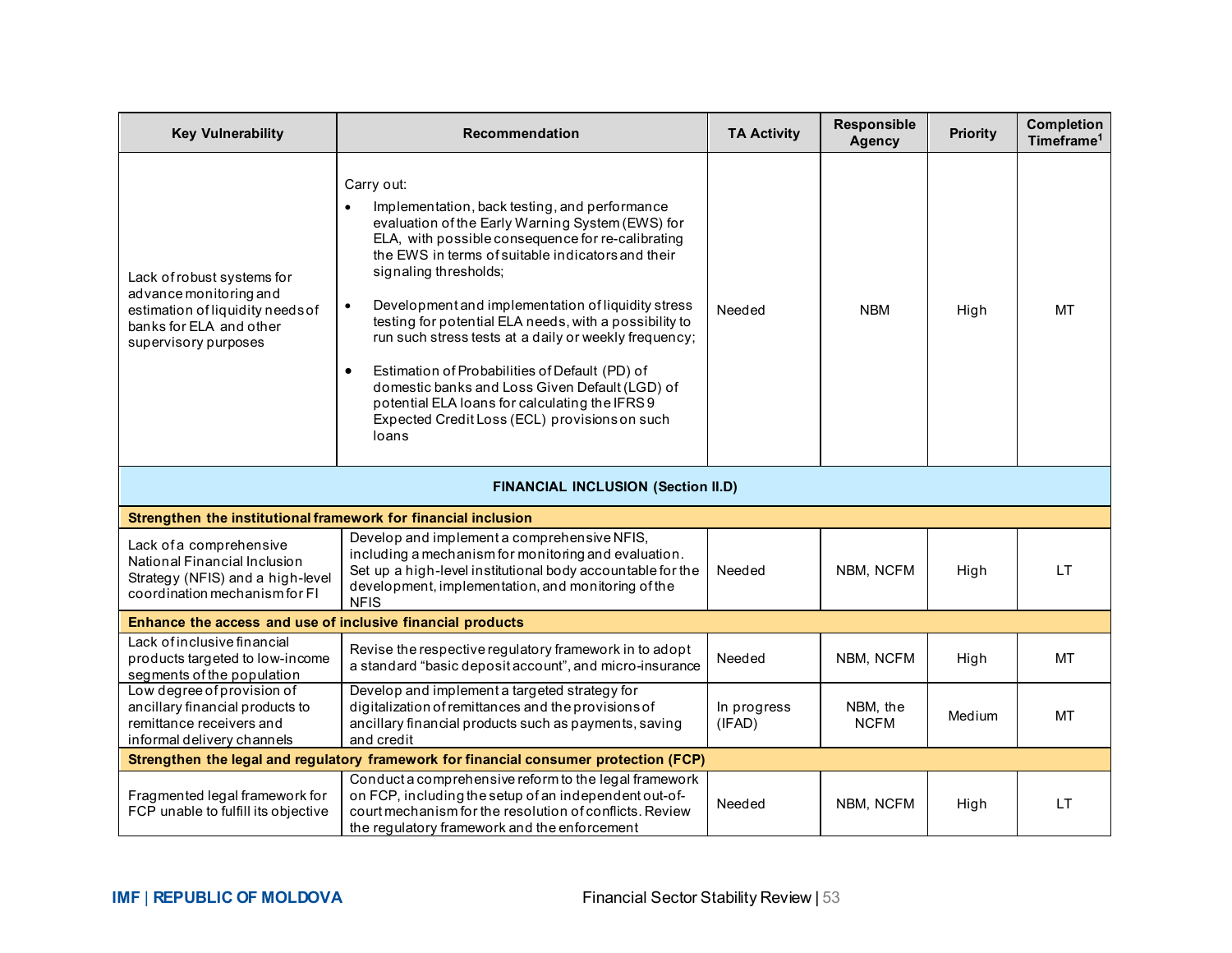| <b>Key Vulnerability</b>                                                                                                                  | Recommendation                                                                                                                                                                                                                                                                                                                                                                                                                                      | <b>TA Activity</b>                      | Responsible<br><b>Agency</b>                                           | <b>Priority</b> | <b>Completion</b><br>Timeframe <sup>1</sup> |
|-------------------------------------------------------------------------------------------------------------------------------------------|-----------------------------------------------------------------------------------------------------------------------------------------------------------------------------------------------------------------------------------------------------------------------------------------------------------------------------------------------------------------------------------------------------------------------------------------------------|-----------------------------------------|------------------------------------------------------------------------|-----------------|---------------------------------------------|
|                                                                                                                                           | mechanisms related to i) the disclosure of the effective<br>total cost of credit, and ii) eradication of abusive<br>contractual clauses and debt collection practices                                                                                                                                                                                                                                                                               |                                         |                                                                        |                 |                                             |
| <b>Strengthen financial literacy</b>                                                                                                      |                                                                                                                                                                                                                                                                                                                                                                                                                                                     |                                         |                                                                        |                 |                                             |
| Gaps and overlaps in individual<br>initiatives to address<br>weaknesses in financial<br>education                                         | Develop and implement a strategy for financial<br>education, with financial literacy being one of the key<br>workstreams within the NFIS                                                                                                                                                                                                                                                                                                            | In progress<br>(OECD-INFE,<br>only NBM) | NBM, NCFM,<br>MoF, Ministry<br>of Economy,<br>Ministry of<br>Education | High            | <b>LT</b>                                   |
|                                                                                                                                           | <b>CAPITAL MARKETS DEVELOPMENT (Section II.E)</b>                                                                                                                                                                                                                                                                                                                                                                                                   |                                         |                                                                        |                 |                                             |
|                                                                                                                                           | Strengthen the institutional framework for capital markets supervision and development                                                                                                                                                                                                                                                                                                                                                              |                                         |                                                                        |                 |                                             |
| Lack of an overarching strategy<br>on capital market development<br>to ensure a coordinated<br>approach across Government                 | In conjunction with the NFIS, develop and publish a<br>capital markets development strategy involving NCFM,<br>NBM and MoF to ensure buy-in across government,<br>including: developing a workable ongoing funding and<br>operating model for capital market supervision;<br>amending the NCFM Law to include an explicit capital<br>market development mandate; and amending the Law to<br>enable deregistration of inactive companies             | Needed                                  | NBM / NCFM                                                             | High            | <b>MT</b>                                   |
| Inability to share information<br>with foreign counterparts for<br>securities enforcement<br>purposes in keeping with global<br>standards | Develop amendments to the NCFM and Capital Markets<br>Laws and upgrade internal processes to enable NCFM to<br>obtain and share information as required by the IOSCO<br>MMoU, and submit an application to become a signatory<br>to the MMoU                                                                                                                                                                                                        | Needed                                  | <b>NCFM</b>                                                            | High            | <b>MT</b>                                   |
| Lack of normative rules to<br>support development of<br>facultative pension funds                                                         | Develop rules under the Law on Facultative Pension<br>Funds to provide the normative regulatory framework,<br>and financial education programs and resources for<br>beneficiaries                                                                                                                                                                                                                                                                   | Needed                                  | <b>NCFM</b>                                                            | High            | <b>ST</b>                                   |
| Improve off-site supervision and on-site inspections of capital markets intermediaries                                                    |                                                                                                                                                                                                                                                                                                                                                                                                                                                     |                                         |                                                                        |                 |                                             |
| Inadequate risk-based<br>supervision framework and<br>practices for capital market<br>intermediaries                                      | Review and update existing risk assessment framework<br>for securities intermediaries and CIS managers, develop<br>risk assessment framework for facultative pension funds<br>administrators and custodians, develop a supervisory<br>manual for off-site and on-site supervision, and<br>implement improved and more consistent off-site<br>assessments and on-site inspections of capital market<br>intermediaries using a risk-targeted approach | Needed                                  | <b>NCFM</b>                                                            | High            | <b>MT</b>                                   |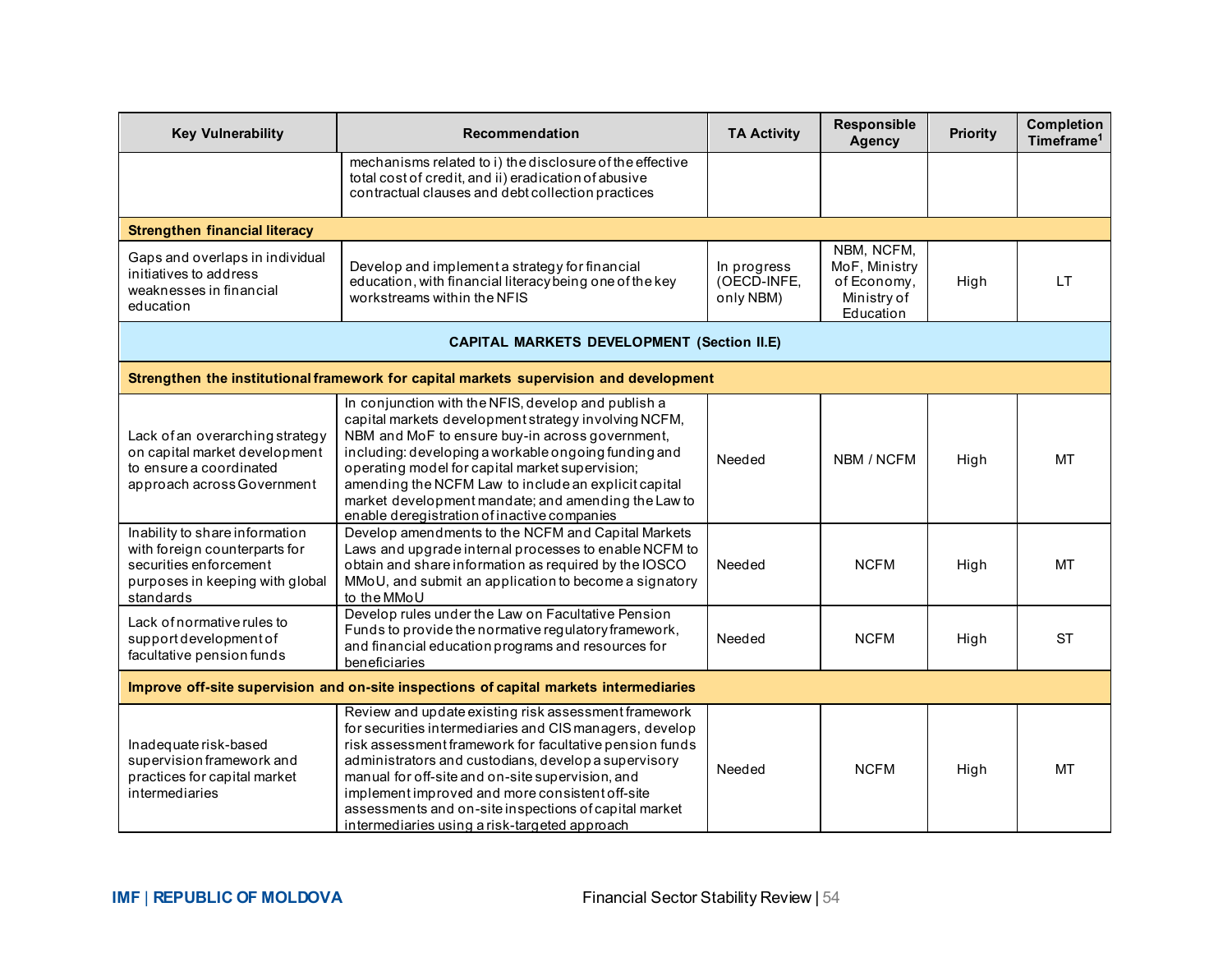| <b>Key Vulnerability</b>                                                                                                                       | Recommendation                                                                                                                                                                                                                                                                                                                                        | <b>TA Activity</b> | <b>Responsible</b><br>Agency | Priority | <b>Completion</b><br>Timeframe <sup>1</sup> |  |  |  |  |  |  |  |
|------------------------------------------------------------------------------------------------------------------------------------------------|-------------------------------------------------------------------------------------------------------------------------------------------------------------------------------------------------------------------------------------------------------------------------------------------------------------------------------------------------------|--------------------|------------------------------|----------|---------------------------------------------|--|--|--|--|--|--|--|
| Expand capital markets activity by encouraging more trading of more financial instruments                                                      |                                                                                                                                                                                                                                                                                                                                                       |                    |                              |          |                                             |  |  |  |  |  |  |  |
| Lack of tradeable financial<br>instruments for institutional and<br>retail investors                                                           | Implement plans for trading government bonds of more<br>than one year's maturity and municipal bonds on the<br>Moldova Stock Exchange, develop market-based options<br>for SME finance such as crowdfunding, and develop and<br>implement a targeted strategy to encourage CIS<br>including equity and bond funds and alternative<br>investment funds | Needed             | <b>NCFM</b>                  | High     |                                             |  |  |  |  |  |  |  |
| Timeframe: ST, short-term, less than six months; MT, medium-term, with results around 18 months; LT, long-term, with results around 30 months. |                                                                                                                                                                                                                                                                                                                                                       |                    |                              |          |                                             |  |  |  |  |  |  |  |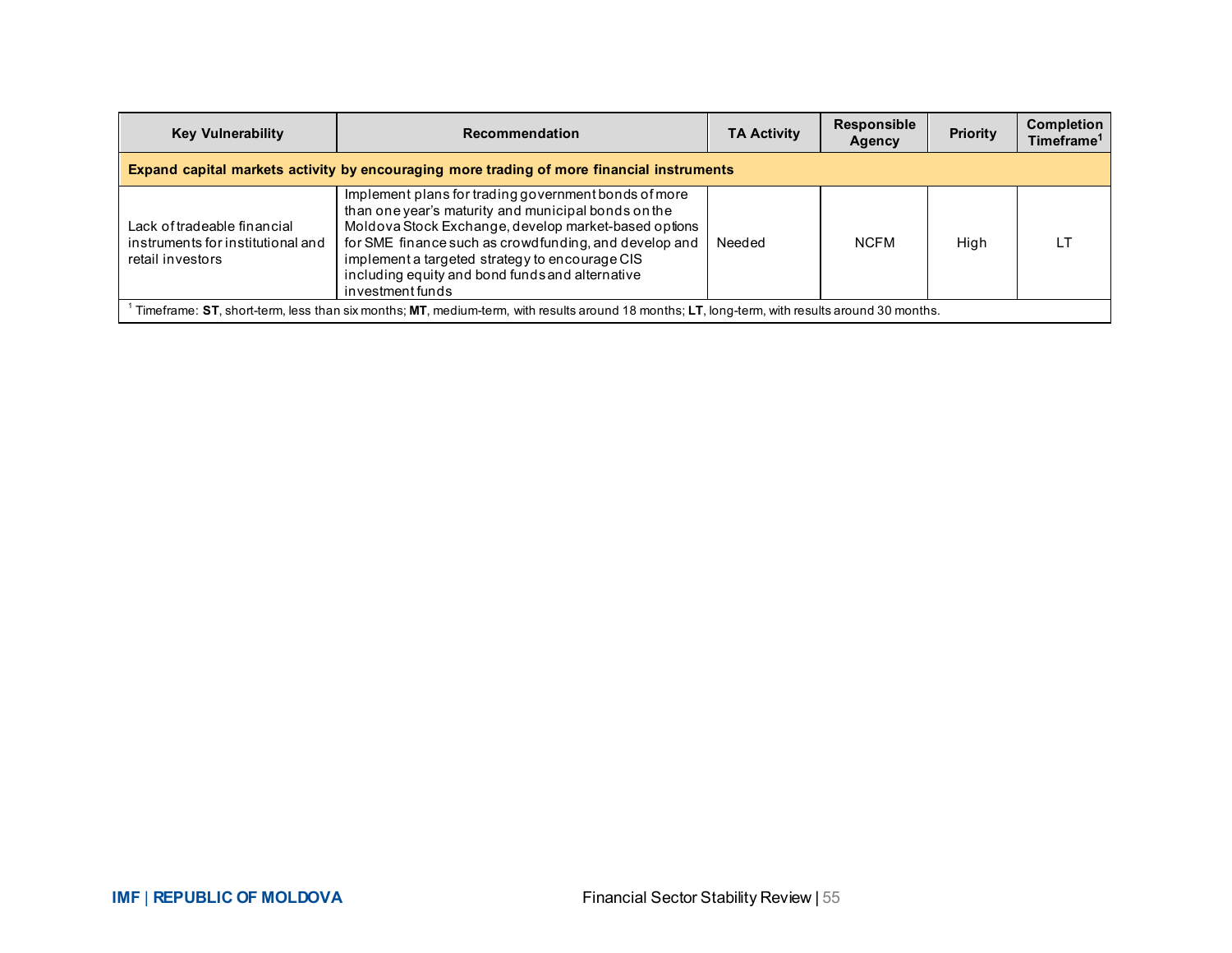#### **ANNEX I. ASSESSMENT OF FINANCIAL SECTOR STATISTICS**

#### **A. Financial Soundness Indicators**

**1. Reporting of financial soundness indicators (FSIs) in Moldova is comprehensive and timely.** The NBM reports and disseminates on the IMF's website (see Annex 1. Table 1) 11 of the 12 core and seven of the encouraged FSIs for deposit takers (DTs), as well as both indicators for other financial corporations, on a quarterly basis, all reported on a domestic consolidation basis. [1](#page-56-0) The NBM has data for many of the missing indicators but needs to fully harmonize them with the FSI reporting methodology before publishing them.

**2. Moldova is moving its FSI methodology to that of the 2019 Guide**. In 2018 it implemented Basel III. The core indicators are calculated based on the 2019 methodology and they hope for all indicators to be fully in line with the 2019 Guide in the near future.

**3. Moldova received TA for FSIs in 2019.** During the mission it was found that Moldova could increase the number of indicators it reports (see recommendation on p. 51). In particular, it was found that source data were available for the sectoral distribution of loans and depositlending rate spread. In fact, Moldova reports the sectoral distribution of loans in the FS2 form, but not the FSD form. Some series have been left blank because the amounts were zero or insignificant and the authorities indicated that they can begin reporting zeros.

**4. No FSIs are produced for non-financial corporations, households, or market liquidity.** The NBM has plans to address each of these gaps. It is seeking to gain access to household income data collected by the MoF and is working with the Credit Registry to get granular household data on debt and debt service. It receives annual data for nonfinancial corporations from the NBS, but the coverage is incomplete, as shown by cross-checking with the national registry of non-financial corporations (NFCs). Recent increases in the penalties for nonreporting NFCs has improved compliance.

**5. Real estate data are available but are not yet reported in the FSIs.** Source data are available for real estate loans, but the quality and coverage are being reviewed and there are currently no resources for compilation of the data. With the benefit of TA, the authorities have produced a residential real estate price index and published it on their website, and they hope to report it to the IMF soon, but they have concerns about the accuracy of its historical values.

**6. The NBM does not disseminate metadata for FSIs on the National Summary Data Page for Moldova.** The NBM is encouraged to disseminate metadata to confirm that the definitions and methodology in its FSI reporting are generally in line with the guidelines set out

<span id="page-56-0"></span> $1$  The one missing indicator, sectoral distribution of loans, is reported in the FS2 form but not in the FSD form. Some of the missing encouraged indicators are not reported because they have zero or insignificant values.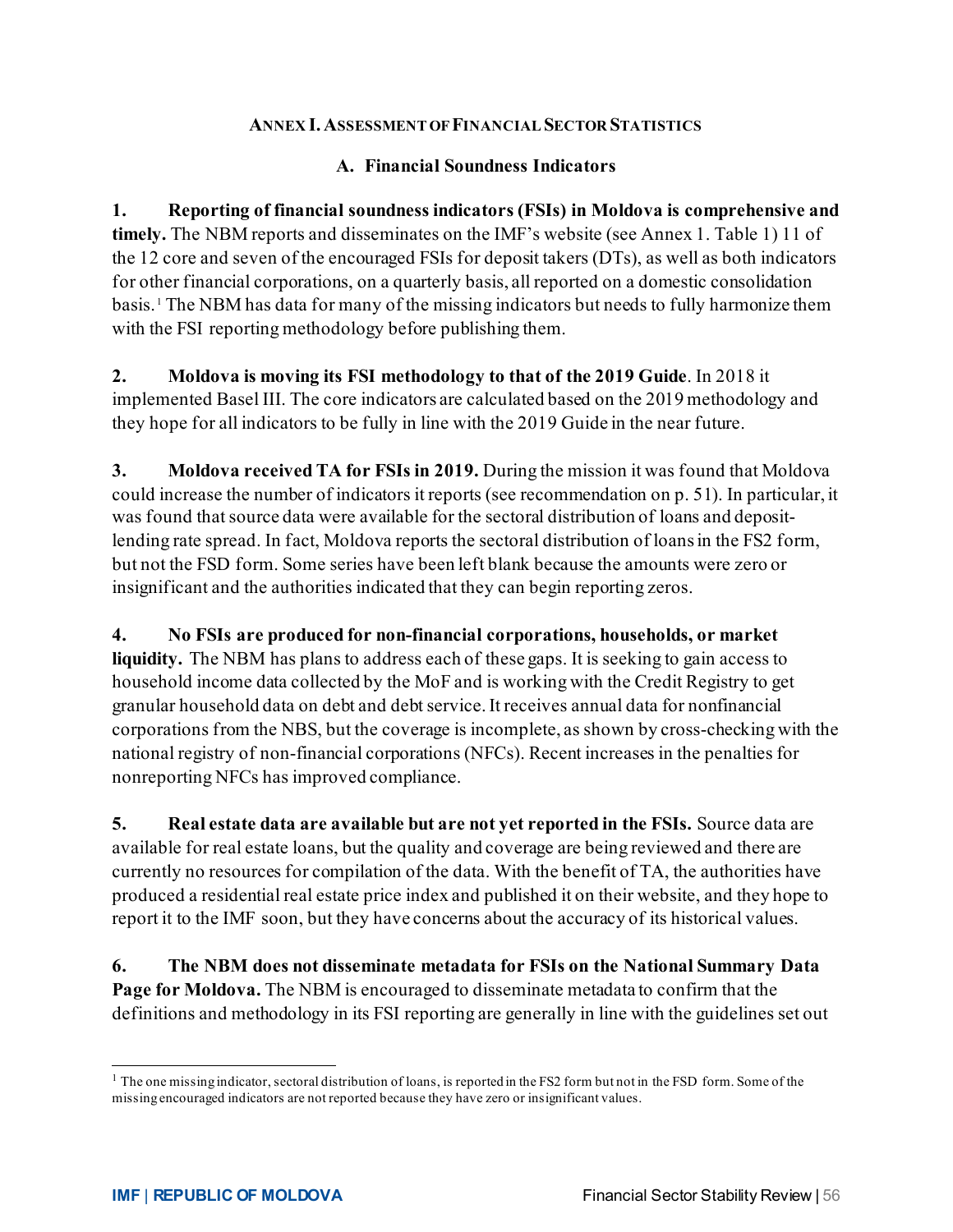in the IMF's *FSI Compilation Guide.* STA will follow up as needed with FSI compilers as part of its regular monitoring.

**7. Moldova reports FSI data with good timeliness and consistency.** The mission identified no asymmetries between FSIs and the related numerator and denominator or between the main FSD report form and the underlying sectoral financial statements (FS2 report form). As of the completion of the mission in early June 2021 the NBM had reported FSIs through the first quarter of 2021.

# **B. Monetary and Financial Statistics**

**8. Monthly MFS data are compiled for the NBM and other depository corporations (ODCs).** MFS data are compiled in line with the methodology of the 2016 *Monetary and Financial Statistics Manual and Compilation Guide*. Coverage of ODCs includes all banks and SCAs; these also report quarterly MFS statistics to the NCFM, which passes them on to the NBM. Category A SCAs are not included in the ODC survey because they do not take deposits and are therefore classified as OFCs. Category B SCAs do take deposits and are therefore classified as ODCs, but their data are not included in the ODC Survey because they report with a lag of more than the three-month timeliness target for the reporting of MFS data. The authorities plan to include Category B SCA data in their MFS reporting as soon as they can agree on processes to interpolate monthly data and to estimate recent data. In 2005, the NBM adopted the Standardized Reporting Forms (SRFs) to report monetary data to the IMF.

**9. The NBM reports quarterly data for OFCs.** The MFS (4SR) reporting for OFCs fully covers insurance, microfinance, and Category A SCAs. No MFIs in Moldova take deposits and therefore all are classified as OFCs.

# **C. Balance Sheet Approach**

**10. The NBM is in the process of preparing BSA matrices for 2015-2020 for publication in June 2022 using their own analysis as well as the BSA tool developed by STA (see Annex I Table 2).** The BSA compiles balance sheets of each sector of the economy: namely, the government; the financial sector, broken down where possible into the central bank, ODCs, and OFCs; the nonfinancial private sector, broken down where possible into non-financial corporations (NFCs) and households (HHs); and the external sector (rest of the world). These balance sheets can be represented in a single table in matrix form. The BSA matrix, adapting the traditional flow-of-funds matrix, goes beyond aggregating sectoral assets, liabilities and net positions, to estimate also intersectoral assets and liabilities—that is, each sector's position vis-àvis that of other domestic sectors as well as nonresidents.

**11. Moldova is able to produce a mostly complete BSA matrix.** The main data sources for the BSA matrix are MFS statistics, followed by the IIP, and the government financial balance sheet. As is the case in most countries, nonfinancial corporation and household data by sector are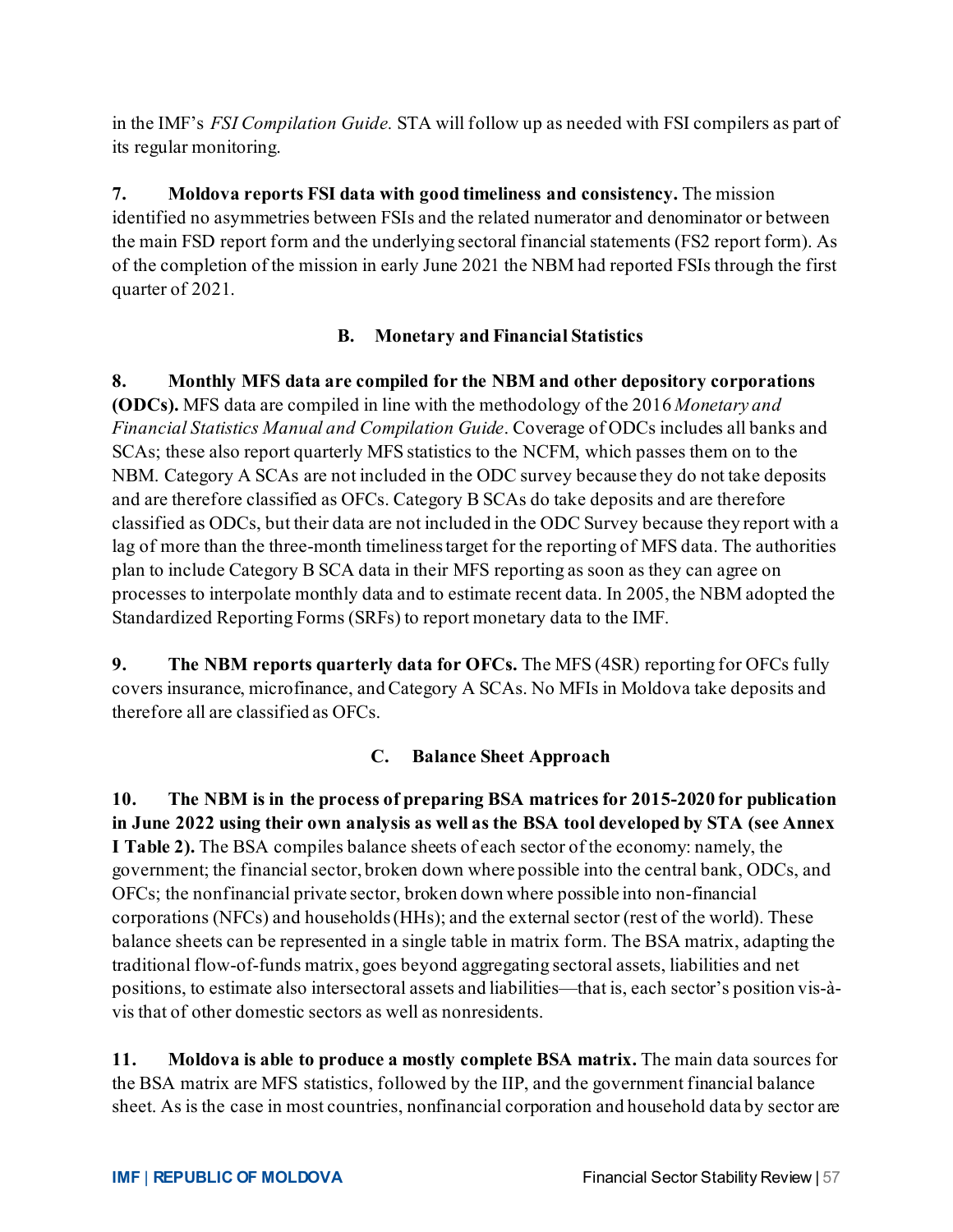not available. Data coverage, consistency and interlinkages of these statistics are essential to produce a meaningful BSA matrix. A BSA matrix for Moldova can be produced as recently as 2020, though the 2019 matrix is presented because government finance statistics (GFS) data for 2020 were not yet available. It is of utmost importance to regularly assess intersectoral consistency and address any asymmetries, paying attention to the proper recording of most relevant transactions.

**12. Moldova compiles quarterly IIP statistics based on the sixth edition of the** *Balance of Payments and International Investment Position Manual (BPM6).* Data are available by functional categories, instruments, sectors, and original maturity.

**13. The mission assisted in incorporating country specific assumptions for 2019 in consultation with the NBM.** For MFS, the share of the government in NBM's capital and reserves is 100 percent. For ODCs, two thirds of the capital is owned by nonresidents, a quarter by households (HHs), and most of the rest by nonfinancial corporations (NFCs). For OFCs, most capital is held by HHs. Currency is held 55 percent by HHs, 34 percent by NFCs, and the rest by ODCs (plus a negligible amount by OFCs). Miscellaneous assets of the NBM were held mainly by NFCs, while more than half of miscellaneous liabilities were held by nonresidents with the rest distributed somewhat evenly among ODCs, OFCs, and NFCs. For ODC's all miscellaneous assets and liabilities were assigned to NFCs. For IIP, compilers indicated that almost all asset positions are in foreign currency (a figure of 100 percent was used in the analysis). However, 29 percent of the liability positions were in national currency, with the remaining 71 percent in foreign currency. Direct investment assets equity positions and direct investment equity liabilities corresponded to NFCs except for equity liabilities, which were held 23 percent by ODCs, 6 percent by OFCs, and the rest by NFCs. All reserve assets are held by the central bank.

#### **D. Financial Access Survey**

**14. The NBM produces a Financial Access Survey (FAS).** The survey includes most indicators for banks, credit cooperatives, and insurance companies. However, there is little coverage of the MFI or mobile money sectors, which are important for monitoring financial inclusion. Most gender-related indicators are included for the sectors that are covered.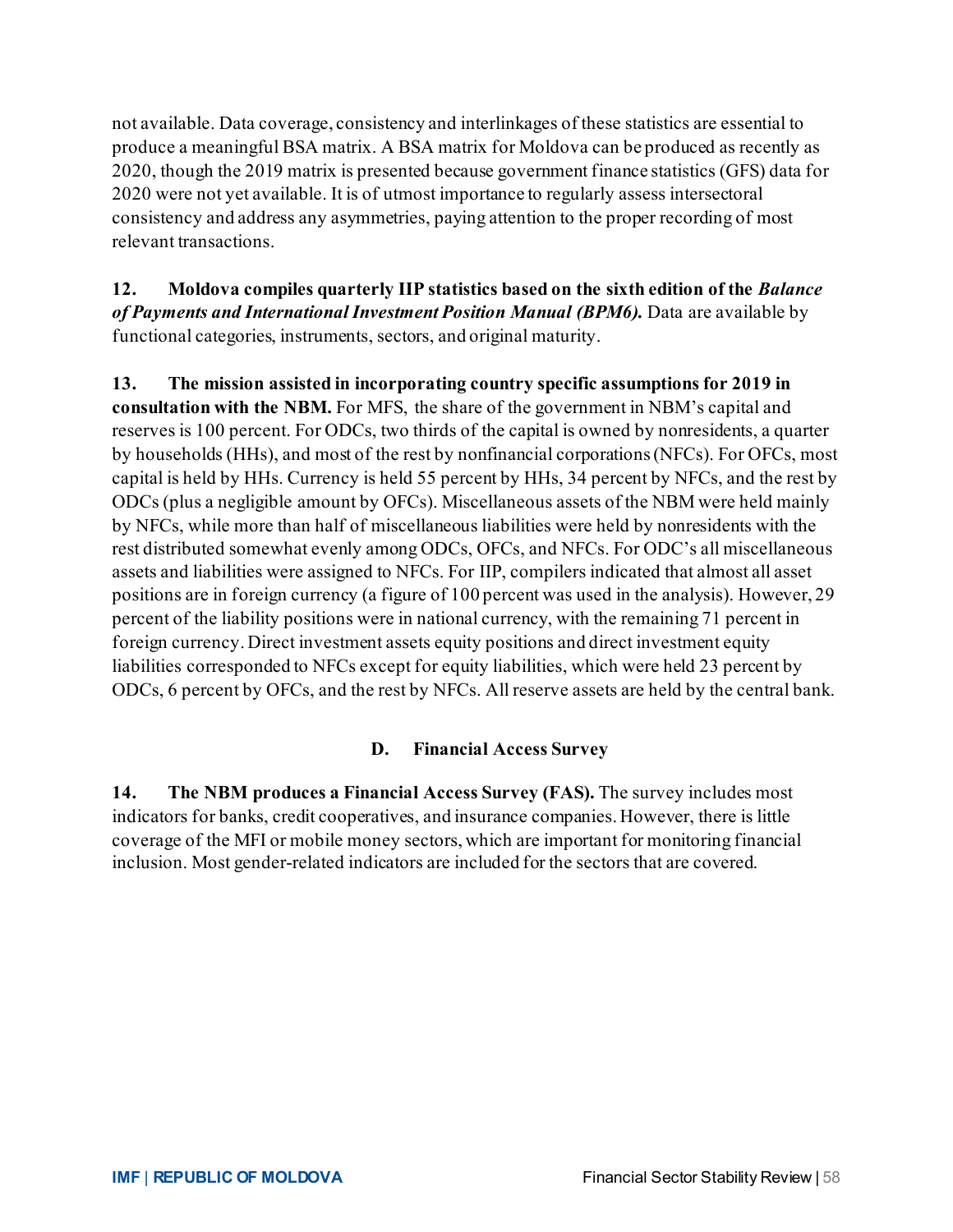#### **Annex I. Table 1. Moldova Financial Soundness Indicators**

(in percent)

| <b>CORE FSIs for Deposit Takers</b>                           | 2019Q1  | 2019Q2 | 2019Q3  | 2019Q4  | 2020Q1  | 2020Q2  | 2020Q3  | 2020Q4  | 2021Q1  |
|---------------------------------------------------------------|---------|--------|---------|---------|---------|---------|---------|---------|---------|
| Regulatory Capital to Risk-Weighted Assets                    | 26.8    | 26.0   | 25.7    | 25.3    | 24.9    | 26.8    | 27.3    | 27.1    | 26.6    |
| Regulatory Tier 1 Capital to Risk-Weighted Assets             | 26.5    | 25.7   | 25.4    | 25.0    | 24.7    | 26.5    | 27.0    | 26.8    | 26.3    |
| Non-performing Loans Net of Provisions to Capital             | 11.8    | 10.5   | 10.5    | 10.5    | 10.7    | 9.8     | 9.9     | 8.6     | 8.8     |
| Non-performing Loans to Total Gross Loans                     | 11.5    | 10.6   | 10.2    | 8.5     | 8.5     | 8.7     | 8.6     | 7.4     | 7.2     |
| <b>Return on Assets</b>                                       | 2.5     | 2.7    | 2.7     | 2.6     | 1.9     | 1.5     | 1.6     | 1.7     | 1.6     |
| Return on Equity                                              | 14.4    | 15.5   | 15.6    | 14.6    | 10.4    | 8.4     | 9.0     | 9.6     | 9.3     |
| Interest Margin to Gross Income                               | 53.0    | 51.3   | 50.5    | 50.8    | 51.2    | 46.5    | 46.4    | 44.7    | 50.4    |
| Non-interest Expenses to Gross Income                         | 60.6    | 64.1   | 59.7    | 71.2    | 63.6    | 63.7    | 63.7    | 66.6    | 69.4    |
| Liquid Assets to Total Assets (Liquid Asset Ratio)            | 52.3    | 51.5   | 50.4    | 50.6    | 50.3    | 51.4    | 49.6    | 50.6    | 50.4    |
| Liquid Assets to Short Term Liabilities                       | 174.3   | 174.9  | 194.0   | 207.4   | 215.7   | 213.3   | 221.1   | 241.8   | 245.8   |
| Net Open Position in Foreign Exchange to Capital              | $-10.0$ | $-8.0$ | $-10.3$ | $-12.6$ | $-15.9$ | $-12.4$ | $-12.2$ | $-14.2$ | $-15.8$ |
|                                                               |         |        |         |         |         |         |         |         |         |
| <b>Encouraged FSIs for Deposit Takers</b>                     | 2019Q1  | 2019Q2 | 2019Q3  | 2019Q4  | 2020Q1  | 2020Q2  | 2020Q3  | 2020Q4  | 2021Q1  |
| <b>Capital to Assets</b>                                      | 13.2    | 13.1   | 12.9    | 12.6    | 12.6    | 13.2    | 13.5    | 12.9    | 12.8    |
| Large Exposures to Capital                                    | 22.0    | 26.4   | 16.0    | 20.2    | 19.8    | 10.9    | 12.9    | 10.1    | 11.5    |
| Trading Income to Total Income                                | 14.4    | 15.0   | 17.1    | 15.7    | 17.1    | 22.9    | 21.0    | 17.6    | 15.2    |
| Personnel Expenses to Non-interest Expenses                   | 41.9    | 43.1   | 37.9    | 40.0    | 40.5    | 47.4    | 39.3    | 39.1    | 42.7    |
| Customer Deposits to Total (Non-interbank) Loans              | 170.0   | 167.9  | 165.3   | 168.7   | 165.7   | 171.7   | 169.5   | 172.8   | 167.9   |
| Foreign-Currency-Denominated Loans to Total Loans             | 36.3    | 35.0   | 33.2    | 32.9    | 32.6    | 30.6    | 29.7    | 30.1    | 28.9    |
|                                                               |         |        |         |         |         |         |         |         |         |
| Foreign-Currency-Denominated Liabilities to Total Liabilities | 43.2    | 43.7   | 42.6    | 41.8    | 45.3    | 45.0    | 43.9    | 42.9    | 42.5    |
|                                                               |         |        |         |         |         |         |         |         |         |
| <b>Encouraged FSIs for Other Sectors</b>                      | 2019Q1  | 2019Q2 | 2019Q3  | 2019Q4  | 2020Q1  | 2020Q2  | 2020Q3  | 2020Q4  | 2021Q1  |
| <b>Other Financial Corporations</b>                           |         |        |         |         |         |         |         |         |         |
| Assets to Total Financial System Assets                       | 12.8    | 13.1   | 13.5    | 13.4    | 13.2    | 12.6    | 12.2    | 11.8    | 11.8    |

Source: NBM

#### **Annex I. Table 2. Moldova Balance Sheet Matrix**

|                                  |                      |                |                     |                |                                                |                        | Moldova                                |                          |                              |             |                       |                      |                     |                          |                |                |
|----------------------------------|----------------------|----------------|---------------------|----------------|------------------------------------------------|------------------------|----------------------------------------|--------------------------|------------------------------|-------------|-----------------------|----------------------|---------------------|--------------------------|----------------|----------------|
|                                  |                      |                |                     |                |                                                |                        | 2019 - Percent of GDP (17 Billions)    |                          |                              |             |                       |                      |                     |                          |                |                |
|                                  | Government           |                | <b>Central Bank</b> |                | <b>Other Depository</b><br><b>Corporations</b> |                        | <b>Other Financial</b><br>Corporations |                          | Nonfinancial<br>Corporations |             | <b>Households</b>     |                      | <b>External</b>     |                          | Total          |                |
|                                  | Assets               | Liabilities    | Assets              | Liabilities    | Assets                                         | Liabilities            | Assets                                 | Liabilities              | Assets                       | Liabilities | Assets                | Liabilities          | Assets              | Liabilities              | Assets         | Liabilities    |
| Government                       |                      |                | <b>Source: CB</b>   |                | <b>Source: ODCs</b>                            |                        | <b>Source: OFCs</b>                    |                          | (GFS/MFS estimation)         |             |                       | (GFS/MFS estimation) | Source: IIP         |                          |                |                |
| Total                            |                      |                | $\overline{7}$      |                | $\overline{3}$                                 | 7                      | $\Omega$                               | $\Omega$                 | $\mathfrak{p}$               | 13          |                       |                      | 13                  | $\circ$                  | 25             | 25             |
| In domestic currency             |                      |                |                     |                | $\overline{a}$                                 | 6                      | $\Omega$                               | $\Omega$                 | $\overline{2}$               | 13          |                       |                      |                     |                          | 16             | 23             |
| In foreign currency              |                      |                |                     |                |                                                | $\Omega$               |                                        |                          |                              |             |                       |                      | 9                   | $^{\circ}$               | $\overline{9}$ | $\mathbf{1}$   |
| <b>Central Bank</b>              | <b>Source: CB</b>    |                |                     |                | <b>Source: CB</b>                              |                        |                                        | Source: CB               |                              | Source: CB  |                       | <b>Source: CB</b>    |                     | <b>Source: CB</b>        |                |                |
| Total                            |                      | $\overline{7}$ |                     |                | 14                                             | 0                      | $\Omega$                               | $\Omega$                 |                              | $\Omega$    |                       | $\Omega$             | $\mathcal{P}$       | 25                       | 32             | 32             |
| In domestic currency             |                      |                |                     |                | 12                                             | Ω                      | $\Omega$                               |                          |                              |             |                       |                      | $\Omega$            | $\Omega$                 | 27             | $\overline{7}$ |
| In foreign currency              |                      |                |                     |                | $\mathfrak{p}$                                 |                        |                                        |                          |                              |             |                       |                      | $\overline{2}$      | 25                       | 6              | 25             |
| Oth. Dep. Corporations           | Source: ODCs         |                | Source: CB          |                | Source: ODCs                                   |                        | Source: ODCs                           |                          | Source: ODCs                 |             |                       | Source: ODCs         | <b>Source: ODCs</b> |                          |                |                |
| Total                            |                      | 3              | $\Omega$            | 14             |                                                | $\overline{7}$         | $\Omega$                               |                          | 11                           | 21          | 24                    | 7                    | $\overline{2}$      | 15                       | 51             | 68             |
| In domestic currency             |                      | $\overline{a}$ | $\Omega$            | 12             |                                                |                        | $\Omega$                               |                          |                              | 13          | 15                    | $\overline{7}$       |                     | 4                        | 32             | 42             |
| In foreign currency              | $\Omega$             |                |                     | $\mathfrak{p}$ |                                                |                        | $\Omega$                               | $\Omega$                 | Δ                            | 7           | 9                     | $\mathbf 0$          | $\overline{c}$      | 11                       | 19             | 25             |
| <b>Oth. Fin Corporations</b>     | <b>Source: OFCs</b>  |                | <b>Source: CB</b>   |                | <b>Source: ODCs</b>                            |                        | <b>Source: OFCs</b>                    |                          | <b>Source: OFCs</b>          |             |                       | <b>Source: OFCs</b>  | <b>Source: OFCs</b> |                          |                |                |
| Total                            | $\Omega$             | $\Omega$       | $\Omega$            | n              |                                                | $^{\circ}$             | $\Omega$                               | $\Omega$                 |                              |             | з                     |                      | $\overline{2}$      | $\Omega$                 |                | $\overline{7}$ |
| In domestic currency             | $\Omega$             | $\Omega$       | $\Omega$            |                | $\Omega$                                       | $\Omega$               | $\Omega$                               |                          |                              |             | $\mathfrak{p}$        | $\overline{3}$       | $\Omega$            | $\Omega$                 |                | 5              |
| In foreign currency              |                      | $\sim$         | $\sim$              |                | $\circ$                                        | $\mathbf 0$            | $\mathbf 0$                            | $\Omega$                 | $\circ$                      |             | $\Omega$              |                      | $\overline{c}$      | $\circ$                  | $\overline{2}$ | $\overline{c}$ |
| <b>Nonfinancial Corporations</b> | (GFS/MFS estimation) |                | <b>Source: CB</b>   |                | <b>Source: ODCs</b>                            |                        | <b>Source: OFCs</b>                    |                          |                              |             | (No HH sectoral data) |                      | Source: IIP         |                          |                |                |
| Total                            | 13                   | $\overline{c}$ | $\Omega$            | Δ              | 21                                             | 11                     |                                        | $\mathbf{1}$             |                              |             |                       |                      | 57                  | 12                       | 92             | 30             |
| In domestic currency             | 13                   | $\overline{c}$ | $\Omega$            |                | 13                                             | $\overline{7}$         |                                        |                          |                              |             |                       |                      | 16                  |                          | 43             | 14             |
| In foreign currency              |                      |                |                     |                | $\overline{7}$                                 | $\boldsymbol{\Lambda}$ |                                        |                          |                              |             |                       |                      | 41                  | 12                       | 49             | 16             |
| Households                       | (GFS/MFS estimation) |                | <b>Source: CB</b>   |                | <b>Source: ODCs</b>                            |                        | Source: OFCs                           |                          | (No NFC sectoral data)       |             |                       |                      | Source: IIP         |                          |                |                |
| Total                            |                      |                | $\Omega$            |                |                                                | 24                     | $\overline{A}$                         | 3                        |                              |             |                       |                      |                     | $\sim$                   | 11             | 34             |
| In domestic currency             |                      |                | $^{\circ}$          |                | 7                                              | 15                     | 3                                      |                          |                              |             |                       |                      |                     | $\sim$                   | 10             | 24             |
| In foreign currency              |                      |                |                     |                | $\Omega$                                       | 9                      |                                        |                          |                              |             |                       |                      | $\sim$              | $\overline{\phantom{a}}$ | $\mathbf{1}$   | $\overline{9}$ |
| External                         | <b>Source: IIP</b>   |                | <b>Source: CB</b>   |                | Source: ODCs                                   |                        | <b>Source: OFCs</b>                    |                          | Source: IIP                  |             | Source: IIP           |                      |                     |                          |                |                |
| Total                            | $\Omega$             | 13             | 25                  | 2              | 15                                             | 2                      | $\Omega$                               | $\overline{c}$           | 12                           | 57          |                       | $\sim$               |                     |                          | 52             | 77             |
| In domestic currency             |                      | 4              | $\mathbf 0$         | $\Omega$       |                                                |                        | $\Omega$                               | $\Omega$                 |                              | 16          |                       |                      |                     |                          | 4              | 21             |
| In foreign currency              | $\circ$              | $\ddot{q}$     | 25                  | $\mathfrak{p}$ | 11                                             | $\overline{c}$         | $\Omega$                               | $\overline{\phantom{a}}$ | 12                           | 41          |                       |                      |                     |                          | 49             | 56             |
| Total                            | 25                   | 25             | 32                  | 32             | 67                                             | 52                     | $\overline{7}$                         | $\overline{7}$           | 30                           | 92          | 34                    | 11                   | 77                  | 52                       | CHECK          | CHECK          |
| In domestic currency             | 23                   | 16             | $\overline{7}$      | 27             | 42                                             | 33                     | 5                                      | $\boldsymbol{\Lambda}$   | 14                           | 43          | 24                    | 10                   | 21                  | $\Delta$                 | 136            | 136            |
| In foreign currency              |                      | $\ddot{q}$     | 25                  | 6              | 25                                             | 19                     | $\mathfrak{p}$                         | $\overline{\phantom{a}}$ | 16                           | 49          | $\ddot{q}$            | $\mathbf{1}$         | 56                  | 49                       | 135            | 135            |

**Balance Sheet Approach Matrix Moldova**

Source: National authorities